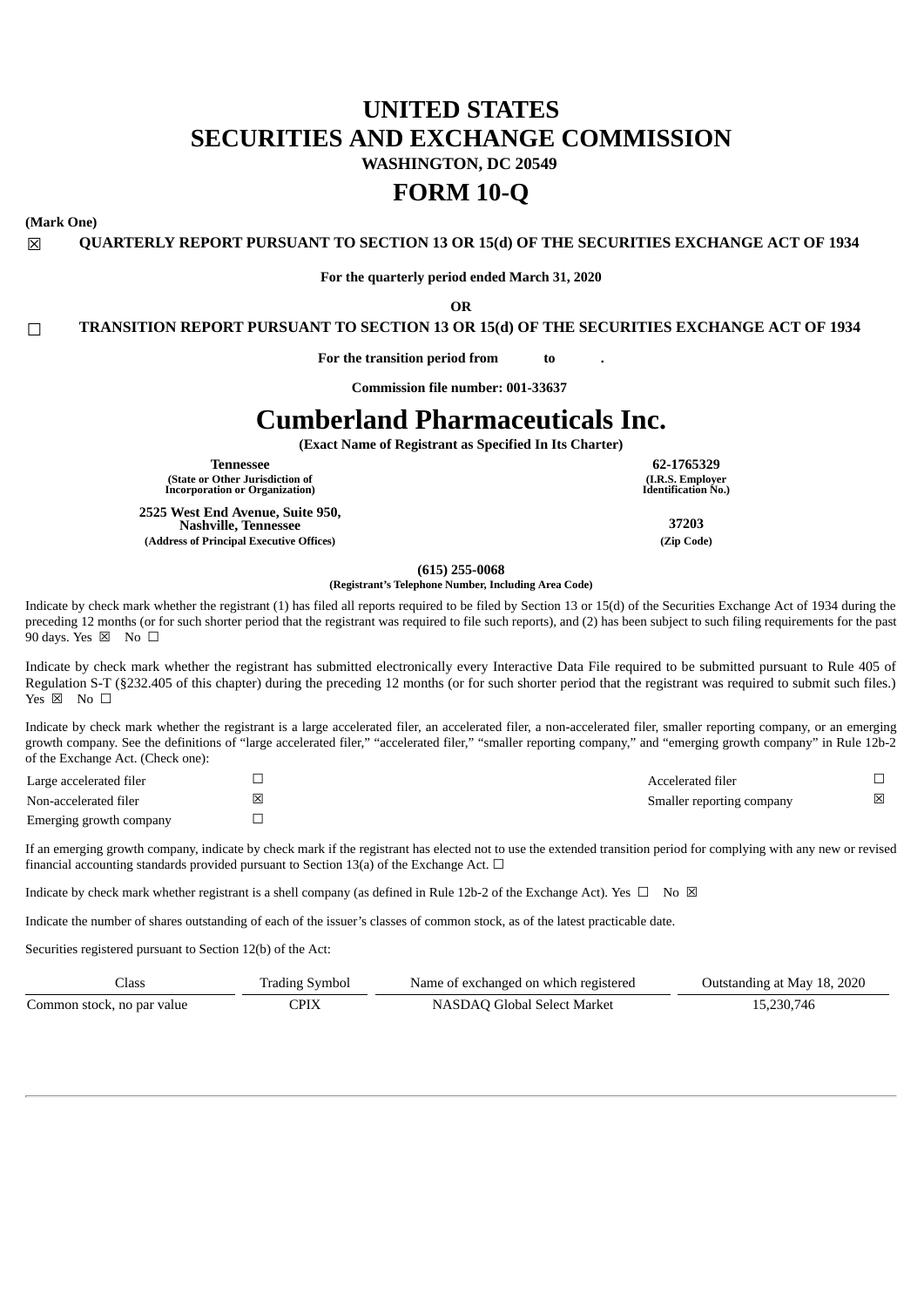# **CUMBERLAND PHARMACEUTICALS INC. INDEX**

<span id="page-1-0"></span>

| <b>PART I - FINANCIAL INFORMATION</b>                                                         | $\overline{\mathbf{1}}$ |
|-----------------------------------------------------------------------------------------------|-------------------------|
| <b>Item 1. Financial Statements (Unaudited)</b>                                               | $\overline{1}$          |
| <b>Condensed Consolidated Balance Sheets</b>                                                  | $\overline{1}$          |
| <b>Condensed Consolidated Statements of Operations and Comprehensive Income (loss)</b>        | $\overline{2}$          |
| <b>Condensed Consolidated Statements of Cash Flows</b>                                        | $\overline{3}$          |
| <b>Condensed Consolidated Statements of Equity</b>                                            | $\overline{4}$          |
| <b>Notes to the Unaudited Condensed Consolidated Financial Statements</b>                     | $\overline{5}$          |
| Item 2. Management's Discussion and Analysis of Financial Condition and Results of Operations | <u>15</u>               |
| Item 3. Quantitative and Qualitative Disclosures About Market Risk                            | 24                      |
| <b>Item 4. Controls and Procedures</b>                                                        | $\overline{24}$         |
| <b>PART II - OTHER INFORMATION</b>                                                            | 25                      |
| <b>Item 1. Legal Proceedings</b>                                                              | 25                      |
| <b>Item 1A. Risk Factors</b>                                                                  | 25                      |
| Item 2. Unregistered Sales of Equity Securities and Use of Proceeds                           | 31                      |
| Item 6. Exhibits                                                                              | 31                      |
| <b>SIGNATURES</b>                                                                             | <u>33</u>               |
|                                                                                               |                         |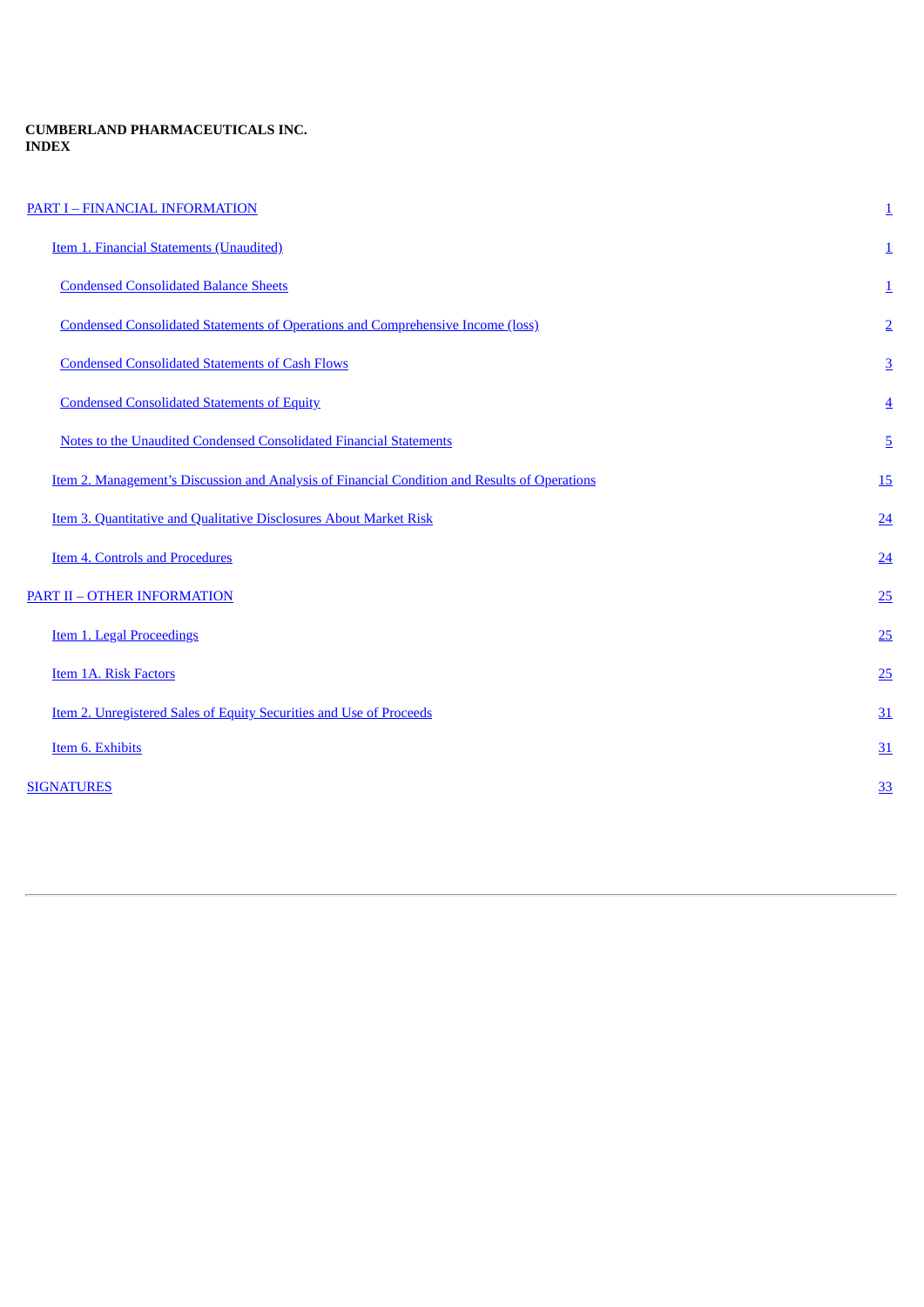# **PART I – FINANCIAL INFORMATION**

# <span id="page-2-1"></span><span id="page-2-0"></span>**Item 1. Financial Statements (Unaudited)**

# **CUMBERLAND PHARMACEUTICALS INC. AND SUBSIDIARIES Condensed Consolidated Balance Sheets (Unaudited)**

|                                                                                                                                                                                  | March 31, 2020 |            |    | <b>December 31, 2019</b> |  |  |
|----------------------------------------------------------------------------------------------------------------------------------------------------------------------------------|----------------|------------|----|--------------------------|--|--|
| <b>ASSETS</b>                                                                                                                                                                    |                |            |    |                          |  |  |
| Current assets:                                                                                                                                                                  |                |            |    |                          |  |  |
| Cash and cash equivalents                                                                                                                                                        | \$             | 27,026,734 | \$ | 28,212,635               |  |  |
| Accounts receivable, net                                                                                                                                                         |                | 5,949,910  |    | 7,843,917                |  |  |
| <b>Inventories</b>                                                                                                                                                               |                | 8,150,152  |    | 8,871,254                |  |  |
| Current assets of discontinued operations                                                                                                                                        |                | 1,291,359  |    | 2,477,813                |  |  |
| Prepaid and other current assets                                                                                                                                                 |                | 2,318,862  |    | 2,757,456                |  |  |
| Total current assets                                                                                                                                                             |                | 44,737,017 |    | 50,163,075               |  |  |
| Non-current inventories                                                                                                                                                          |                | 15,569,992 |    | 15,554,992               |  |  |
| Property and equipment, net                                                                                                                                                      |                | 694,499    |    | 747,796                  |  |  |
| Intangible assets, net                                                                                                                                                           |                | 30,142,611 |    | 30,920,324               |  |  |
| Goodwill                                                                                                                                                                         |                | 882,000    |    | 882,000                  |  |  |
| Deferred tax assets, net                                                                                                                                                         |                | 21,802     |    | 21,802                   |  |  |
| Operating lease right-of-use assets                                                                                                                                              |                | 2,733,782  |    | 2,960,569                |  |  |
| Other assets                                                                                                                                                                     |                | 2,637,434  |    | 3,298,725                |  |  |
| <b>Total assets</b>                                                                                                                                                              | \$             | 97,419,137 | \$ | 104,549,283              |  |  |
| <b>LIABILITIES AND EQUITY</b>                                                                                                                                                    |                |            |    |                          |  |  |
| Current liabilities:                                                                                                                                                             |                |            |    |                          |  |  |
| Accounts payable                                                                                                                                                                 | \$             | 8,247,899  | \$ | 9,993,578                |  |  |
| Current liabilities of discontinued operations                                                                                                                                   |                | 1,247,011  |    | 1,918,868                |  |  |
| Operating lease current liabilities                                                                                                                                              |                | 943,807    |    | 920,431                  |  |  |
| Other current liabilities                                                                                                                                                        |                | 8,933,874  |    | 11,317,358               |  |  |
| Total current liabilities                                                                                                                                                        |                | 19,372,591 |    | 24,150,235               |  |  |
| Revolving line of credit                                                                                                                                                         |                | 18,500,000 |    | 18,500,000               |  |  |
| Operating lease noncurrent liabilities                                                                                                                                           |                | 1,831,274  |    | 2,076,472                |  |  |
| Other long-term liabilities                                                                                                                                                      |                | 7,872,214  |    | 8,737,323                |  |  |
| <b>Total liabilities</b>                                                                                                                                                         |                | 47,576,079 |    | 53,464,030               |  |  |
| Commitments and contingencies                                                                                                                                                    |                |            |    |                          |  |  |
| Equity:                                                                                                                                                                          |                |            |    |                          |  |  |
| Shareholders' equity:                                                                                                                                                            |                |            |    |                          |  |  |
| Common stock—no par value; 100,000,000 shares authorized; 15,318,529 and<br>15,263,555 shares issued and outstanding as of March 31, 2020 and December 31,<br>2019, respectively |                | 49,737,428 |    | 49,914,478               |  |  |
| Retained earnings                                                                                                                                                                |                | 152,775    |    | 1,208,395                |  |  |
| Total shareholders' equity                                                                                                                                                       |                | 49,890,203 |    | 51,122,873               |  |  |
| Noncontrolling interests                                                                                                                                                         |                | (47, 145)  |    | (37, 620)                |  |  |
| Total equity                                                                                                                                                                     |                | 49,843,058 |    | 51,085,253               |  |  |
| Total liabilities and equity                                                                                                                                                     | \$             | 97,419,137 | \$ | 104,549,283              |  |  |

<span id="page-2-2"></span>See accompanying Notes to Unaudited Condensed Consolidated Financial Statements.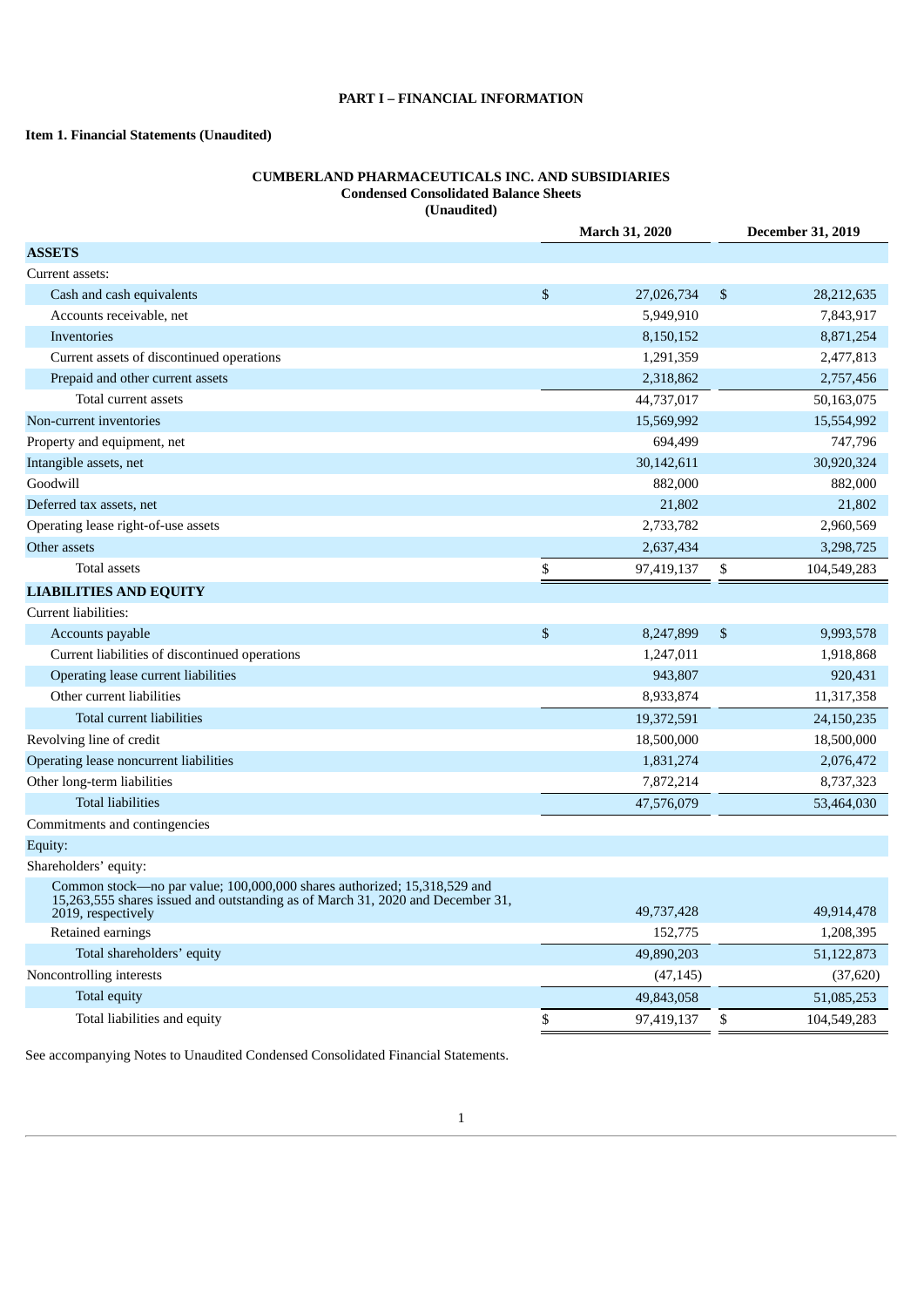# **CUMBERLAND PHARMACEUTICALS INC. AND SUBSIDIARIES Condensed Consolidated Statements of Operations and Comprehensive Income (loss) (Unaudited)**

|                                                                                    | Three months ended March 31, |    |               |
|------------------------------------------------------------------------------------|------------------------------|----|---------------|
|                                                                                    | 2020                         |    | 2019          |
| Net revenues                                                                       | \$<br>8,330,734              | \$ | 8,729,860     |
| Costs and expenses:                                                                |                              |    |               |
| Cost of products sold                                                              | 1,634,181                    |    | 1,658,789     |
| Selling and marketing                                                              | 3,707,676                    |    | 3,436,932     |
| Research and development                                                           | 1,722,555                    |    | 1,399,687     |
| General and administrative                                                         | 2,036,284                    |    | 2,536,739     |
| Amortization                                                                       | 1,076,039                    |    | 1,021,645     |
| Total costs and expenses                                                           | 10,176,735                   |    | 10,053,792    |
| Operating income (loss)                                                            | (1,846,001)                  |    | (1,323,932)   |
| Interest income                                                                    | 29,888                       |    | 115,861       |
| Interest expense                                                                   | (33,065)                     |    | (60, 911)     |
| Income (loss) from continuing operations before income taxes                       | (1,849,178)                  |    | (1,268,982)   |
| Income tax (expense) benefit                                                       | (34,240)                     |    | 81,428        |
| Net income (loss) from continuing operations                                       | (1,883,418)                  |    | (1, 187, 554) |
| Discontinued operations                                                            | 818,273                      |    | 1,147,136     |
| Net income (loss)                                                                  | (1,065,145)                  |    | (40, 418)     |
| Net (income) loss at subsidiary attributable to noncontrolling interests           | 9,525                        |    | (33, 460)     |
| Net income (loss) attributable to common shareholders                              | \$<br>(1,055,620)            | \$ | (73, 878)     |
| Earnings (loss) per share attributable to common shareholders                      |                              |    |               |
| - Continuing operations - basic                                                    | (0.12)                       | \$ | (0.08)        |
| - Discontinued operations - basic                                                  | 0.05                         |    | 0.08          |
|                                                                                    | \$<br>(0.07)                 | \$ |               |
|                                                                                    |                              |    |               |
| - Continuing operations - diluted                                                  | \$<br>(0.12)                 | \$ | (0.08)        |
| - Discontinued operations - diluted                                                | 0.05                         |    | 0.08          |
|                                                                                    | \$<br>(0.07)                 | \$ |               |
| Weighted-average shares outstanding                                                |                              |    |               |
| - basic                                                                            | 15,240,614                   |    | 15,472,952    |
| - diluted                                                                          | 15,578,309                   |    | 15,891,570    |
| Comprehensive income (loss) attributable to common shareholders                    | (1,055,620)                  |    | (73, 878)     |
| Comprehensive (income) loss at subsidiary attributable to noncontrolling interests | 9,525                        |    | (33, 460)     |
| Total comprehensive income (loss)                                                  | \$<br>(1,065,145)            | \$ | (40, 418)     |

<span id="page-3-0"></span>See accompanying Notes to Unaudited Condensed Consolidated Financial Statements.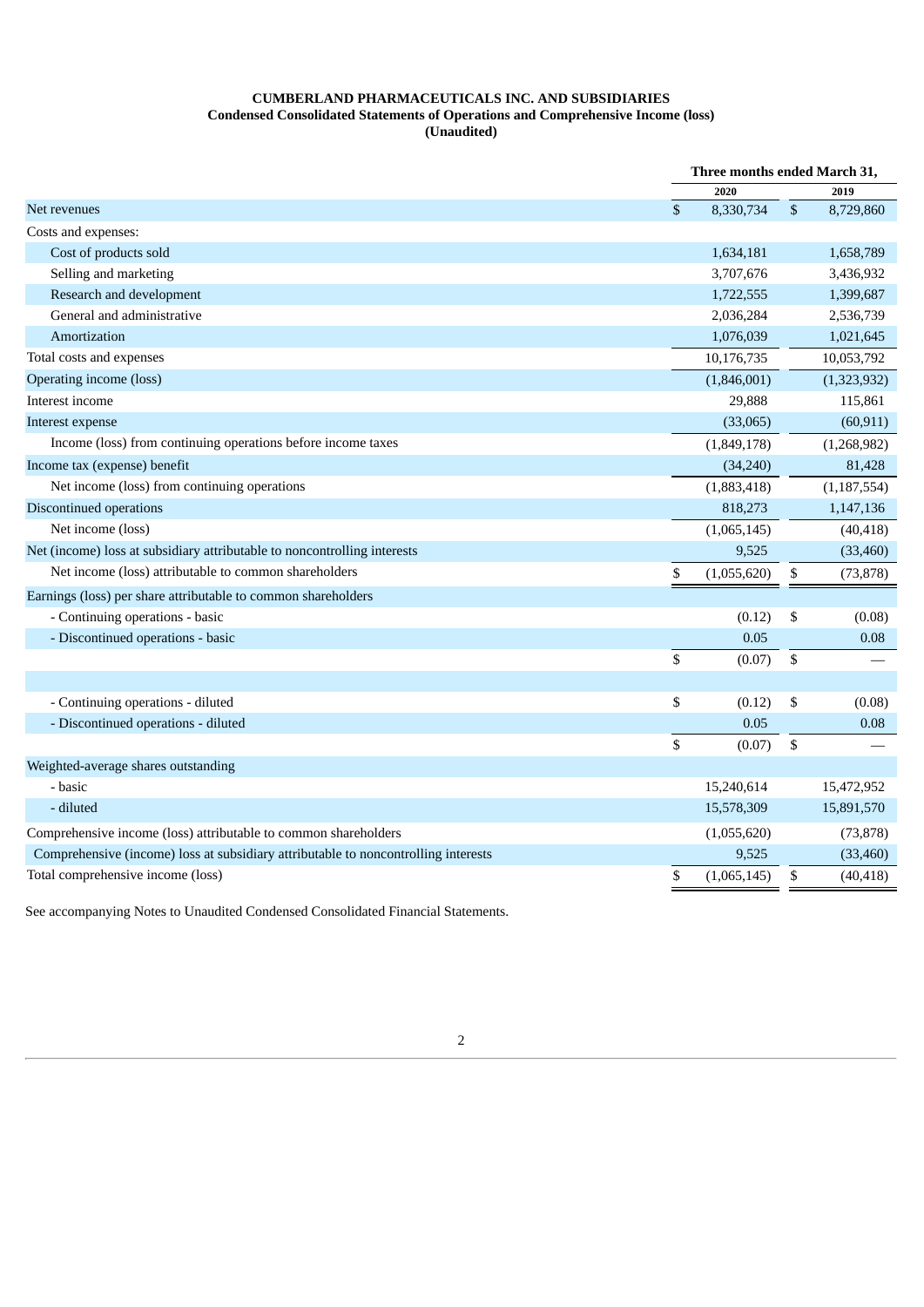# **CUMBERLAND PHARMACEUTICALS INC. AND SUBSIDIARIES Condensed Consolidated Statements of Cash Flows (Unaudited)**

|                                                                                                                                  | Three months ended March 31, |               |    |               |  |
|----------------------------------------------------------------------------------------------------------------------------------|------------------------------|---------------|----|---------------|--|
|                                                                                                                                  |                              | 2020          |    | 2019          |  |
| Cash flows from operating activities:                                                                                            |                              |               |    |               |  |
| Net income (loss)                                                                                                                | \$                           | (1,065,145)   | \$ | (40, 418)     |  |
| Discontinued operations                                                                                                          |                              | 818,273       |    | 1,147,136     |  |
| Net income (loss) from continuing operations                                                                                     |                              | (1,883,418)   |    | (1, 187, 554) |  |
| Adjustments to reconcile net income (loss) from continuing operations to net cash provided by<br>(used in) operating activities: |                              |               |    |               |  |
| Depreciation and amortization expense                                                                                            |                              | 1,152,062     |    | 1,076,246     |  |
| Deferred tax expense                                                                                                             |                              |               |    | 43,605        |  |
| Share-based compensation                                                                                                         |                              | 264,574       |    | 364,434       |  |
| Decrease in non-cash contingent consideration                                                                                    |                              | (543,006)     |    | (269, 422)    |  |
| Noncash interest expense                                                                                                         |                              | 11,333        |    | 10,497        |  |
| Noncash investment gains                                                                                                         |                              |               |    | (44, 191)     |  |
| Net changes in assets and liabilities affecting operating activities:                                                            |                              |               |    |               |  |
| Accounts receivable                                                                                                              |                              | 2,014,438     |    | (1,361,692)   |  |
| Inventories                                                                                                                      |                              | 706,102       |    | 494,395       |  |
| Other current assets and other assets                                                                                            |                              | 1,093,517     |    | 134,578       |  |
| Accounts payable and other current liabilities                                                                                   |                              | (2,394,824)   |    | 474,354       |  |
| Other long-term liabilities                                                                                                      |                              | (865, 109)    |    | (353, 925)    |  |
| Net cash provided by (used in) operating activities from continuing operations                                                   |                              | (444, 331)    |    | (618, 675)    |  |
| Discontinued operations                                                                                                          |                              | 1,332,870     |    | 232,942       |  |
| Net cash provided by (used in) operating activities                                                                              |                              | 888,539       |    | (385, 733)    |  |
| Cash flows from investing activities:                                                                                            |                              |               |    |               |  |
| Additions to property and equipment                                                                                              |                              | (22, 726)     |    | (27, 474)     |  |
| Purchases of marketable securities                                                                                               |                              |               |    | (7,816,191)   |  |
| Proceeds from sale of marketable securities                                                                                      |                              |               |    | 6,483,988     |  |
| Additions to intangible assets                                                                                                   |                              | (548, 435)    |    | (363,711)     |  |
| Net cash used in investing activities                                                                                            |                              | (571, 161)    |    | (1,723,388)   |  |
| Cash flows from financing activities:                                                                                            |                              |               |    |               |  |
| Borrowings on line of credit                                                                                                     |                              | 18,500,000    |    | 19,000,000    |  |
| Repayments on line of credit                                                                                                     |                              | (18,500,000)  |    | (19,000,000)  |  |
| Cash payment of contingent consideration                                                                                         |                              | (260, 735)    |    | (507, 505)    |  |
| Repurchase of subsidiary shares from noncontrolling interest                                                                     |                              | (800,000)     |    |               |  |
| Repurchase of common shares                                                                                                      |                              | (442, 544)    |    | (712, 919)    |  |
| Net cash used in financing activities                                                                                            |                              | (1,503,279)   |    | (1,220,424)   |  |
| Net decrease in cash and cash equivalents                                                                                        |                              | (1, 185, 901) |    | (3,329,545)   |  |
| Cash and cash equivalents at beginning of period                                                                                 | \$                           | 28,212,635    | \$ | 27,938,960    |  |
| Cash and cash equivalents at end of period                                                                                       | \$                           | 27,026,734    | \$ | 24,609,415    |  |
|                                                                                                                                  |                              |               |    |               |  |
| Supplemental non-cash investing and financing activities:                                                                        |                              |               |    |               |  |
| Recognition of operating lease assets and liabilities through adoption of ASC 842                                                | \$                           |               | \$ | 3,629,320     |  |
|                                                                                                                                  |                              |               |    |               |  |

<span id="page-4-0"></span>See accompanying Notes to Unaudited Condensed Consolidated Financial Statements.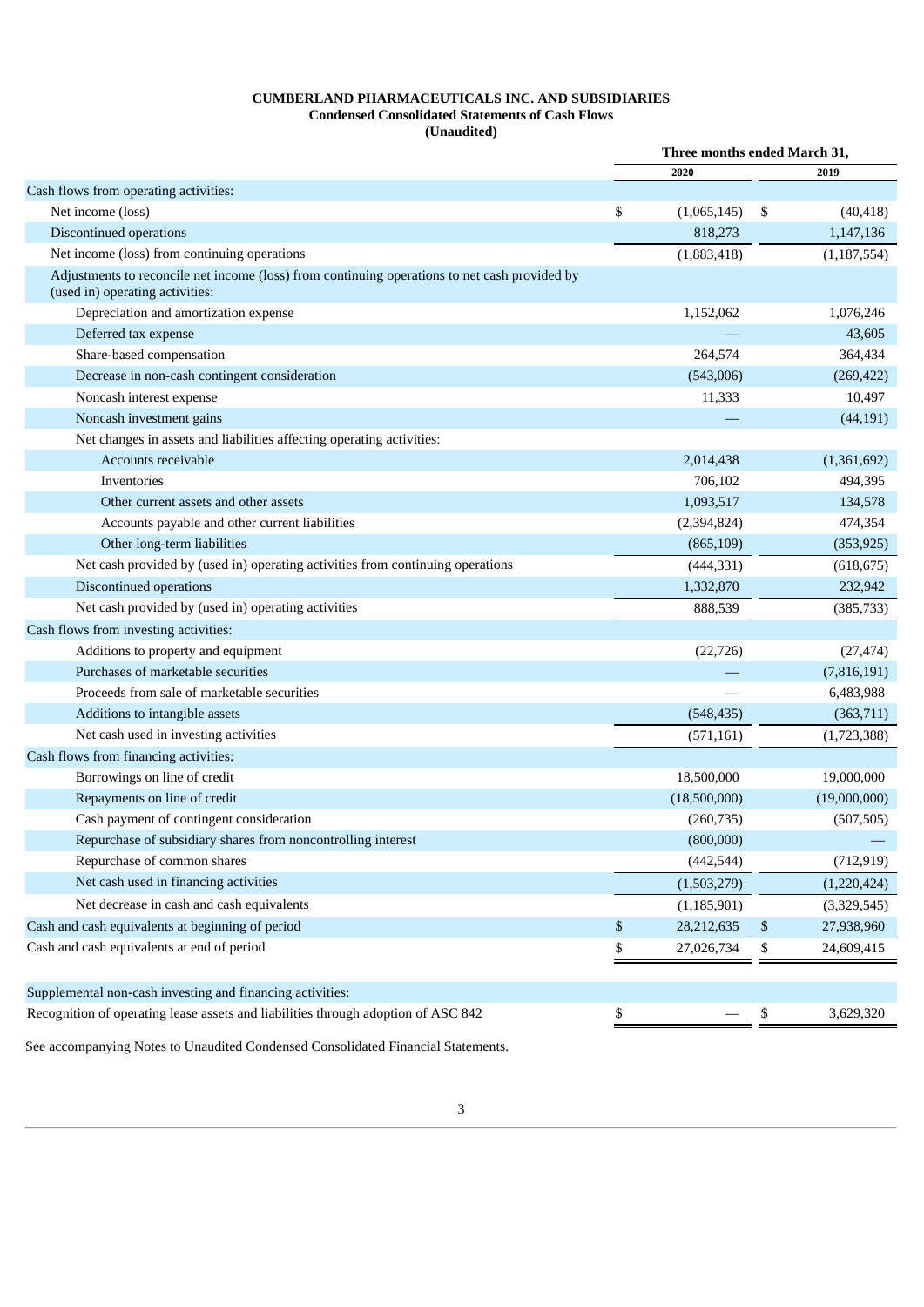# **CUMBERLAND PHARMACEUTICALS INC. AND SUBSIDIARIES Condensed Consolidated Statements of Equity (Unaudited)**

|                             | Common stock  |   |               |    |                          |   |            |   |                     |
|-----------------------------|---------------|---|---------------|----|--------------------------|---|------------|---|---------------------|
|                             | <b>Shares</b> |   | <b>Amount</b> |    | <b>Retained earnings</b> |   | interests  |   | <b>Total equity</b> |
| Balance, December 31, 2018  | 15,481,497    | S | 51,098,613    | \$ | 4,746,154                | S | (274, 266) | Ъ | 55,570,501          |
| Share-based compensation    | 187,486       |   | 364,434       |    |                          |   |            |   | 364,434             |
| Repurchase of common shares | (121, 466)    |   | (703,790)     |    |                          |   |            |   | (703, 790)          |
| Net loss                    |               |   |               |    | (73, 878)                |   | 33,460     |   | (40, 418)           |
| Balance, March 31, 2019     | 15,547,517    |   | 50,759,257    | \$ | 4,672,276                |   | (240, 806) |   | 55,190,727          |

|                             | Common stock  |        |            |    | <b>Noncontrolling</b> |   |           |   |             |  |  |  |  |                          |  |  |  |           |  |  |                     |
|-----------------------------|---------------|--------|------------|----|-----------------------|---|-----------|---|-------------|--|--|--|--|--------------------------|--|--|--|-----------|--|--|---------------------|
|                             | <b>Shares</b> | Amount |            |    |                       |   |           |   |             |  |  |  |  | <b>Retained earnings</b> |  |  |  | interests |  |  | <b>Total equity</b> |
| Balance, December 31, 2019  | 15,263,555    |        | 49,914,478 | \$ | 1,208,395             | S | (37,620)  | S | 51,085,253  |  |  |  |  |                          |  |  |  |           |  |  |                     |
| Share-based compensation    | 219,850       |        | 264,574    |    |                       |   |           |   | 264,574     |  |  |  |  |                          |  |  |  |           |  |  |                     |
| Repurchase of common shares | (164, 876)    |        | (441, 624) |    |                       |   |           |   | (441, 624)  |  |  |  |  |                          |  |  |  |           |  |  |                     |
| Net loss                    |               |        |            |    | (1,055,620)           |   | (9,525)   |   | (1,065,145) |  |  |  |  |                          |  |  |  |           |  |  |                     |
| Balance, March 31, 2020     | 15,318,529    |        | 49,737,428 | \$ | 152,775               |   | (47, 145) |   | 49,843,058  |  |  |  |  |                          |  |  |  |           |  |  |                     |

<span id="page-5-0"></span>See accompanying Notes to Unaudited Condensed Consolidated Financial Statements.

4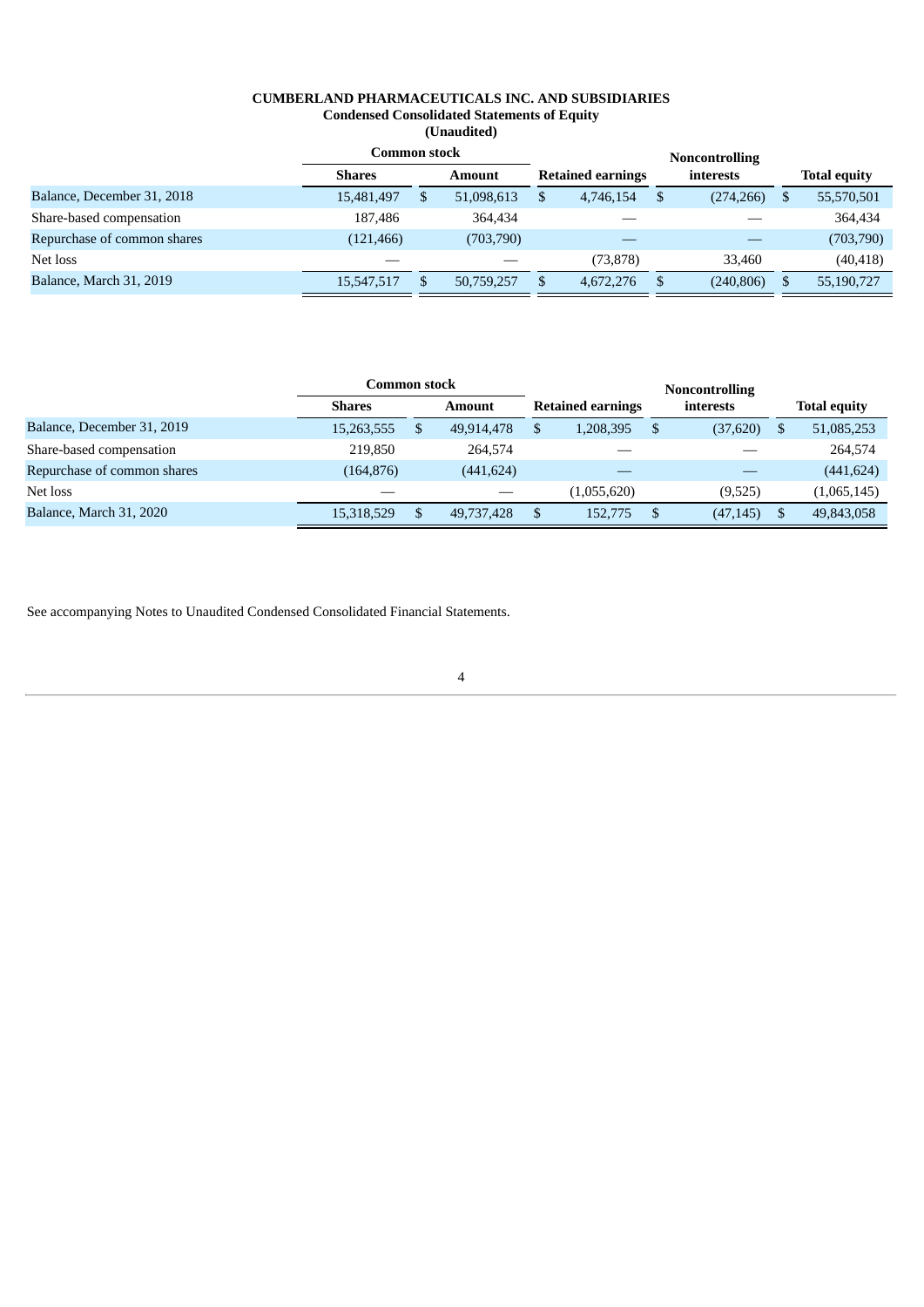# **CUMBERLAND PHARMACEUTICALS INC. AND SUBSIDIARIES Notes to Condensed Consolidated Financial Statements (Unaudited)**

# **(1) ORGANIZATION AND BASIS OF PRESENTATION**

Cumberland Pharmaceuticals Inc. ("Cumberland," the "Company," or as used in the context of "we," "us," or "our") is a specialty pharmaceutical company focused on the acquisition, development and commercialization of branded prescription products. The Company's primary target markets are hospital acute care and gastroenterology. These medical specialties are characterized by relatively concentrated prescriber bases that the Company believes can be penetrated effectively by small, targeted sales forces. Cumberland is dedicated to providing innovative products that improve quality of care for patients and address unmet or poorly met medical needs.

Cumberland focuses its resources on maximizing the commercial potential of its products, as well as developing new product candidates, and has both internal development and commercial capabilities. The Company's products are manufactured by third parties, which are overseen by Cumberland's quality control and manufacturing professionals. The Company works closely with its third-party distribution partners to make its products available in the United States.

In the opinion of management, the accompanying unaudited condensed consolidated financial statements of the Company have been prepared on a basis consistent with the December 31, 2019 audited consolidated financial statements and include all adjustments, consisting of only normal recurring adjustments, necessary to fairly present the information set forth herein. All significant intercompany accounts and transactions have been eliminated in consolidation. The unaudited condensed consolidated financial statements have been prepared in accordance with the regulations of the Securities and Exchange Commission (the "SEC"), and certain information and disclosures have been condensed or omitted as permitted by the SEC for interim period presentation. These unaudited condensed consolidated financial statements should be read in conjunction with the audited consolidated financial statements and notes included in our Annual Report on Form 10-K for the year ended December 31, 2019 (the "2019 Annual Report on Form 10-K"). The results of operations for the three months ended March 31, 2020 are not necessarily indicative of the results to be expected for the entire fiscal year or any future period.

Total comprehensive income (loss) consisted solely of net income (loss) for the three months ended March 31, 2020 and 2019.

#### **Discontinued Operations**

As discussed further in Note 10, during May 2019, Cumberland entered into a Dissolution Agreement ("Dissolution Agreement") with Clinigen Healthcare Limited ("Clinigen") in which the Company returned the exclusive rights to commercialize Ethyol and Totect in the United States to Clinigen. Under the terms of the Dissolution Agreement, Cumberland is no longer involved directly or indirectly with the distribution, marketing and promotion of either Ethyol or Totect or any competing products following December 31, 2019. The Company's exit from the products meets the accounting criteria to be reported as discontinued operations and the discontinued operating results have been reclassified on the face of the financial statements and footnotes for all periods presented to reflect the discontinued status of these products. Refer to Note 10, for additional information.

#### **COVID-19 Pandemic**

During March 2020, the U.S. declared a health care emergency following the outbreak of the (SARS-CoV-2), a novel strain of coronavirus that causes COVID-19, a respiratory illness. The Company is monitoring this situation both in the U.S. and internationally, so Cumberland can maintain employee safety and well-being, while also keeping the business operating and secure.

Cumberland has remained open for business, as the Company is considered to be essential by the United States Department of Homeland Security. All of the Company's corporate and Cumberland Emerging Technologies ("CET") employees have been given the opportunity to work remotely, and those that wish to work from Cumberland's office and laboratories are encouraged to practice the behaviors outlined by the Centers for Disease Control. Cumberland's sales organization has continued to make calls on medical professionals, providing information and product samples as requested. However, their contact has largely shifted from in person to telephonic and electronic communications. Travel across the organization and attendance at medical meetings have largely been discontinued.

Cumberland relies on third-party organizations around the world to supply components, manufacture and distribute its products. The Company is aware that it may experience revenue loss, supply interruptions, time delays and incur unplanned expenses as a result of the impact of the ongoing COVID-19 pandemic.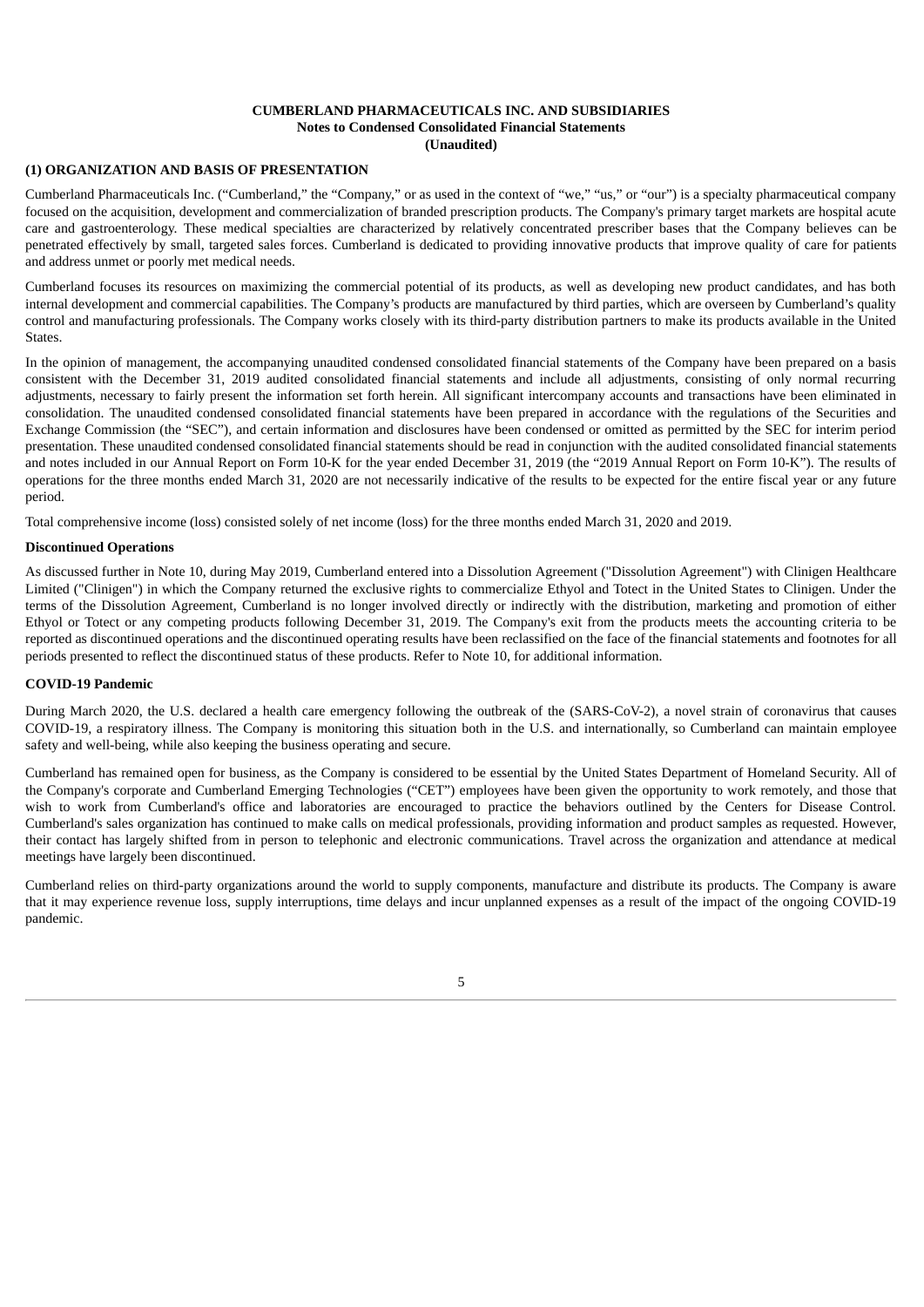During this national health care and economic crisis, Cumberland understands that the volume of patients seeking health care was negatively impacted by the stay-at-home orders across the country. Declines in hospital admissions, patient visits to physician offices and postponement of elective surgeries have all been reported. As a result, Cumberland is facing the same headwinds that are affecting all companies that rely on these factors to help drive revenue. While the Company expects these dynamics to improve as the country reopens, it cannot be determined at this time when and to what extent that improvement will occur.

Given the uncertainty, magnitude and impact of such changes, the Company is unable to fully quantify the impact on the future results as of the date of this filing.

#### *Recent Accounting Guidance*

#### *Recent Adopted Accounting Pronouncement*

In November 2018, the FASB issued ASU No. 2018-18, "Collaboration Arrangements: Clarifying the Interaction between Topic 808 and Topic 606" (ASU 2018-18). The issuance of ASU 2014-09 raised questions about the interaction between the guidance on collaborative arrangements and revenue recognition. ASU 2018-18 addresses this uncertainty by (1) clarifying that certain transactions between collaborative arrangement participants should be accounted for as revenue under ASU 2014-09 when the collaboration arrangement participant is a customer, (2) adding unit of account guidance to assess whether the collaboration arrangement or a part of the arrangement is with a customer and (3) precluding a company from presenting transactions with collaboration arrangement participants that are not directly related to sales to third parties together with revenue from contracts with customers. Cumberland adopted the standard effective January 1, 2020 with no impact on the Company's consolidated financial statements.

In January 2017, the FASB issued ASU No. 2017-04, "Simplifying the Test for Goodwill Impairment" (ASU 2017-04). The guidance removes Step 2 of the goodwill impairment test, which requires a hypothetical purchase price allocation. As a result of the revised guidance, a goodwill impairment will be the amount by which a reporting unit's carrying value exceeds its fair value, not to exceed the carrying amount of goodwill. The new standard was adopted by Cumberland effective January 1, 2020 and was applied prospectively with no impact on the Company's consolidated financial statements.

#### *Recent Accounting Pronouncements - Not Yet Adopted*

In June 2016, the FASB issued ASU No. 2016-13, "Financial Instruments-Credit Losses," which changes the impairment model for most financial assets and certain other instruments. For trade and other receivables, held-to-maturity debt securities, loans and other instruments, companies will be required to use a new forward-looking "expected loss" model that generally will result in the earlier recognition of allowances for losses. For available-for-sale debt securities with unrealized losses, companies will measure credit losses in a manner similar to what they do today, except that the losses will be recognized as allowances rather than as reductions in the amortized cost of the securities. Companies will have to disclose additional information, including information they use to track credit quality by year of origination for most financing receivables. Companies will apply the ASU's provisions as a cumulative-effect adjustment, if any, to retained earnings as of the beginning of the first reporting period in which the guidance is adopted.

Related to ASU No. 2016-13 discussed above, in May 2019, the FASB issued ASU 2019-05, "Financial Instruments-Credit Losses (Topic 326): Targeted Transition Relief" which provides transition relief for ASU 2016-13 by providing entities with an alternative to irrevocably electing the fair value option for eligible financial assets measured at amortized cost upon adoption of the new credit losses standard. Certain eligibility requirements must be met and the election must be applied on an instrument-by-instrument basis. The election is not available for either available-for-sale or held-to-maturity debt securities. The Company will adopt both ASU 2016-13 and ASU 2019-05 on January 1, 2023 . The adoption of ASU 2016-13 and ASU 2019-05 are not expected to have a material impact on the Company's consolidated financial statements.

# *Accounting Policies:*

#### *Use of Estimates*

The preparation of the condensed consolidated financial statements in conformity with U.S. generally accepted accounting principles requires management of the Company to make estimates and assumptions that affect the reported amounts of assets and liabilities and disclosure of contingent liabilities at the date of the consolidated financial statements and the reported amounts of revenues and expenses during the period. Actual results could differ from those estimates under different assumptions and conditions. The Company's most significant estimates include: (1) its allowances for chargebacks and accruals for rebates and product returns (2) the allowances for obsolescent or unmarketable inventory (3) assumptions used in estimating acquisition date fair value of assets acquired in business combinations and (4) valuation of contingent consideration liability associated with business combinations.

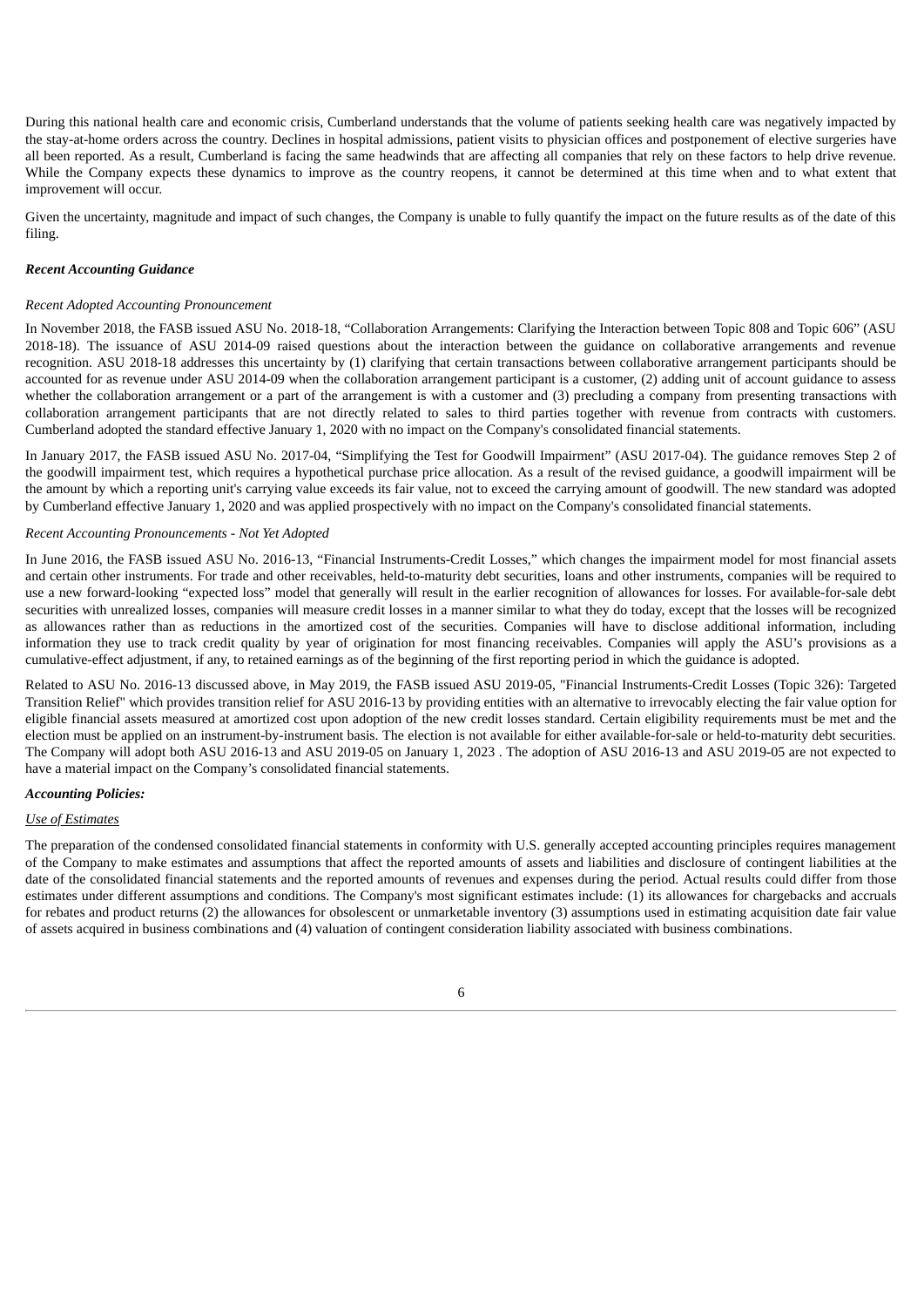#### *Operating Segments*

The Company has one operating segment which is specialty pharmaceutical products. Management has chosen to organize the Company based on the type of products sold. Operating segments are identified as components of an enterprise about which separate discrete financial information is evaluated by the chief operating decision maker, or decision-making group, in making decisions regarding resource allocation and assessing performance. The Company, which uses consolidated financial information in determining how to allocate resources and assess performance, has concluded that our specialty pharmaceutical products compete in similar economic markets and similar circumstances. Substantially all of the Company's assets are located in the United States and total revenues are primarily attributable to U.S. customers.

# **(2) INVESTMENTS IN CASH EQUIVALENTS AND MARKETABLE SECURITIES**

The Company invests in marketable securities in order to maximize its return on cash. Marketable securities consist of short-term cash investments, U.S. Treasury notes and bonds, corporate bonds and commercial paper. At the time of purchase, the Company classifies marketable securities as either trading securities or available-for-sale securities, depending on the intent at that time. As of March 31, 2020 and December 31, 2019, marketable securities were comprised solely of trading securities. Trading securities are carried at fair value with unrealized gains and losses recognized as a component of interest income in the consolidated statements of operations. As of March 31, 2020 and December 31, 2019, all trading securities were commercial paper with original maturities of less than ninety days and as a result, were classified as cash equivalents.

The Company's fair value measurements follow the appropriate rules as well as the fair value hierarchy that prioritizes the information used to develop the measurements. It applies whenever other guidance requires (or permits) assets or liabilities to be measured at fair value and gives the highest priority to unadjusted quoted prices in active markets for identical assets or liabilities (Level 1 measurements) and the lowest priority to unobservable inputs (Level 3 measurements).

A summary of the fair value hierarchy that prioritizes observable and unobservable inputs used to measure fair value into three broad levels is described below:

Level 1 - Quoted prices for identical instruments in active markets.

- Level 2 Quoted prices for similar instruments in active markets; quoted prices for identical or similar instruments in markets that are not active; and model-derived valuations whose inputs are observable or whose significant value drivers are observable.
- Level 3 Significant inputs to the valuation model are unobservable.

The Company's fair values of marketable securities are determined based on valuations provided by a third-party pricing service, as derived from such service's pricing models, and are considered either Level 1 or Level 2 measurements, depending on the nature of the investment. The Company has no marketable securities in which the fair value is determined based on Level 3 measurements. The level of management judgment required in evaluating fair value for Level 1 investments is minimal. Similarly, there is little subjectivity or judgment required for Level 2 investments valued using valuation models that are standard across the industry and whose parameter inputs are quoted in active markets. Inputs to the models may include, but are not limited to, reported trades, executable bid and ask prices, broker/dealer quotations, prices or yields of securities with similar characteristics, benchmark curves or information pertaining to the issuer, as well as industry and economic events. Based on the information available, the Company believes that the valuations provided by the third-party pricing service, as derived from such service's pricing models, are representative of prices that would be received to sell the assets at the measurement date (exit prices). There were no transfers of assets between levels within the fair value hierarchy.

The following table summarizes the fair value of our marketable securities, by level within the fair value hierarchy, as of each period end:

|                                           | <b>March 31, 2020</b> |  |         |  |         |         | <b>December 31, 2019</b> |              |
|-------------------------------------------|-----------------------|--|---------|--|---------|---------|--------------------------|--------------|
|                                           | <b>Level</b> 1        |  | Level 2 |  | Total   | Level 1 | Level 2                  | <b>Total</b> |
| Commercial paper                          | $\hspace{0.05cm}$     |  | 498,008 |  | 498,008 |         | 2.119.607                | 2.119.607    |
| Total fair value of marketable securities |                       |  | 498,008 |  | 498,008 |         | 19.607                   | 2.119.607    |

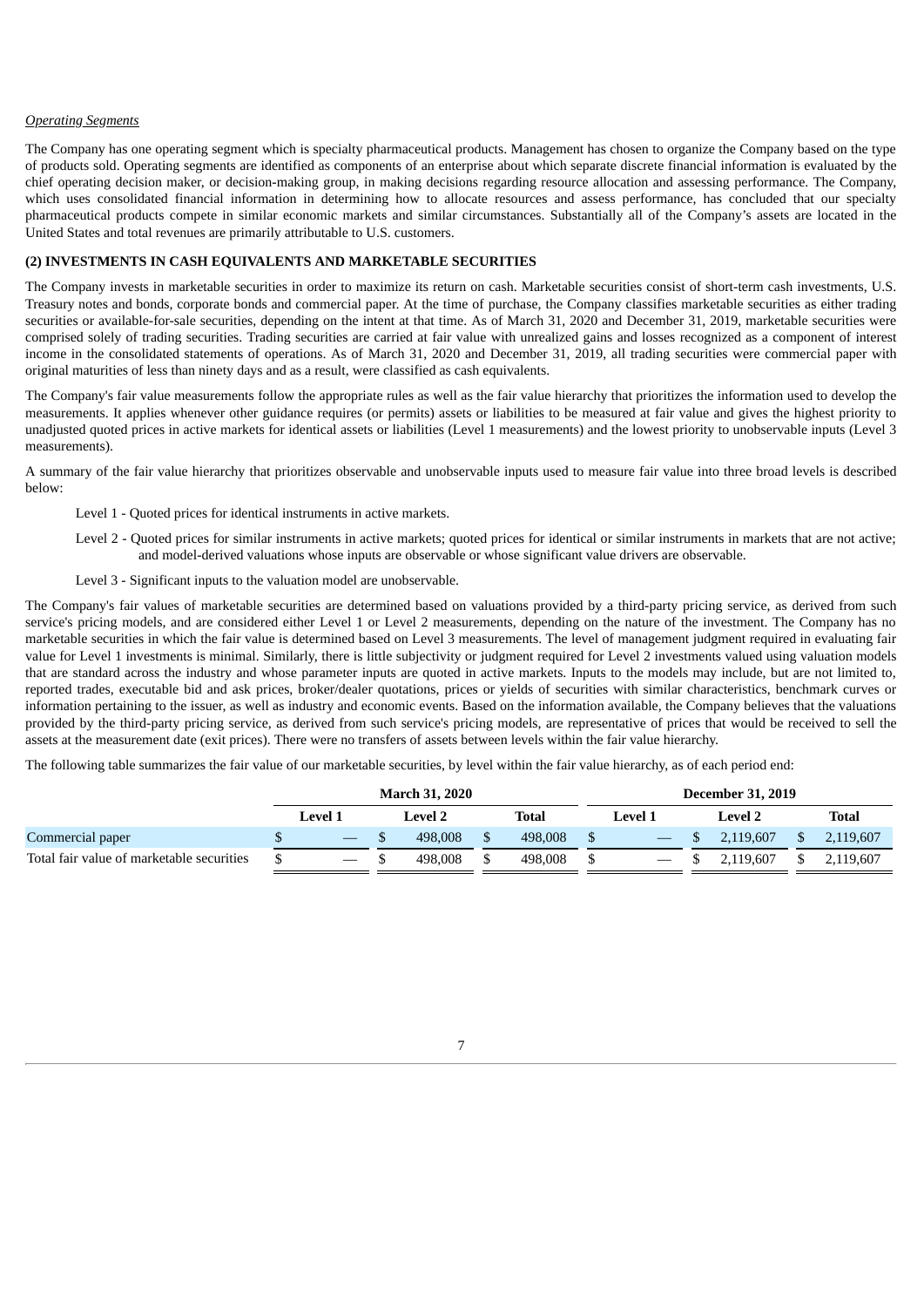# **(3) EARNINGS (LOSS) PER SHARE**

The following table reconciles the numerator and denominator used to calculate diluted earnings (loss) per share for the three months ended March 31, 2020 and 2019:

|                                                                         | Three months ended March 31, |             |    |               |  |
|-------------------------------------------------------------------------|------------------------------|-------------|----|---------------|--|
|                                                                         | 2020                         |             |    | 2019          |  |
| Numerator:                                                              |                              |             |    |               |  |
| Net income (loss) from continuing operations                            | \$                           | (1,883,418) | \$ | (1, 187, 554) |  |
| Discontinued operations                                                 |                              | 818,273     |    | 1,147,136     |  |
| Net income (loss) at subsidiary attributable to noncontrolling interest |                              | 9,525       |    | (33, 460)     |  |
| Net income (loss) attributable to common shareholders                   |                              | (1,055,620) | -S | (73, 878)     |  |
| Denominator:                                                            |                              |             |    |               |  |
| Weighted-average shares outstanding - basic                             |                              | 15,240,614  |    | 15,472,952    |  |
| Dilutive effect of other securities                                     |                              | 337,695     |    | 418,618       |  |
| Weighted-average shares outstanding - diluted                           |                              | 15,578,309  |    | 15,891,570    |  |

As of March 31, 2020 and 2019, restricted stock awards and options to purchase 431,226 and 263,919 shares of common stock, respectively, were outstanding but were not included in the computation of diluted earnings per share because the effect would be antidilutive.

# **(4) REVENUES**

*Product Revenues*

The Company accounts for revenues from contracts with customers under ASC 606, which became effective January 1, 2018. As part of the adoption of ASC 606, the Company applied the new standard on a modified retrospective basis analyzing open contracts as of January 1, 2018.

The Company's net revenues consisted of the following for the three months ended March 31, 2020 and 2019:

|                    | Three months ended March 31, |           |    |           |  |
|--------------------|------------------------------|-----------|----|-----------|--|
|                    |                              | 2020      |    | 2019      |  |
| Products:          |                              |           |    |           |  |
| Acetadote          | \$                           | 713,899   | \$ | 849,502   |  |
| Omeclamox-Pak      |                              | 114,770   |    | 199,537   |  |
| Kristalose         |                              | 3,311,696 |    | 3,307,658 |  |
| Vaprisol           |                              | 208,763   |    | 286,676   |  |
| Caldolor           |                              | 1,096,291 |    | 1,317,074 |  |
| Vibativ            |                              | 2,425,755 |    | 2,060,195 |  |
| Other revenue      |                              | 459,560   |    | 709,218   |  |
| Total net revenues |                              | 8,330,734 | S  | 8,729,860 |  |

#### *Other Revenues*

The Company has agreements with international partners for commercialization of the Company's products. The international agreements provide that each of the partners are responsible for seeking regulatory approvals for the products, and following approvals, each partner will handle ongoing distribution and sales in the respective international territories. The Company maintains responsibility for the intellectual property and product formulations. Under the international agreements, the Company is typically entitled to receive a non-refundable, up-front payment at the time each agreement is entered into as a result of providing the distinct intellectual property rights for the respective international territory. These agreements also provide for additional payments upon the partners' achievement of defined regulatory approvals, sales milestones or both. The Company may also be entitled to receive royalties on future sales of the products under the agreements and a transfer price on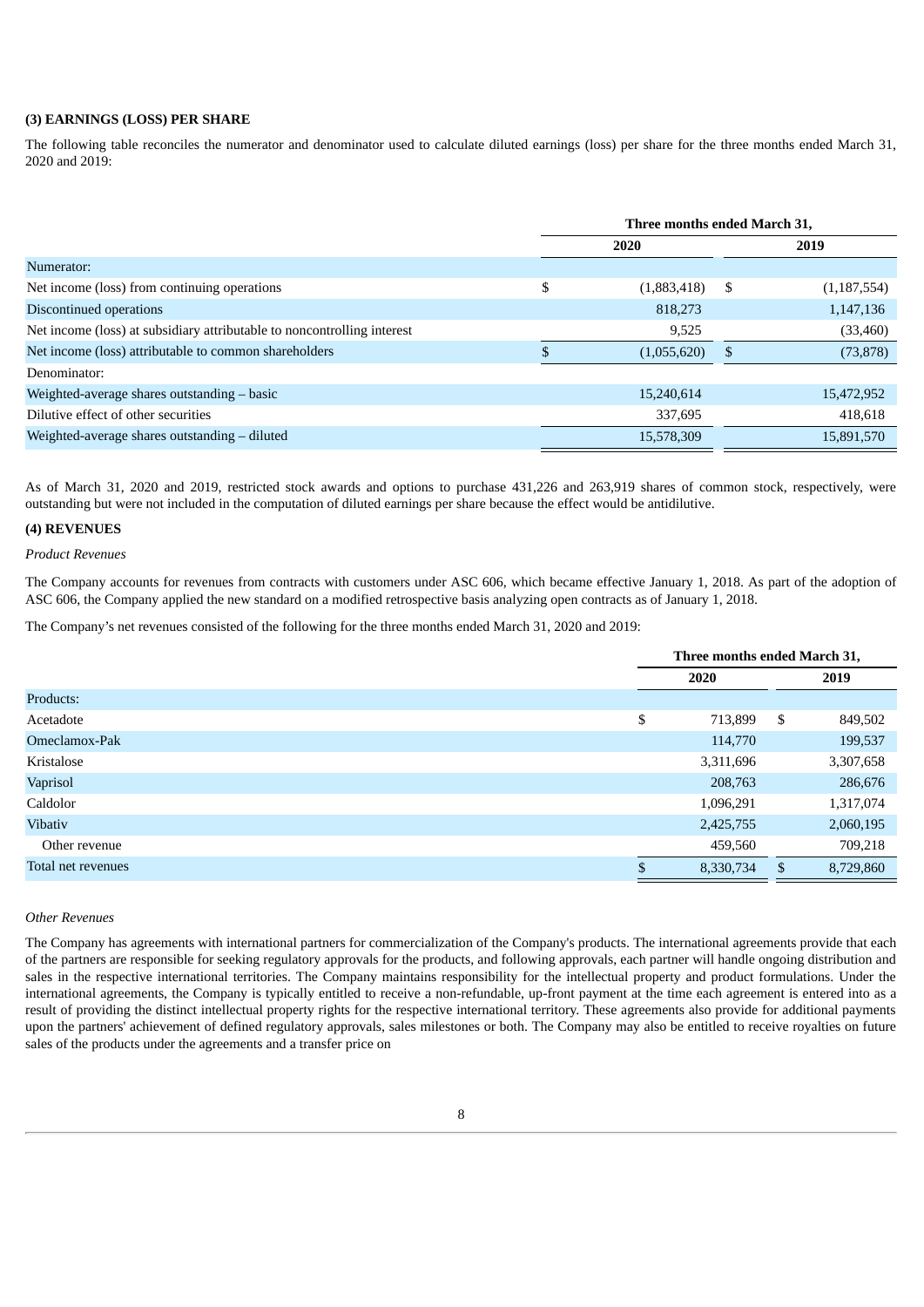supplies. The contractual payments associated with the partners achievement of regulatory approvals, sales milestones and royalties on future sales are recognized as revenue upon occurrence, or at such time that the Company has a high degree of confidence that the revenue would not be reversed in a subsequent period.

Other revenues also include revenue generated by CET through grant funding from federal Small Business grant programs, and lease income generated by CET's Life Sciences Center and contract services. The Life Sciences Center is a research center that provides scientists with access to flexible lab space and other resources to develop biomedical products. Grant revenue from these programs totaled approximately \$0.2 million and \$0.6 million for the three months ended March 31, 2020 and 2019, respectively.

# **(5) INVENTORIES**

The Company works closely with third parties to manufacture and package finished goods for sale. Based on the relationship with the manufacturer or packager, the Company will either take title to the finished goods at the time of shipment or at the time of arrival from the manufacturer. The Company then warehouses such goods until distribution and sale. Inventories are stated at the lower of cost or net realizable value with cost determined using the first-in, first-out method.

The Company continually evaluates inventory for potential losses due to excess, obsolete or slow-moving inventory by comparing sales history and sales projections to the inventory on hand. When evidence indicates that the carrying value may not be recoverable, a charge is taken to reduce the inventory to its current net realizable value. At March 31, 2020 and December 31, 2019, there were no cumulative obsolescence and discontinuance losses necessary.

In connection with the acquisition of certain product rights related to the Kristalose brand, the Company is responsible for the purchase of the active pharmaceutical ingredient ("API") for Kristalose and maintains the inventory at the third-party manufacturer. As the API is consumed in production, the value of the API is transferred from raw materials to finished goods. API for the Company's Vaprisol brand is also included in the raw materials inventory total. Consigned inventory represents Authorized Generic inventory stored until shipment.

As part of the Vibativ acquisition, Cumberland acquired API and work in process inventories that are classified as non-current inventories. During 2019, Cumberland also obtained \$0.3 million in non-current inventory for API related to its ifetroban clinical initiatives. At March 31, 2020 and December 31, 2019, total non-current inventory, including Vibativ and ifetroban, was \$15.6 million. The Company did not have any finished goods included in the noncurrent inventories at March 31, 2020 or December 31, 2019, respectively.

The Company's net inventories consisted of the following:

|                                         | <b>March 31, 2020</b> | <b>December 31, 2019</b> |
|-----------------------------------------|-----------------------|--------------------------|
|                                         |                       |                          |
| Raw materials and work in process       | 19,456,867            | \$<br>19,345,723         |
| Consigned inventory                     | 245,354               | 416,468                  |
| Finished goods                          | 4,017,923             | 4,664,055                |
| Total inventories                       | 23,720,144            | 24,426,246               |
| less non-current inventories            | (15,569,992)          | (15,554,992)             |
| Total inventories classified as current | 8,150,152             | 8,871,254                |
|                                         |                       |                          |

9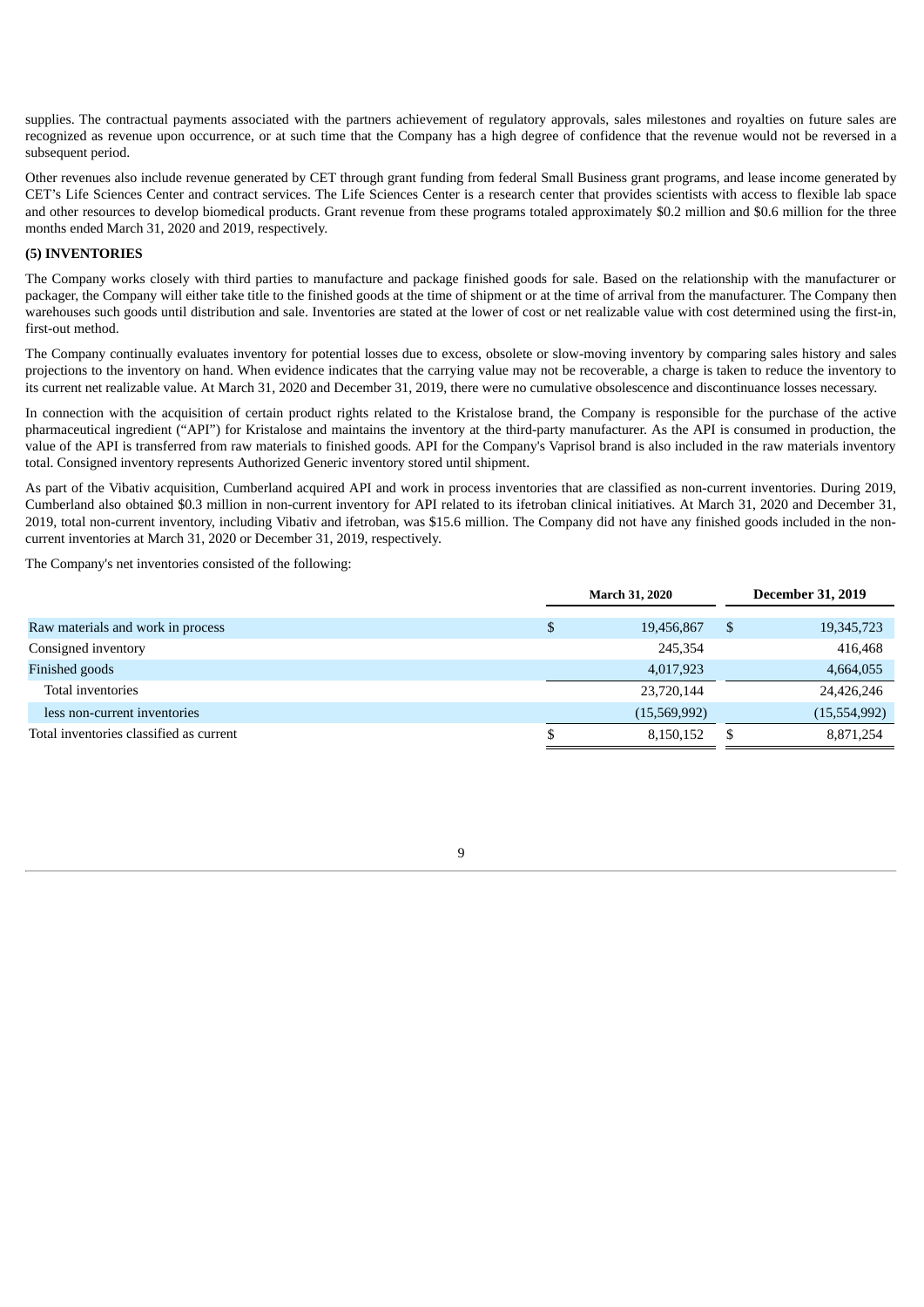## **(6) LEASES**

In March 2016, the FASB issued ASU 2016-02. ASU 2016-02's core principle is to increase transparency and comparability among organizations by recognizing lease assets and liabilities on the balance sheet and disclosing key information. The primary effect of adopting ASU 2016-02 to the Company was to record right-of-use assets and obligations for the leases classified as operating leases.

The Company's significant operating leases include the lease of approximately 25,500 square feet of office space in Nashville, Tennessee for its corporate headquarters. This lease currently expires in October 2022. The operating leases also include the lease of approximately 14,200 square feet of wet laboratory and office space in Nashville, Tennessee by CET, our majority-owned subsidiary, where it operates the CET Life Sciences Center. This lease currently expires in April 2023.

Operating lease liabilities are recorded as the present value of remaining lease payments not yet paid for the lease term discounted using the incremental borrowing rate associated with each lease. Operating lease right-of-use assets represent operating lease liabilities adjusted for lease incentives and initial direct costs. As the Company's leases do not contain implicit borrowing rates, the incremental borrowing rates were calculated based on information available at January 1, 2019. Incremental borrowing rates reflect the Company's estimated interest rates for collateralized borrowings over similar lease terms. The weighted-average incremental borrowing rate used to discount the present value of the remaining lease payments is 7.42%. The weightedaverage remaining lease term at March 31, 2020 is 2.7 years.

### *Lease Position*

At March 31, 2020 and December 31, 2019 , the Company's lease assets and liabilities were as follows:

| <b>Balance Sheet Classification</b>   | <b>March 31, 2020</b>               |           |                          | <b>December 31, 2019</b> |
|---------------------------------------|-------------------------------------|-----------|--------------------------|--------------------------|
| 2,733,782<br>Other non-current assets |                                     |           |                          | 2,960,569                |
|                                       |                                     |           |                          |                          |
|                                       |                                     |           | <b>December 31, 2019</b> |                          |
|                                       |                                     |           |                          |                          |
| Other current liabilities             | \$                                  | 943,807   | \$                       | 920,431                  |
|                                       |                                     |           |                          |                          |
| Other long-term liabilities           |                                     | 1,831,274 |                          | 2,076,472                |
|                                       |                                     | 2,775,081 |                          | 2,996,903                |
|                                       | <b>Balance Sheet Classification</b> |           | <b>March 31, 2020</b>    |                          |

| <b>Maturity of Leases Liabilities at March 31, 2020</b> |   | <b>Operating Leases</b> |
|---------------------------------------------------------|---|-------------------------|
| 2020                                                    | Φ | 844,017                 |
| 2021                                                    |   | 1,144,889               |
| 2022                                                    |   | 1,019,313               |
| 2023                                                    |   | 92,478                  |
| <b>After 2023</b>                                       |   |                         |
| Total lease payments                                    |   | 3,100,697               |
| Less: Interest                                          |   | (325, 616)              |
| Present value of lease liabilities                      |   | 2,775,081               |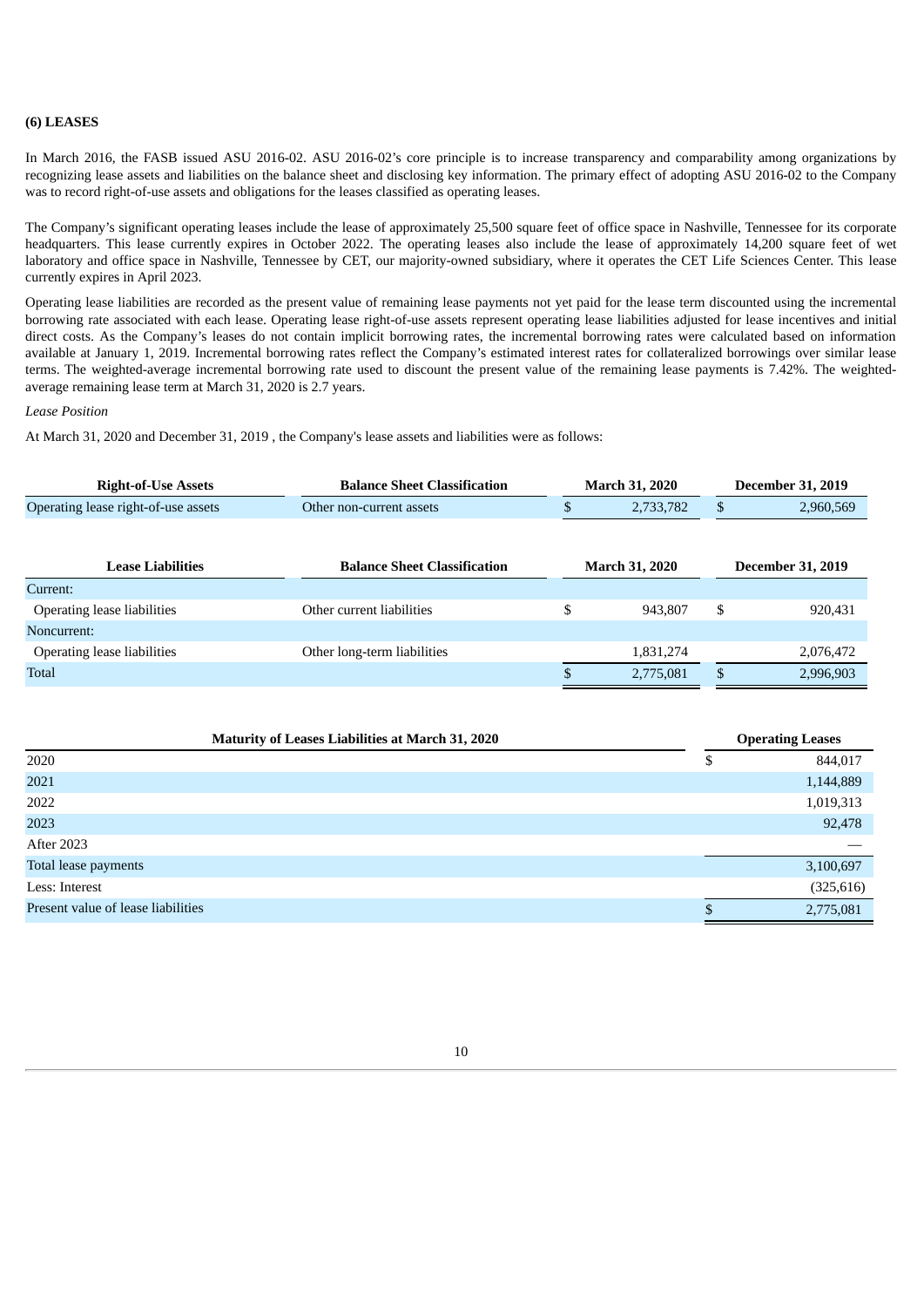## **(7) SHAREHOLDERS' EQUITY AND DEBT**

#### *Share repurchases*

The Company currently has a share repurchase program to repurchase up to \$10 million of its common stock pursuant to Rule 10b-18 of the Securities Exchange Act of 1934. In January 2019, the Company's Board of Directors established the current \$10 million repurchase program to replace the prior authorizations. During the three months ended March 31, 2020 and March 31, 2019, the Company repurchased 164,876 shares and 121,466, respectively, of common stock for approximately \$0.7 million and \$0.7 million, respectively.

## *Share purchases and sales*

During the Company's March 2020 trading window, several members of Cumberland's Board of Directors entered into share purchase agreements of the Company's stock pursuant to Rule 10b-18 of the Securities Exchange Act of 1934. These purchases are designed to increase ownership in the Company by the members of the Board.

### *Share Sale*

In November 2017, the Company filed a Shelf Registration on Form S-3 with the SEC associated with the sale of up to \$100 million in corporate securities. The Shelf Registration was declared effective in January 2018 including an At-The-Market ("ATM") feature enabling the Company to sell shares at market prices. The Company did not issue any shares under the ATM during the three months ended March 31, 2020 or March 31, 2019.

#### *Restricted Share Grants*

During the three months ended March 31, 2020, and March 31, 2019, the Company issued 229,141 shares and 222,269 shares of restricted stock to employees and directors, respectively. Restricted stock issued to employees generally cliff-vests on the fourth anniversary of the date of grant and for directors on the one-year anniversary of the date of grant. Stock compensation expense is presented as a component of general and administrative expense in the condensed consolidated statements of operations and comprehensive income (loss).

#### *Cumberland Emerging Technologies*

In April 2019, Cumberland Emerging Technologies ("CET"), our majority-owned subsidiary, entered into an agreement with WinHealth whereby WinHealth made a \$1 million investment through the purchase of shares of CET stock. As part of the agreement, WinHealth obtained a Board position at CET and the first opportunity to license CET products for the Chinese market. In connection with WinHealth's investment in CET, Cumberland also made an additional \$1 million investment in CET. Cumberland purchased additional CET shares through contribution of \$0.3 million in cash and a conversion of \$0.7 million in intercompany loans payable. Upon completion of the additional investment by WinHealth and Cumberland, Gloria Pharmaceuticals agreed to return it's shares in CET in exchange for consideration of \$0.8 million.

#### *Debt Agreement*

On May 10, 2019, the Company entered into a third amendment ("Third Amendment") to the Revolving Credit Loan Agreement, dated July 28, 2017, with Pinnacle Bank ("Pinnacle Agreement"). The Third Amendment extended the term of the Pinnacle Agreement through July 31, 2021 as well as modified certain definitions and terms of the existing financial covenants, including the definition of the Funded Debt Ratio and the compliance target of the Tangible Capital Ratio. Both Third Amendment modifications were related to the Vibativ transaction. Under the Pinnacle Agreement, Cumberland was initially subject to one financial covenant, the maintenance of a Funded Debt Ratio, as such term is defined in the agreement and determined on a quarterly basis. On August 14, 2018, the Company amended the Pinnacle Agreement ("First Amendment") to replace the single financial covenant with the maintenance of either the Funded Debt Ratio or a Tangible Capital Ratio, as defined in the First Amendment. The Company was in compliance with the Tangible Capital Ratio financial covenant as of March 31, 2020.

The initial revolving line of credit under the Pinnacle Agreement was for up to an aggregate principal amount of \$12.0 million with the ability to increase the principal amount available for borrowing up to \$20.0 million, upon the satisfaction of certain conditions. On October 17, 2018, the Company entered into a second amendment ("Second Amendment") which increased the maximum aggregate principal available for borrowing under the Pinnacle Agreement to \$20.0 million.

The interest rate on the Pinnacle Agreement is based on LIBOR plus an interest rate spread. There is no LIBOR minimum and the LIBOR pricing provides for an interest rate spread of 1.75% to 2.75% (representing an interest rate of 3.73% at March 31, 2020). In addition, a fee of 0.25% per year is charged on the unused line of credit. Interest and the unused line fee are payable quarterly. Borrowings under the line of credit are collateralized by substantially all of our assets. As of March 31, 2020 and December 31, 2019, the Company had \$18.5 million in borrowings outstanding under our revolving credit facility.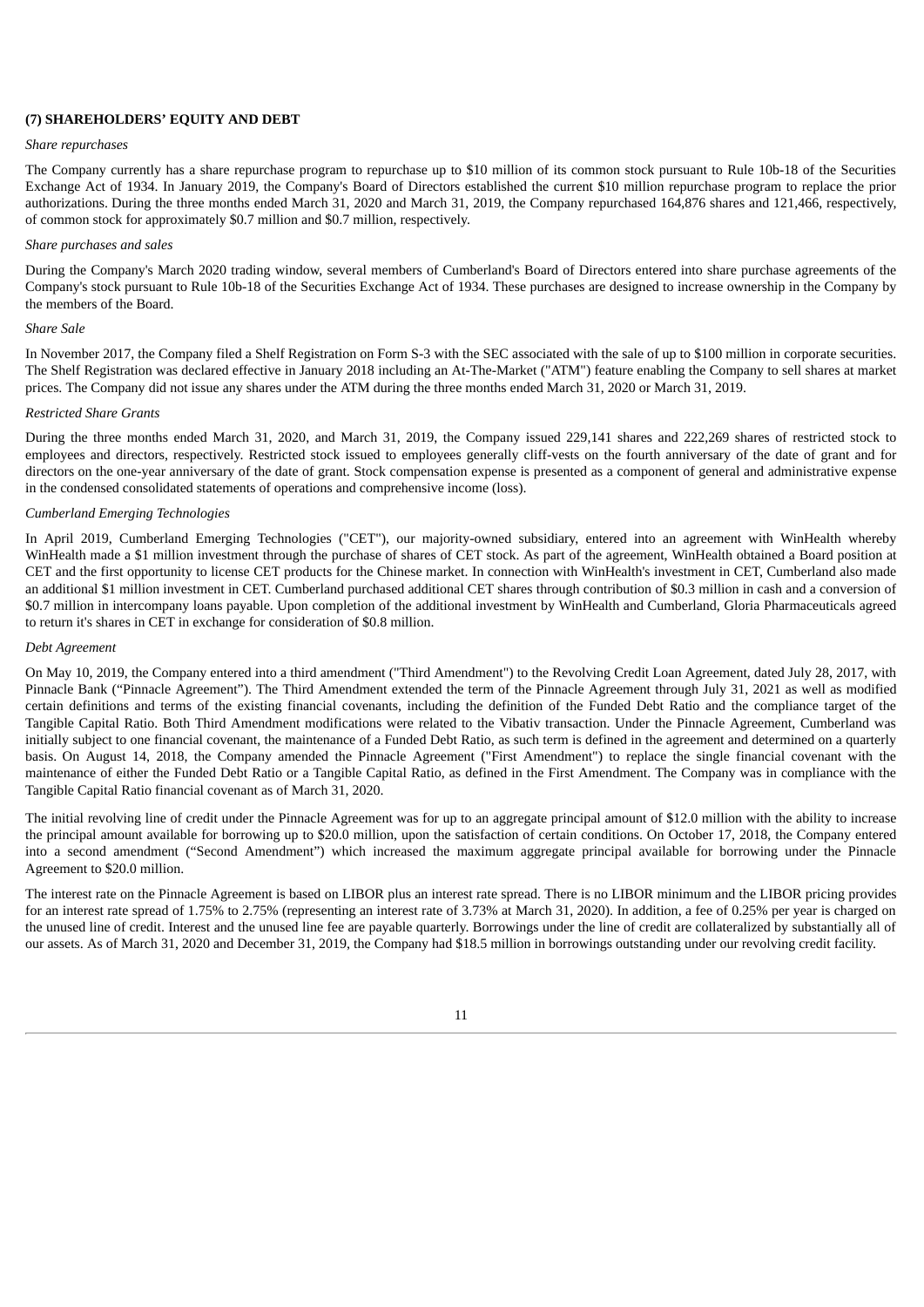## **(8) INCOME TAXES**

On December 22, 2017, the U.S. government enacted comprehensive tax legislation commonly referred to as the Tax Cuts and Jobs Act ("the Tax Act"). The Tax Act makes broad and complex changes to the U.S. tax code, including, but not limited to, (1) reducing the U.S. federal corporate tax rate to 21%; (2) eliminating the corporate alternative minimum tax ("AMT") and changing how AMT credits can be realized; (3) capital expensing; and (4) creating new limitations on deductible interest expense and executive compensation.

The SEC staff issued Staff Accounting Bulletin ("SAB") 118, providing guidance on applying the Tax Act. SAB 118 provides a measurement period that should not extend beyond one year from the Tax Act enactment date for companies to complete the accounting under ASC 740. In accordance with SAB 118, a company reflects the income tax effects of the Tax Act for which the accounting under ASC 740 is complete. To the extent that a company's accounting for certain income tax effects of the Tax Act is incomplete but a reasonable estimate is available, it must record the estimate in the financial statements. If a company cannot determine an estimate, it should continue to apply ASC 740 on the basis of the tax laws that were in effect immediately prior to enactment of the Tax Act.

As of March 31, 2020, the Company has approximately \$44.1 million of net operating loss carryforwards resulting from the exercise of nonqualified stock options that have historically been used to significantly offset income tax obligations. The Company expects it will continue to pay minimal income taxes during 2020 and beyond, through the continued utilization of these net operating loss carryforwards, on any taxable income generated from our operations. The Company does not allocate any portion of its income tax expense (benefit) to discontinued operations.

## **(9) COLLABORATIVE AGREEMENTS**

Cumberland is a party to several collaborative arrangements with research institutions to identify and pursue promising pharmaceutical product candidates. The Company has determined that these collaborative agreements do not meet the criteria for accounting under ASC Topic 808, *Collaborative Agreements*. The agreements do not specifically designate each party's rights and obligations to each other under the collaborative arrangements. Except for patent defense costs, expenses incurred by one party are not required to be reimbursed by the other party. The funding for these programs is primarily provided through Federal Small Business Administration (SBIR/STTR) and other grant awards. Expenses incurred under these collaborative agreements are included in research and development expenses and funding received from grants are recorded as net revenues in the condensed consolidated statements of operations and comprehensive income (loss).

# **(10) ADDITIONS AND RETURN OF PRODUCT RIGHTS**

*Vibativ*

During November 2018, the Company closed on an agreement with Theravance Biopharma ("Theravance") to acquire the global responsibility for Vibativ including the marketing, distribution, manufacturing and regulatory activities associated with the brand. Vibativ is a patented, Food and Drug Administration ("FDA") approved injectable anti-infective for the treatment of certain serious bacterial infections including hospital-acquired and ventilator-associated bacterial pneumonia and complicated skin and skin structure infections. It addresses a range of Gram-positive bacterial pathogens, including those that are considered difficult-to-treat and multidrug-resistant. Cumberland acquired Vibativ to further add to its product offerings, increase its net revenue and positively contribute to the Company's operating results. Cumberland expects to deduct the goodwill acquired in the acquisition for tax purposes.

Cumberland has accounted for the transaction as a business combination in accordance with ASC 805 and the product sales are included in the results of operations subsequent to the acquisition date. The Company made an upfront payment of \$20.0 million at the closing of the transaction and a \$5.0 million milestone payment in early April 2019. In addition, Cumberland has agreed to pay a royalty of up to 20% on future net sales of the product. The future royalty payments are required to be recognized at their acquisition-date fair value as part of the contingent consideration transferred in the business combination.

The following table summarizes the initial payments and consideration for the business combination:

| Consideration:                                             |            |
|------------------------------------------------------------|------------|
| Cash paid at closing                                       | 20,000,000 |
| Cash payment during early 2019                             | 5,000,000  |
| Fair value of contingent consideration - net sales royalty | 9,182,000  |
| Total consideration                                        | 34,182,000 |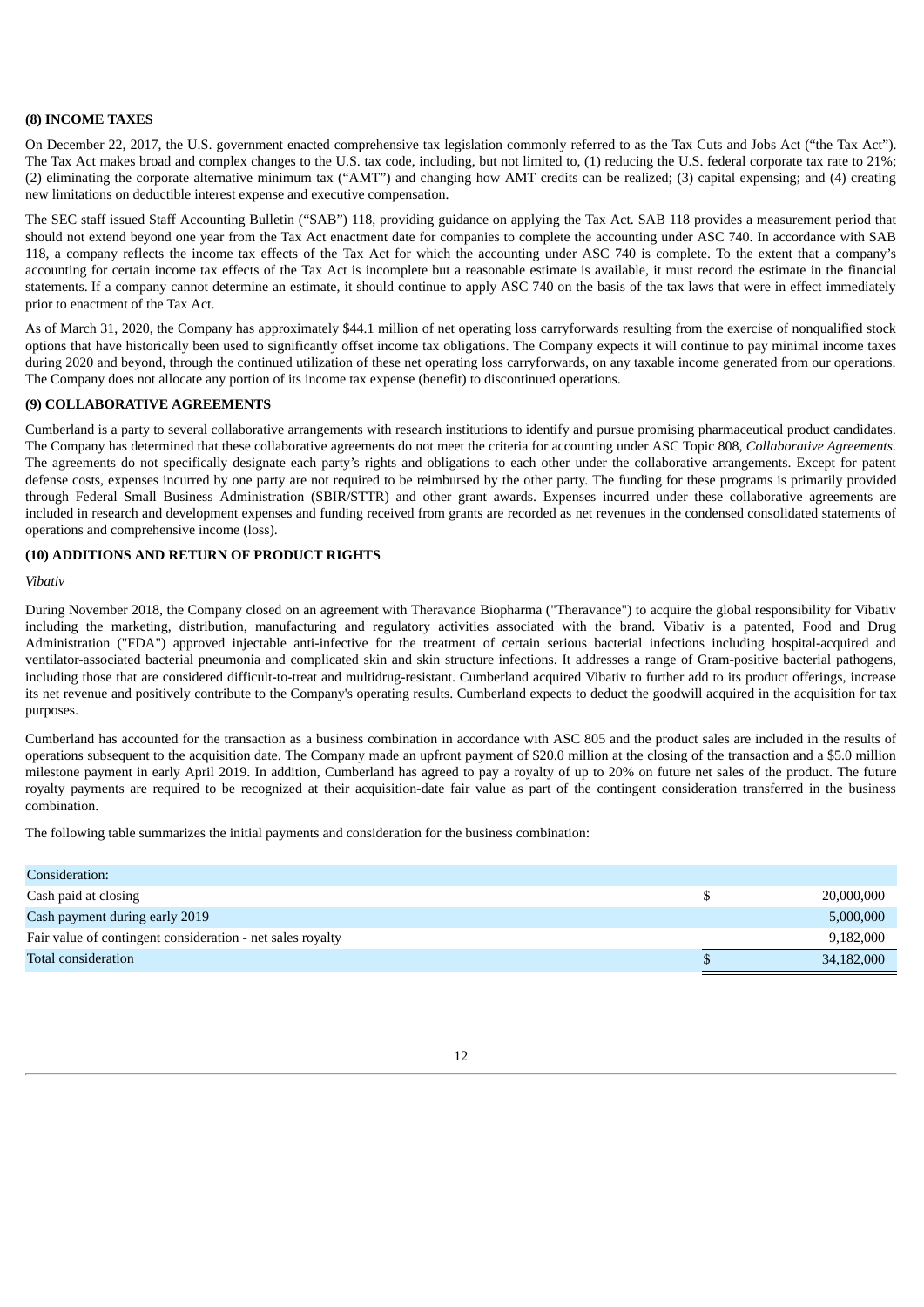The contingent consideration liability represents the future net sales royalty payments discussed above. Cumberland prepared the valuations of the contingent consideration liability and the intangible assets utilizing significant unobservable inputs. As a result, the valuations are classified as Level 3 fair value measurements.

The following table presents the changes in the fair value of the contingent consideration liability that is remeasured on a recurring basis. The contingent consideration earned and accrued in operating expenses is paid to the seller quarterly.

|                                                                                 |              | <b>Contingent consideration</b><br>liability |
|---------------------------------------------------------------------------------|--------------|----------------------------------------------|
| Balance at November 12, 2018                                                    | \$           | 9,034,000                                    |
| Change in fair value of contingent consideration included in operating expenses |              | (40,000)                                     |
| Contingent consideration earned and accrued in operating expenses               |              | 508,000                                      |
| Balance at December 31, 2018                                                    |              | 9,502,000                                    |
| Adjustment to initial fair value of the contingent consideration liability      |              | 148,000                                      |
| Cash payment of royalty during the period                                       |              | (1,033,108)                                  |
| Change in fair value of contingent consideration included in operating expenses |              | (804, 167)                                   |
| Contingent consideration earned and accrued in operating expenses               |              | 820,864                                      |
| Balance at December 31, 2019                                                    |              | 8,633,589                                    |
| Cash payment of royalty during the period                                       |              | (260, 735)                                   |
| Change in fair value of contingent consideration included in operating expenses |              | (543,006)                                    |
| Contingent consideration earned and accrued in operating expenses               |              |                                              |
| Balance at March 31, 2020                                                       | $\mathbf{s}$ | 7.829.848                                    |

The following table summarizes the final allocation of the fair values of the assets acquired as part of the acquisition of Vibativ:

| Finished goods inventory                            | \$<br>6,624,000 |
|-----------------------------------------------------|-----------------|
| Work in process - unlabeled vials                   | 3,970,000       |
| Work in process - validation vials                  | 1,827,000       |
| Raw materials                                       | 9,129,000       |
| Total inventory                                     | 21,550,000      |
|                                                     |                 |
| Intellectual property amortizable intangible assets | 11,750,000      |
| Goodwill                                            | 882,000         |
| Total intangibles and goodwill                      |                 |
|                                                     | 12,632,000      |

#### *RediTrex*

In November 2016, the Company announced an Agreement to acquire the exclusive U.S. rights to Nordic Group B.V.'s ("Nordic") injectable methotrexate product line as an asset purchase. The products are designed for the treatment of active rheumatoid arthritis, juvenile idiopathic arthritis, severe psoriatic arthritis, and severe disabling psoriasis.

Under the terms of the Agreement, Cumberland is responsible for the products' FDA submission and registration. As consideration for the license, at closing, Cumberland paid a deposit of \$100,000. The Company also recorded a liability of \$0.9 million that was settled through 180,000 unvested restricted shares of Cumberland common stock. These shares vested upon the FDA approval of the first Nordic product. Cumberland also agreed to provide Nordic a series of payments tied to the products' FDA approval, launch and achievement of certain sales milestones. Nordic is responsible for manufacturing and supply of the products.

On November 27, 2019, Cumberland received FDA approval for the RediTrex product line and brand name. The 180,000 shares of restricted Cumberland common stock vested and were valued at \$0.9 million on the vesting date. In addition, the FDA approval resulted in Cumberland recording an additional \$1.0 million other current liability due to Nordic that will be paid during 2020.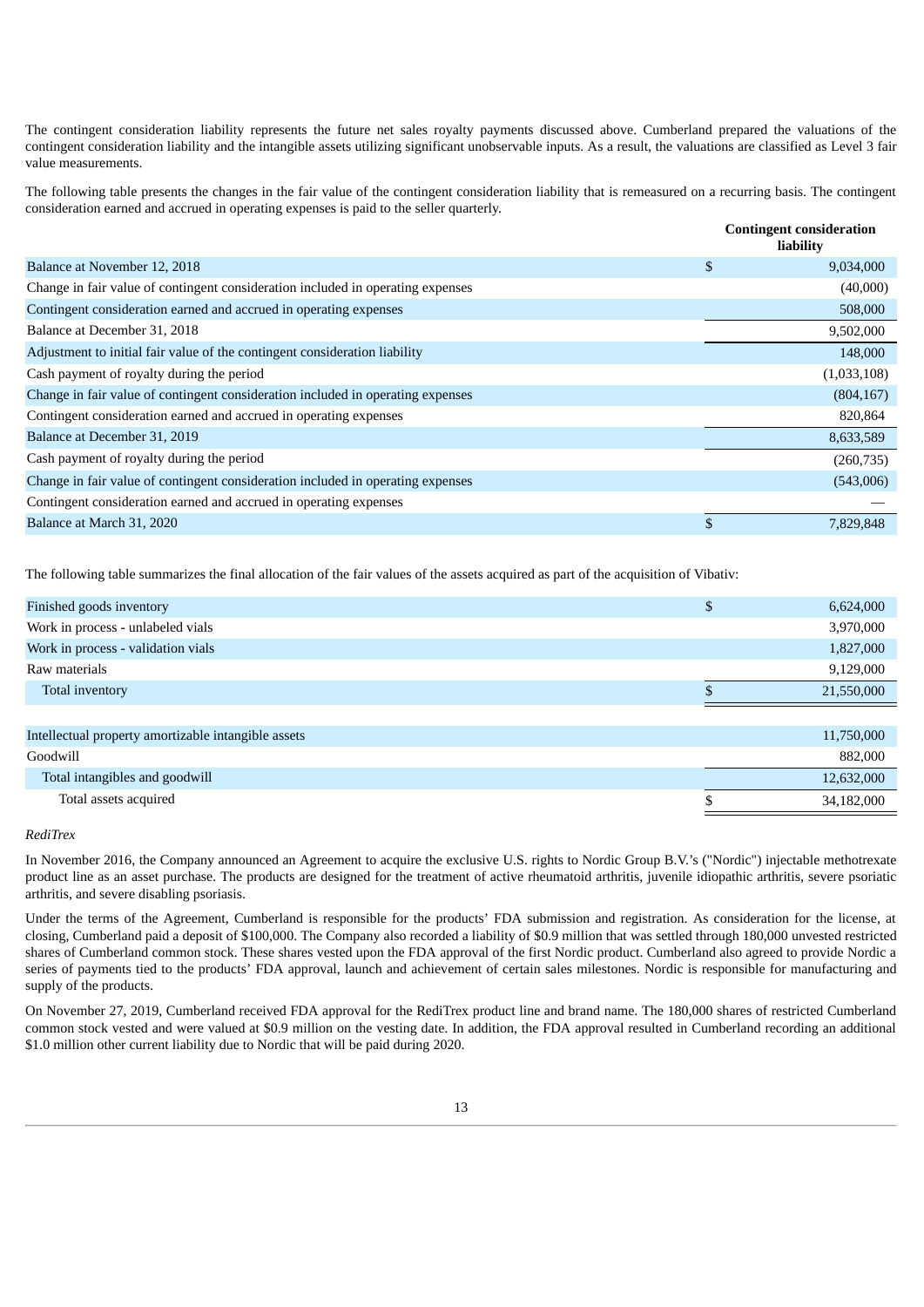#### *Ethyol and Totect*

During May 2019, Cumberland entered into the Dissolution Agreement with Clinigen in which the Company returned the exclusive rights to commercialize Ethyol and Totect in the United States to Clinigen. The Dissolution Agreement originally resulted in a transition from the Company's current arrangement with Clinigen effective September 30, 2019. In early September 2019, Clinigen and Cumberland completed an Amendment to the Dissolution Agreement whereby the transition date was changed to late December 2019. Under the terms of the Dissolution Agreement, Cumberland is no longer involved directly or indirectly with the distribution, marketing and promotion of either Ethyol or Totect or any competing products after December 31, 2019. In exchange for the return of these product license rights and not competing with either product, Cumberland will receive \$5 million in financial consideration paid in quarterly installments over the two-years following the transition date. Cumberland recorded the first installment of \$0.8 million during the quarter ended March 31, 2020 as discontinued operations and will record each future quarterly installment over the two year period. There are no expenses associated with the installment payments under the Dissolution Agreement, resulting in \$0.8 million in discontinued operations income during the quarter ended March 31, 2020.

The Ethyol and Totect products provided \$3.2 million in revenue, \$2.0 million in direct expenses and \$1.1 million in discontinued operations income during the three months ended March 31, 2019. These direct expenses do not reflect the selling and marketing costs attributable to the individuals at Cumberland responsible for direct selling and promotion of the Products. Those selling and marketing individuals who supported the Products continue to support Cumberland's other products.

The December 31, 2019 current assets of discontinued operations included \$0.5 million in inventory for the products sold back to Clinigen as part of the transaction. As of March 31, 2020 and December 31, 2019 the remaining balance of the current assets of discontinued operations were accounts receivable and the current liabilities of discontinued operations were accounts payable associated with Ethyol and Totect. The accounts receivable and accounts payable balances were not sold or disposed of as part of the Dissolution Agreement.

# **(11) SUBSEQUENT EVENTS**

On April 20, 2020, Cumberland received the funding of a loan from Pinnacle Bank in the aggregate amount of \$2,187,140 pursuant to the Paycheck Protection Program (the "PPP") under the Federal Coronavirus Aid, Relief, and Economic Security Act ("CARES Act"), which was enacted March 27, 2020.

The PPP is administered by the U.S. Small Business Administration. The loan matures April 14, 2022, and bears interest at a rate of 1.0% per year, payable monthly commencing during November 2020. The note may be prepaid at any time prior to maturity with no prepayment penalties. Funds from the loan are to be used to maintain payroll, continue group health care benefits and pay for rent and utilities.

Under the terms of the PPP, certain amounts of the loan may be forgiven if they are used for qualifying expenses as described in the CARES Act. The Company intends to use the majority of the loan amount for such qualifying expenses.

Cumberland applied for this loan after carefully considering, with its bank, the eligibility criteria to participate in this program, and determining that Cumberland met these criteria. The Company evaluated and provided information on our payroll and other qualifying expenses to determine the amount of PPP funds to apply for.

<span id="page-15-0"></span>Cumberland has not laid off or furloughed any employees as a result of the COVID-19 pandemic and, thanks to assistance from the PPP loan, the Company currently does not foresee doing so. Cumberland will continue to monitor and evaluate changes to this program as they emerge and will take appropriate action, if necessary.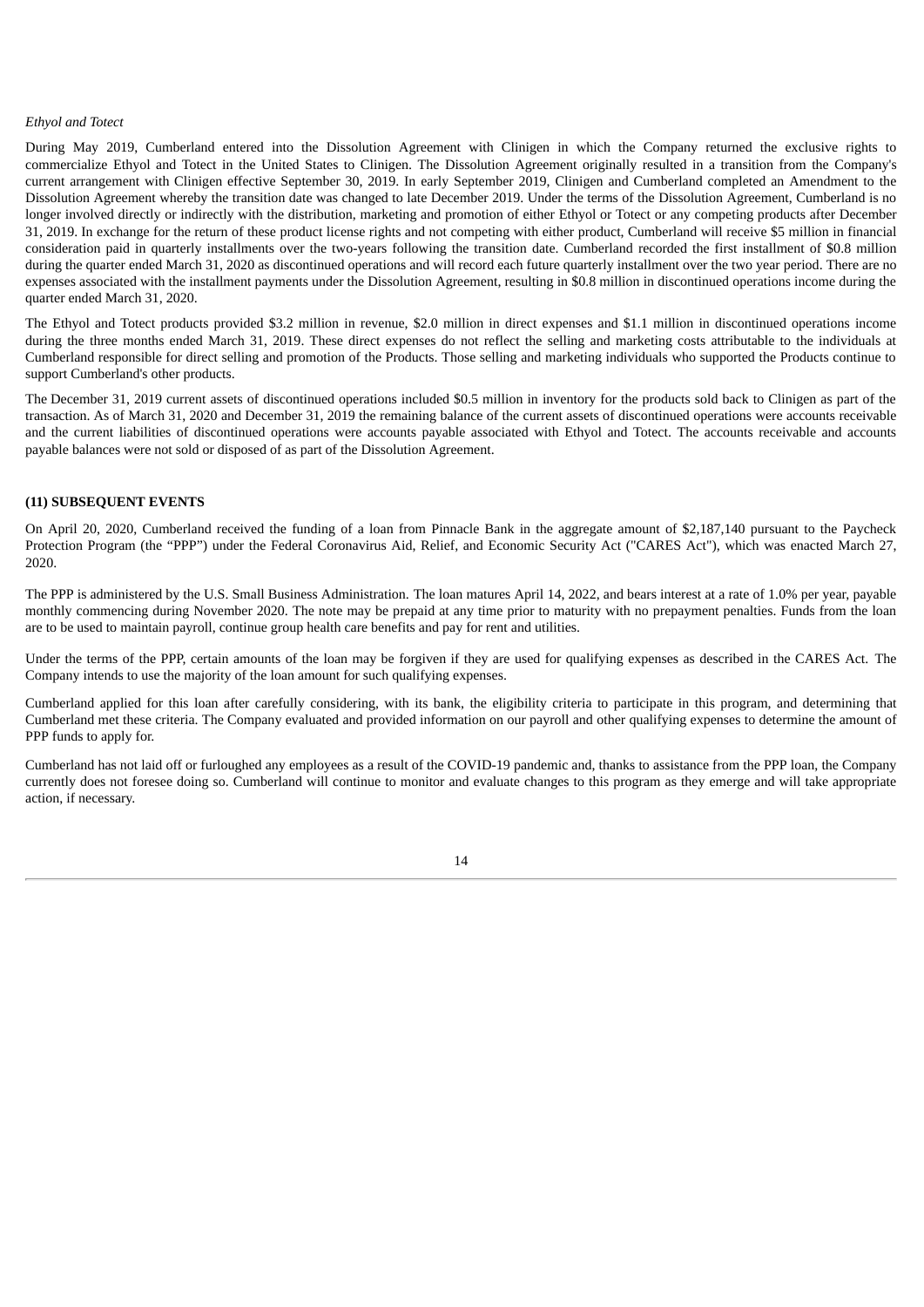#### **Item 2. Management's Discussion and Analysis of Financial Condition and Results of Operations**

#### *Disclosure regarding forward-looking statements*

The following discussion contains certain forward-looking statements which reflect management's current views of future events and operations. These statements involve certain risks and uncertainties, and actual results may differ materially from them. Forward-looking statements are made pursuant to the safe harbor provisions of the Private Securities Litigation Reform Act of 1995. We caution you that our actual results may differ significantly from the results we discuss in these forward-looking statements. Some important factors which may cause results to differ from expectations include: availability of additional debt and equity capital required to finance the business model; market conditions at the time additional capital is required; our ability to continue to acquire branded products; product sales; management of our growth and integration of our acquisitions and impacts on our business as well as national and international markets and economies resulting from the 2020 COVID-19 pandemic.. While forward-looking statements reflect our beliefs and best judgment based upon current information, they are not guarantees of future performance. Other important factors that may cause actual results to differ materially from forward-looking statements are discussed in the sections entitled "Risk Factors" and "Special Note Regarding Forward-Looking Statements" of our Annual Report on Form 10-K for the year ended December 31, 2019 ("2019 Annual Report on Form 10-K") and other filings with the SEC. We do not undertake to publicly update or revise any of our forward-looking statements, even in the event that experience or future changes indicate that the anticipated results will not be realized. The following presentation of management's discussion and analysis of financial condition and results of operations should be read in conjunction with our unaudited condensed consolidated financial statements and related notes included in this report on Form 10-Q.

15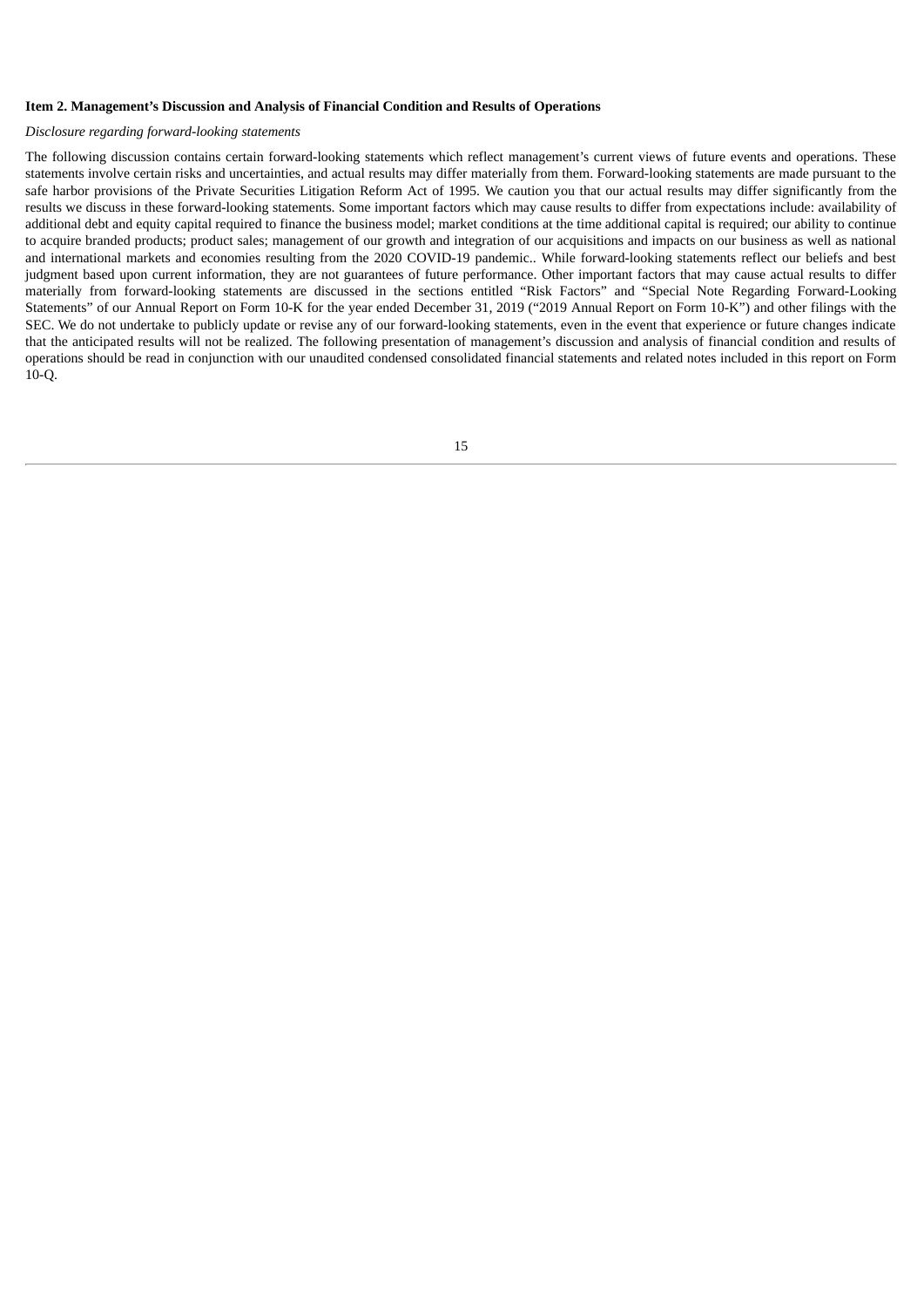#### **OVERVIEW**

### **Our Business**

Cumberland Pharmaceuticals Inc. ("Cumberland," the "Company," or as used in the context of "we," "us," or "our"), is a specialty pharmaceutical company focused on the acquisition, development and commercialization of branded prescription products. Our primary target markets are hospital acute care and gastroenterology. These medical specialties are characterized by relatively concentrated prescriber bases that we believe can be penetrated effectively by small, targeted sales forces. Cumberland is dedicated to providing innovative products that improve the quality of care for patients and address unmet or poorly met medical needs. We promote our approved products through our hospital and field sales forces in the United States and are establishing a network of international partners to bring our medicines to patients in their countries.

Our portfolio of FDA approved brands includes:

- **Acetadote®** (*acetylcysteine*) Injection, for the treatment of acetaminophen poisoning;
- **Caldolor®** (*ibuprofen*) Injection, for the treatment of pain and fever;
- **Kristalose®** (*lactulose*) for Oral Solution, a prescription laxative, for the treatment of chronic and acute constipation;
- **Omeclamox ®-Pak**, (*omeprazole, clarithromycin, and amoxicillin*) for the treatment of Helicobacter pylori (*H. pylori*) infection and related duodenal ulcer disease;
- **Vaprisol®** (*conivaptan*) Injection, to raise serum sodium levels in hospitalized patients with euvolemic and hypervolemic hyponatremia;
- **Vibativ ®** (*telavancin*) Injection, for the treatment of certain serious bacterial infections including hospital-acquired and ventilatorassociated bacterial pneumonia, as well as complicated skin and skin structure infections, and
- **RediTrex ®** (*methotrexate*) Injection, for the treatment of active rheumatoid, juvenile idiopathic and severe psoriatic arthritis, as well as disabling psoriasis.

Additionally, we have Phase II clinical programs underway evaluating our ifetroban product candidates in patients with cardiomyopathy associated with Duchenne Muscular Dystrophy, Systemic Sclerosis, and Aspirin-Exacerbated Respiratory Disease. We have also completed initial Phase II clinical studies with ifetroban in patients with Hepatorenal Syndrome and patients with Portal Hypertension.

The Company has both product development and commercial capabilities, and we believe we can leverage our existing infrastructure to support our expected growth. Our management team consists of pharmaceutical industry veterans experienced in business development, product development, regulatory, manufacturing, sales, marketing, and finance. Our business development team identifies, evaluates and negotiates product acquisition, licensing and co-promotion agreements. Our product development team creates proprietary formulations, manages our clinical studies, prepares all regulatory submissions and staffs our medical call center. Our quality and manufacturing professionals oversee the manufacture, release and shipment of our products. Our marketing and sales team is responsible for our commercial activities, and we work closely with our distribution partners to ensure availability and delivery of our products.

# **Growth Strategy**

Cumberland's growth strategy involves maximizing the potential of our existing brands while continuing to build a portfolio of differentiated products. We currently market seven FDA-approved products in the United States. Through our international partners, we are working to bring our medicines to patients in their countries. Our clinical team is developing a pipeline of new product candidates largely to address unmet medical needs. We also look for opportunities to expand the approved use of our products for additional patient populations through clinical trials, through new presentations, and through our support for select, investigator-initiated studies. Through our active business development initiative, we are pursuing the acquisition of additional marketed brands and late-stage development product candidates in our target medical specialties.

Furthermore, we are supplementing these activities with the earlier stage drug development at Cumberland Emerging Technologies ("CET"), our majorityowned subsidiary. CET partners with academic research institutions to identify and progress promising, new product candidates, which Cumberland has the opportunity to further develop and commercialize.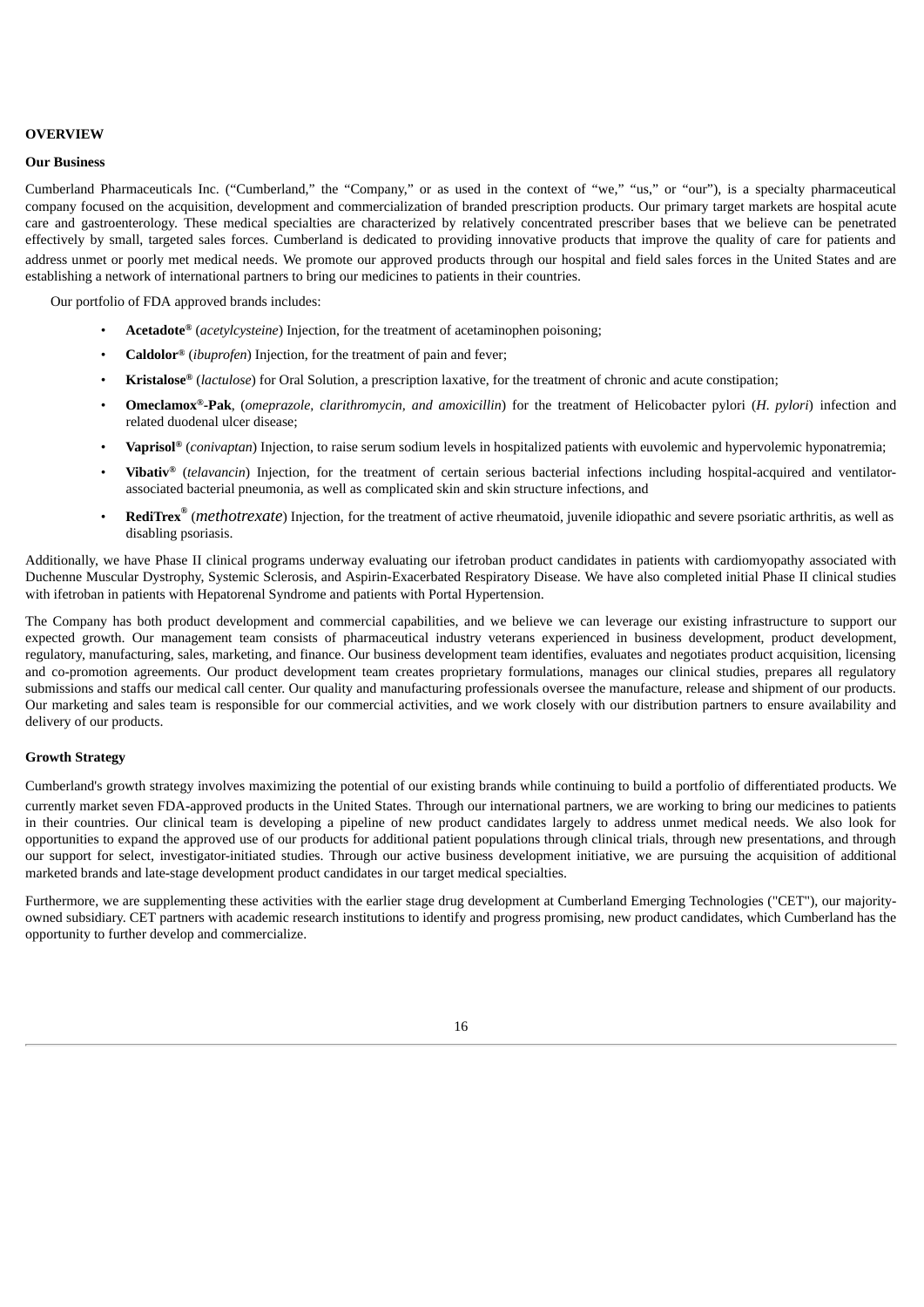Specifically, we are seeking long term sustainable growth by executing on the following:

**Support and expand the use of our marketed products.** We continue to evaluate our products following their FDA approval to determine if additional clinical data could expand their market and use. We will continue to explore opportunities for label expansion to bring our products to new patient populations. As examples, we have secured pediatric approval, expanding the labeling for both our Acetadote and Caldolor brands.

**Selectively add complementary brands.** In addition to our product development activities, we are also seeking to acquire products and late-stage development product candidates to continue to build a portfolio of complementary brands. We focus on under-promoted, FDA approved drugs, as well as late-stage development products that address poorly met medical needs. We will continue to target product acquisition candidates that are competitively differentiated, have valuable intellectual property or other protective features, and allow us to leverage our existing infrastructure. Our acquisition of Vibativ represents the largest product acquisition we have completed.

**Progress clinical pipeline and incubate future product opportunities at CET.** We believe it is important to build a pipeline of innovative new product opportunities. Our ifetroban Phase II development programs represent the implementation of this strategy. At CET, we are supplementing our acquisition and late-stage development activities with the early-stage drug development activities. CET partners with universities and other research organizations to develop promising, early-stage product candidates, which Cumberland has the opportunity to further develop and commercialize.

**Leverage our infrastructure through co-promotion partnerships.** We believe that our commercial infrastructure can help drive prescription volume and product sales. We also look for strategic co-promotion partners that can complement our capabilities and enhance the opportunity for our brands. Our copromotion arrangements with Poly Pharmaceuticals, Inc. and Foxland Pharmaceuticals, Inc allow us to expand current promotional support for Kristalose across the U.S.

**Build an international contribution to our business.** We have established our own commercial capabilities, including two sales divisions to support and promote our approved brands in the U.S. We have also established agreements with a group of international partners to register our products and make them available to patients in their countries.

We will continue to support and selectively expand our network of international partners while supporting their registration and commercialization efforts in their respective territories. The acquisition of Vibativ resulted in several new international partners and market opportunities.

**Manage our operations with financial discipline.** We continually work to manage our expenses in line with our revenues in order to deliver positive cash flow from operations. Our goal is to maintain a healthy financial position, with favorable gross margins, and a strong balance sheet.

We were incorporated in 1999 and have been headquartered in Nashville, Tennessee since inception. During 2009, we completed an initial public offering of our common shares and listing on the Nasdaq stock exchange. Our website address is www.cumberlandpharma.com. We make available through our website our Annual Reports on Form 10-K, Quarterly Reports on Form 10-Q, Current Reports on Form 8-K and all material press releases and other reports as soon as reasonably practicable after their filing with the U.S. Securities and Exchange Commission, ("SEC"). These filings are also available to the public at *www.sec.gov*.

17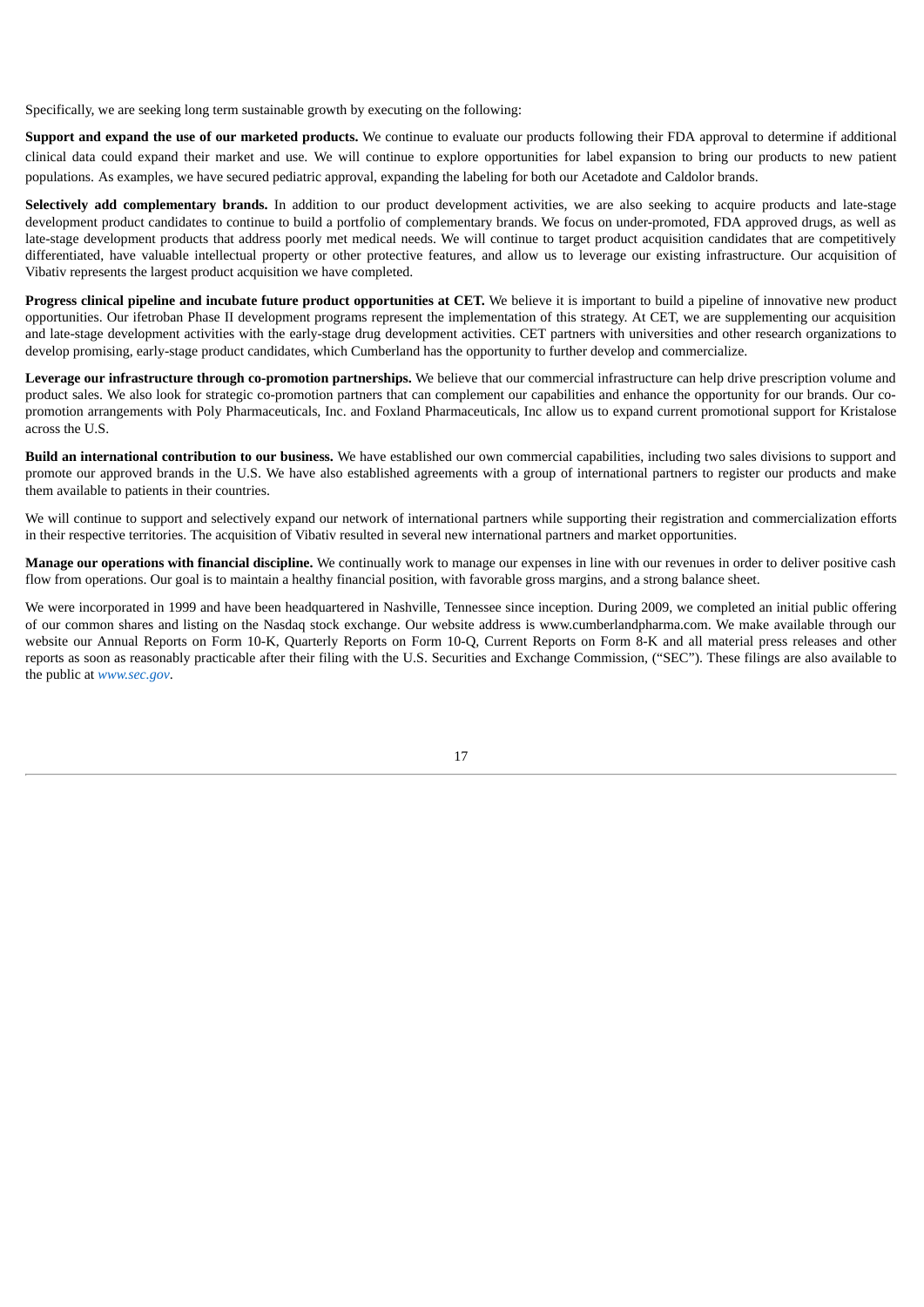## **RECENT DEVELOPMENTS**

#### **Caldolor ®**

#### *Next Generation Caldolor Product*

In January 2020, we launched the next generation of our Caldolor (*ibuprofen*) Injection product. This formulation of Caldolor comes in a ready-to-use bag that may be administered without dilution for pain relief. This launch follows FDA approval in 2019 of the product's new delivery method.

A non-steroidal anti-inflammatory drug ("NSAID"), Caldolor may be used as the sole method of treatment for mild-moderate pain or as part of a multimodal treatment for severe pain. The new formulation of Caldolor comes in a pre-mixed bag containing 800 mg of ibuprofen in a 200 mL patented low-sodium formulation for injection that is ready to use. It is the first FDA-approved pre-mixed bag of ibuprofen. Caldolor is still available as an 800 mg/8mL single–dose vial (100mg/mL) for dilution in addition to the ready-to-use bag (4 mg/mL). The new, premixed presentation provides health care professionals a formulation that is easy to administer, helping to manage the treatment of patient pain and fever, while reducing opioid consumption.

## *Caldolor Pediatric Study*

We previously received FDA approval for the use of Caldolor in pediatric patients six months of age and older. Caldolor is the first and only injectable NSAID approved for use in children. We then initiated a study to collect data on the use of Caldolor in children ranging in age from birth up to six months of age. Enrollment in that multi-center study was completed in 2019.

In March 2020, we announced topline results that indicated the use of Caldolor was well tolerated in these young children from birth up to six months of age. Next steps include finalizing the full study report for submission to the FDA and then determining whether an additional pediatric indication will be available.

### **COVID-19 Pandemic**

During March 2020, the U.S. declared a health care emergency following the outbreak of the (SARS-CoV-2) strain of coronavirus that causes COVID-19, a respiratory illness.

We are monitoring this situation both in the U.S. and internationally, so we can maintain our employees' safety and well-being, while also keeping our business operating and secure.

Cumberland has remained open for business, as we are considered to be essential by the United States Department of Homeland Security. All of our corporate and CET employees have been given the opportunity to work remotely, and those that wish to work from the office are encouraged to practice the behaviors outlined by the Centers for Disease Control.

Our sales organization has continued to make calls on medical professionals, providing information and product samples as requested. However, their contact has largely shifted from in person to telephonic and electronic communications. Travel across the organization and attendance at medical meetings have largely been discontinued.

We rely on third-party organizations around the world to supply components, manufacture and distribute our products. We are aware that we may experience revenue loss, supply interruptions, time delays and incur unplanned expenses as a result of the impact of the ongoing COVID-19 pandemic. Given the uncertainty, magnitude and impact of such changes, the Company is unable to quantify the impact on our future results as of the date of this filing.

#### **Acute Care Product Special Supply Arrangements**

In March 2020, Cumberland announced an initiative to expand the availability of Vibativ® along with special financial arrangements for hospitals and clinics to help ensure supply during this unprecedented health care crisis. In addition, we sponsored a national program with infectious disease experts to provide information on the management of complicated respiratory infections resulting from COVID-19.

Also in March 2020, we announced an initiative to expand the availability of Caldolor with special supply and financial arrangements, including favorable pricing and payment terms for hospitals and clinics to help ensure timely access to Caldolor during this health care crisis.

Additionally, in April 2020, the Company announced a third COVID-19-related initiative. This initiative increases the availability of Vaprisol® to hospitals and clinics including special supply and financial arrangements, with favorable pricing and payment terms, to help ensure timely access to Vaprisol during this health care crisis.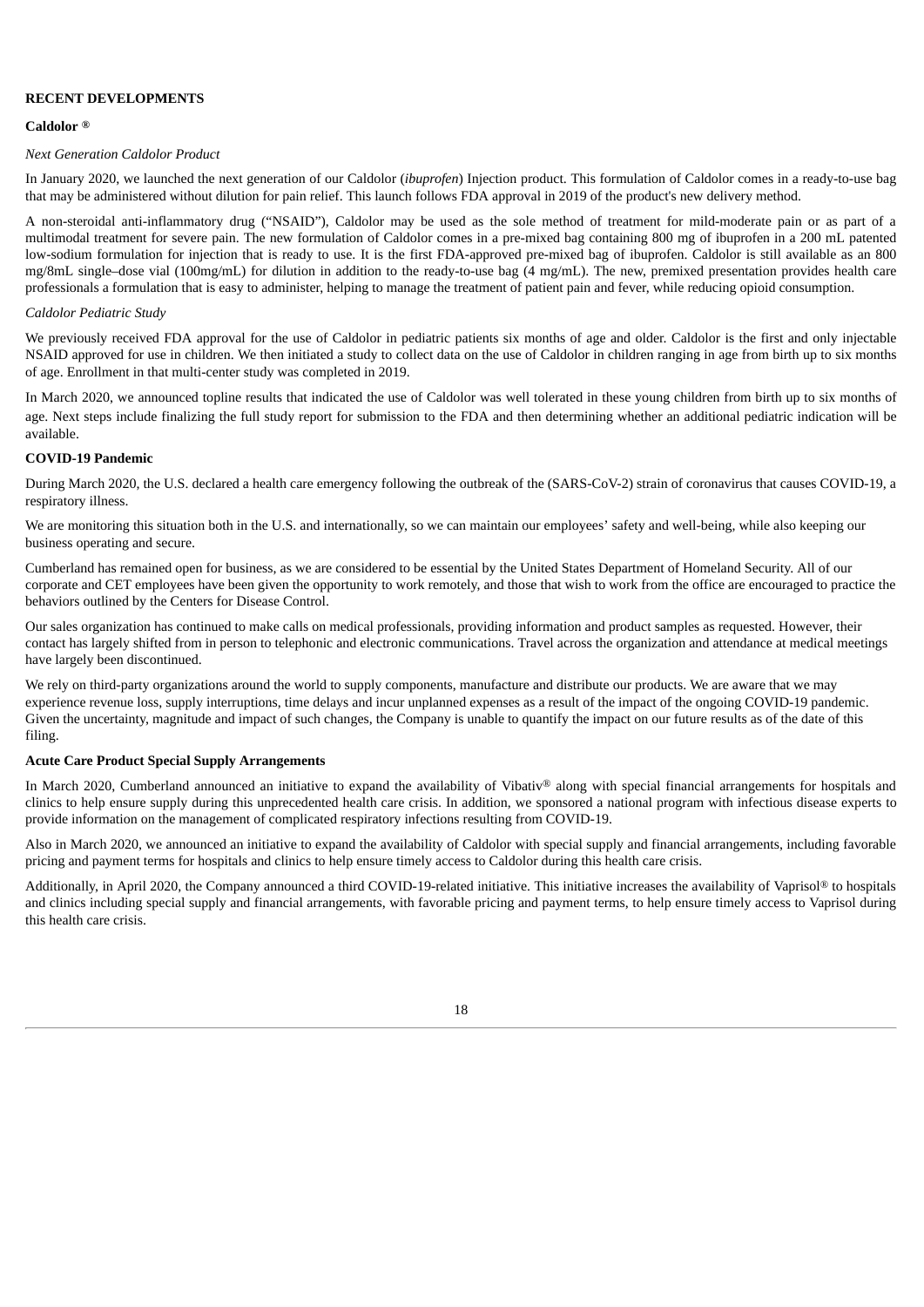#### **Paycheck Protection Program**

On April 20, 2020, Cumberland received the funding of a loan from Pinnacle Bank in the aggregate amount of \$2,187,140 pursuant to the Paycheck Protection Program (the "PPP") under the Federal Coronavirus Aid, Relief, and Economic Security Act ("CARES Act"), which was enacted March 27, 2020.

The PPP is administered by the U.S. Small Business Administration. The loan matures April 14, 2022, and bears interest at a rate of 1.0% per year, payable monthly commencing during November 2020. The loan may be prepaid at any time prior to maturity with no prepayment penalties. Funds from the loan are to be used to maintain payroll, continue group health care benefits and pay for rent and utilities.

Under the terms of the PPP, certain amounts of the loan may be forgiven if they are used for qualifying expenses as described in the CARES Act. The Company intends to use the majority of the loan amount for such qualifying expenses.

We applied for this loan after carefully considering, with our bank, the eligibility criteria to participate in this program, and determining that Cumberland met these criteria. We evaluated and provided information on our payroll and other qualifying expenses to determine the amount of PPP funds to apply for.

Cumberland has not laid off or furloughed any employees as a result of the COVID-19 pandemic and, thanks to assistance from our PPP loan, we currently do not foresee doing so. The company will continue to monitor and evaluate changes to this program as they emerge and will take appropriate action, if necessary.

## **Environmental, Social and Governance (ESG) Activities**

In April 2020, we released our first Sustainability Report. This report describes the Company's activities pertaining to Environmental, Social and Governance ("ESG") matters, otherwise known as corporate sustainability. It includes details about Cumberland's community involvement, ethical marketing and drug safety.

Our board appointed Caroline R. Young, former president of the Nashville Health Care Council, as the company's first ESG board director.

The report notes that, during 2019, Cumberland provided nearly 4 million patient doses of products, safely disposed of over 9,700 pounds of expired and damaged products and had no product recalls. We also had no product listings on the FDA's Safety Alerts Database and no products identified in the FDA Adverse Event Reporting System during 2019.

### **Ifetroban Phase II Clinical Programs**

We have been evaluating our ifetroban product candidate in a series of clinical studies. We have completed three pilot Phase II studies involving 1) patients suffering from Hepatorenal Syndrome, a life-threatening condition involving liver and kidney failure, 2) patients with Portal Hypertension associated with chronic liver disease and 3) patients suffering from Aspirin-Exacerbated Respiratory Disease, a severe form of asthma. A follow-up Phase II study is currently underway for this asthma indication.

In addition, we are currently evaluating ifetroban in two pilot Phase II studies of 1) patients with Systemic Sclerosis or scleroderma, a debilitating autoimmune disorder characterized by diffuse fibrosis of the skin and internal organs and 2) patients with cardiomyopathy associated with Duchenne Muscular Dystrophy. This rare, fatal, genetic neuromuscular disease results in deterioration of the skeletal, heart and lung muscles.

Additional pilot studies of ifetroban are underway, including several investigator-initiated trials.

Enrollment in our clinical studies declined during the first quarter due to the COVID-19 pandemic. While enrollment of new patients is currently limited, we are working to ensure that patients already entered into a trial continue to receive their study drug. We are awaiting further study results before deciding on the best path for approval for ifetroban, our first new chemical entity.

#### **New Hospital Product Candidate**

Cumberland was responsible for the formulation, development and FDA approval of both Acetadote and Caldolor. Our Medical Advisory Board has helped us identify additional opportunities that address unmet or poorly met medical needs. As a result, Cumberland has successfully designed, formulated and completed the preclinical studies for a cholesterol-reducing agent for use in the hospital setting.

During 2017, we completed a Phase I study which defined the pharmacokinetic properties and provided a favorable safety profile for this new product candidate. The study results and a proposed clinical development plan were discussed with the FDA. A Phase II study has been initiated and patient enrollment completed. We are now evaluating the results from this study and will then determine the next steps for this product development program.

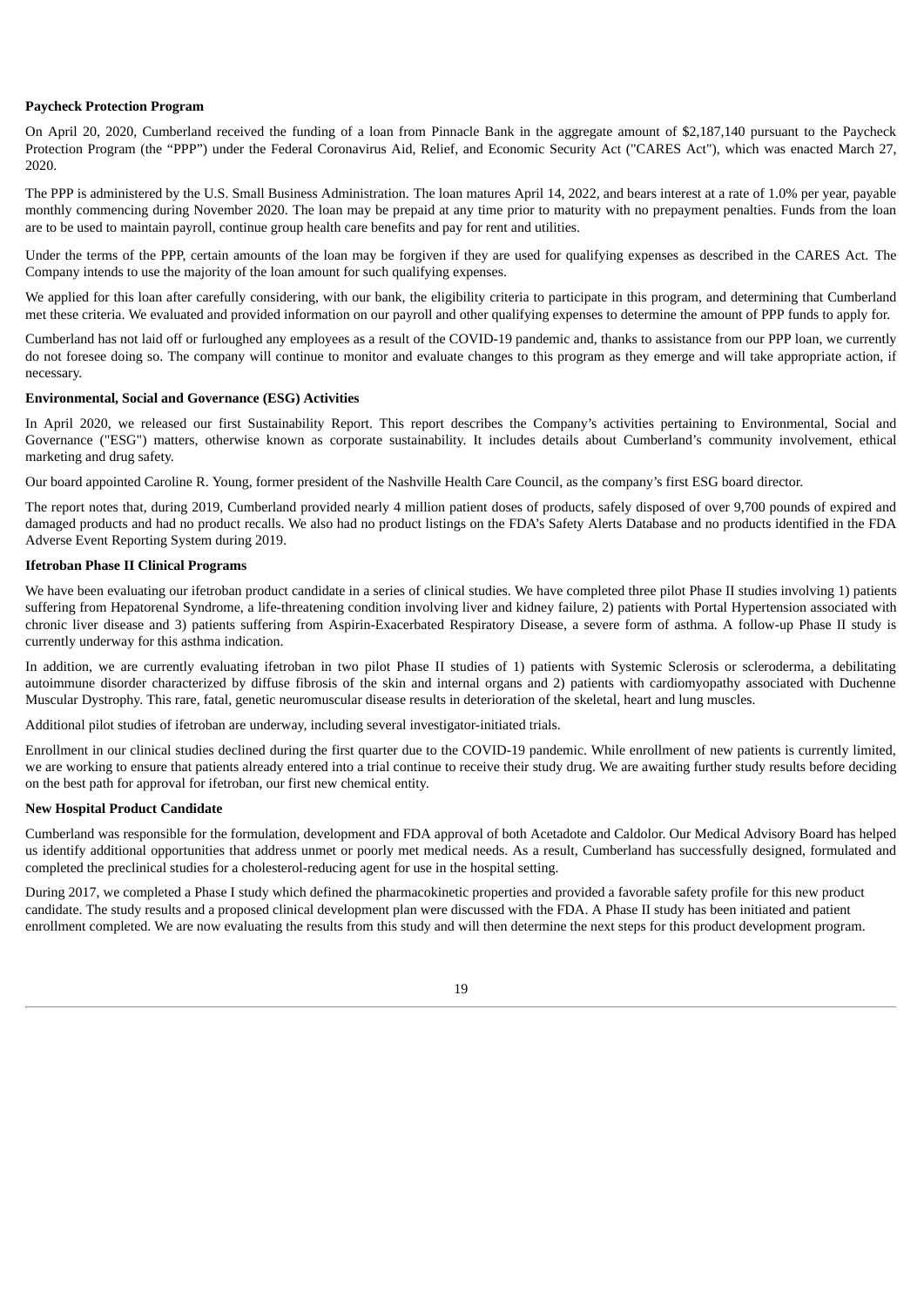## **CRITICAL ACCOUNTING POLICIES AND SIGNIFICANT JUDGMENTS AND ESTIMATES**

Please see a discussion of our critical accounting policies and significant judgments and estimates in Note 1 to the Company's Condensed Consolidated Financial Statements accompanying this report and the section entitled "Management's Discussion and Analysis of Financial Condition and Results of Operations" in our 2019 Annual Report on Form 10-K.

# **Accounting Estimates and Judgments**

The preparation of condensed consolidated financial statements in conformity with U.S. generally accepted accounting principles requires management to make estimates, judgments and assumptions that affect the reported amounts of assets and liabilities and disclosure of contingent liabilities at the date of the financial statements and the reported amounts of revenues and expenses during the period. We base our estimates on past experience and on other factors we deem reasonable given the circumstances. Past results help form the basis of our judgments about the carrying value of assets and liabilities that cannot be determined from other sources. Actual results could differ from these estimates. These estimates, judgments and assumptions are most critical with respect to our accounting for revenue recognition, fair value of marketable securities, inventories, provision for income taxes, fair value of contingent consideration liability, share-based compensation, research and development expenses and intangible assets.

| I | i<br>×<br>٧ |
|---|-------------|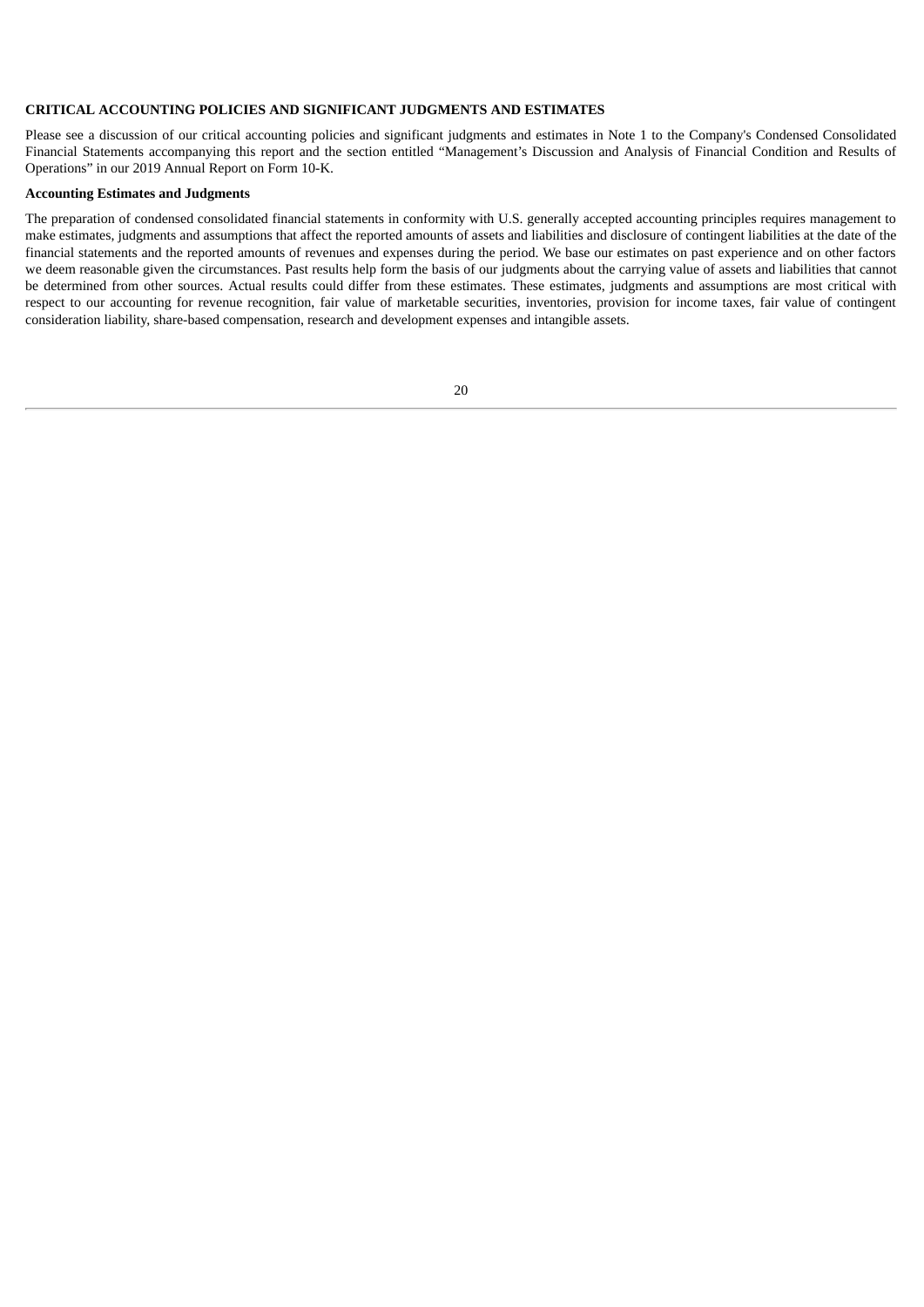## **RESULTS OF OPERATIONS**

# **Three months ended March 31, 2020 compared to the three months ended March 31, 2019**

The following table presents the unaudited interim statements of operations for continuing operations for the three months ended March 31, 2020 and 2019:

|                                                              | Three months ended March 31, |             |    |               |                |               |
|--------------------------------------------------------------|------------------------------|-------------|----|---------------|----------------|---------------|
|                                                              |                              | 2020        |    | 2019          |                | <b>Change</b> |
| Net revenues                                                 | \$                           | 8,330,734   | \$ | 8,729,860     | $\mathfrak{L}$ | (399, 126)    |
| Costs and expenses:                                          |                              |             |    |               |                |               |
| Cost of products sold                                        |                              | 1,634,181   |    | 1,658,789     |                | (24, 608)     |
| Selling and marketing                                        |                              | 3,707,676   |    | 3,436,932     |                | 270,744       |
| Research and development                                     |                              | 1,722,555   |    | 1,399,687     |                | 322,868       |
| General and administrative                                   |                              | 2,036,284   |    | 2,536,739     |                | (500, 455)    |
| Amortization                                                 |                              | 1,076,039   |    | 1,021,645     |                | 54,394        |
| Total costs and expenses                                     |                              | 10,176,735  |    | 10,053,792    |                | 122,943       |
| Operating income (loss)                                      |                              | (1,846,001) |    | (1,323,932)   |                | (522,069)     |
| Interest income                                              |                              | 29,888      |    | 115,861       |                | (85, 973)     |
| Interest expense                                             |                              | (33,065)    |    | (60, 911)     |                | 27,846        |
| Income (loss) from continuing operations before income taxes |                              | (1,849,178) |    | (1,268,982)   |                | (580, 196)    |
| Income tax (expense) benefit                                 |                              | (34,240)    |    | 81,428        |                | (115, 668)    |
| Net income (loss) from continuing operations                 | \$                           | (1,883,418) | \$ | (1, 187, 554) | \$             | (695, 864)    |

The following table summarizes net revenues by product for the periods presented:

|                    | Three months ended March 31, |           |    |           |    |            |
|--------------------|------------------------------|-----------|----|-----------|----|------------|
|                    |                              | 2020      |    | 2019      |    | Change     |
| Products:          |                              |           |    |           |    |            |
| Acetadote          | \$                           | 713,899   | \$ | 849,502   | \$ | (135,603)  |
| Omeclamox-Pak      |                              | 114,770   |    | 199,537   |    | (84,767)   |
| Kristalose         |                              | 3,311,696 |    | 3,307,658 |    | 4,038      |
| Vaprisol           |                              | 208,763   |    | 286,676   |    | (77, 913)  |
| Caldolor           |                              | 1,096,291 |    | 1,317,074 |    | (220, 783) |
| <b>Vibativ</b>     |                              | 2,425,755 |    | 2,060,195 |    | 365,560    |
| Other revenue      |                              | 459,560   |    | 709,218   |    | (249, 658) |
| Total net revenues |                              | 8,330,734 | \$ | 8,729,860 | \$ | (399, 126) |

*Net revenues.* Net revenues for the three months ended March 31, 2020 were \$8.3 million compared to \$8.7 million for the three months ended March 31, 2019. As detailed in the table above, net revenue increased for two of our marketed products: Kristalose and Vibativ during the quarter. There were decreases in Acetadote, Omeclamox-Pak, Vaprisol and Caldolor net revenue. We returned the exclusive rights to commercialize Ethyol and Totect in the United States to Clinigen effective January 1, 2020. As a result, the 2019 revenues and expenses associated with the products are combined and reclassified into discontinued operations in our financial statements. In exchange for the return of these product license rights and not competing with either product, Cumberland will receive \$5 million in financial consideration paid over the two-years following the return date. The first installment of \$0.8 million due from Clinigen was recorded during the three months ended March 31, 2020 as discontinued operations. We do not incur expenses associated with these payments from Clinigen.

Kristalose revenue increased slightly during the first quarter of 2020 when compared to the prior year period. The increase was primarily the result of improved net pricing for the product.

Vibativ revenue was \$2.4 million for the three months ended March 31, 2020, an increase of \$0.4 million over the same period last year. The increase was a result of improved sales volumes and improved net pricing for the product.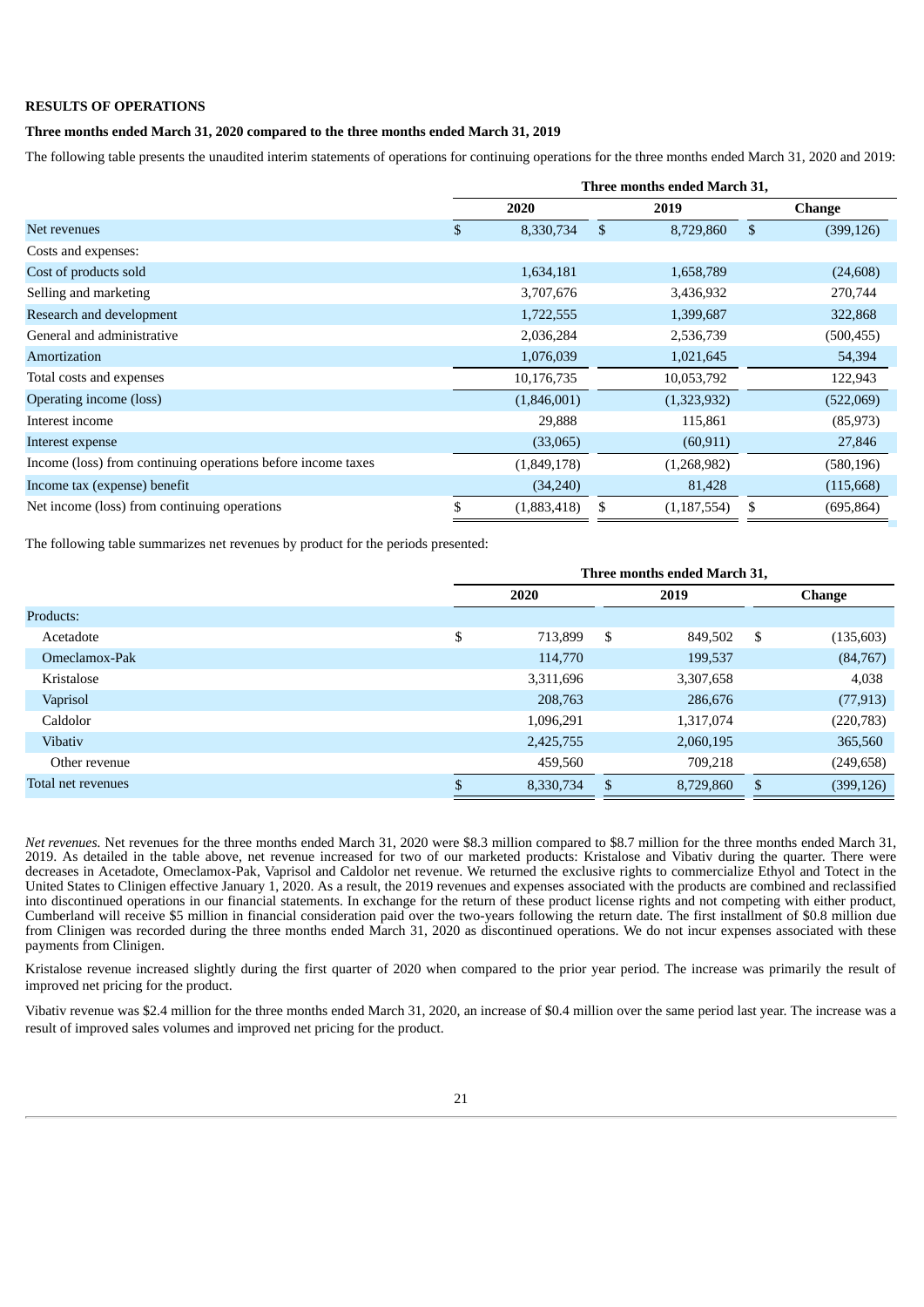Vaprisol revenue was \$0.2 million for the first quarter of 2020, a decrease of net sales of \$0.1 million compared to the first quarter of 2019 primarily due to lower sales volumes.

Omeclamox-Pak revenue decreased \$0.1 million for the first quarter of 2020 compared to the first quarter of 2019 primarily due to a decrease in sales volumes, partially offset by a reduction in expired product returns.

Acetadote revenue includes net sales of our Acetadote brand and our share of net sales from our Authorized Generic. During the quarter, there was a decrease of \$0.1 million in the product's revenue when compared to the prior year period as a result of lower sales volumes, partially offset by improved net pricing.

Caldolor revenue was \$1.1 million for the first quarter of 2020, a decrease of \$0.2 million compared to the same period last year. While there were higher domestic shipments of the product and improved net pricing, these improvements were offset by a reduction in international shipments of Caldolor when compared to the prior year period.

*Cost of products sold*. Cost of products sold for the first quarter of 2020 and 2019 were \$1.6 million and \$1.7 million, respectively. Cost of products sold, as a percentage of net revenues, were 19.6% during the three months ended March 31, 2020 compared to 19.0% during the three months ended March 31, 2019. This change in costs of products sold as a percentage of revenue was attributable to a change in the product sales mix.

*Selling and marketing*. Selling and marketing expense for the first quarter of 2020 increased \$0.3 million compared to the prior year period. This increase is primarily attributable to increases in salaries as well as a non-cash expense related to the decrease in the fair value of Cumberland owned life insurance. These increases were partially offset by decreases in royalty costs during the first quarter of 2020.

*Research and development*. Research and development costs were \$1.7 million for the first quarter of 2020 and \$1.4 million for the same period last year. A portion of our research and development costs is variable based on the number of trials, study sites, cost of the per patient study protocol and patients involved in the development of our new product candidates. We continue to fund our ongoing clinical initiatives associated with our pipeline products. The increase in costs were primarily the result of increased annual FDA user fees.

*General and administrative*. General and administrative expense for the first quarter of 2020 decreased to \$2.0 million from \$2.5 million during the first quarter of 2019 as a result of decreases in advisory, legal and professional fees. We also experienced a reduction in non-cash stock based compensation during the period. A portion of these decreased costs were related to 2019 expenses related to our acquisition of Vibativ.

*Amortization.* Amortization expense is the ratable use of our capitalized intangible assets including product and license rights, patents, trademarks and patent defense costs. Amortization for the three months ended March 31, 2020, and three months ended March 31, 2019, totaled approximately \$1.1 million and \$1.0 million, respectively.

*Income taxes*. Income tax expense (benefit) for the three months ended March 31, 2020, as a percentage of income (loss) from continuing operations before income taxes, was 1.9% for the three months ended March 31, 2020, compared to (6.4)% for the three months ended March 31, 2019.

As of March 31, 2020, we had approximately \$44 million of net operating loss carryforwards resulting from the exercise of nonqualified stock options that have historically been used to significantly offset income tax obligations. We expect to continue to pay minimal income taxes during 2020 and beyond, through the continued utilization of these net operating loss carryforwards, on any taxable income generated from our operations.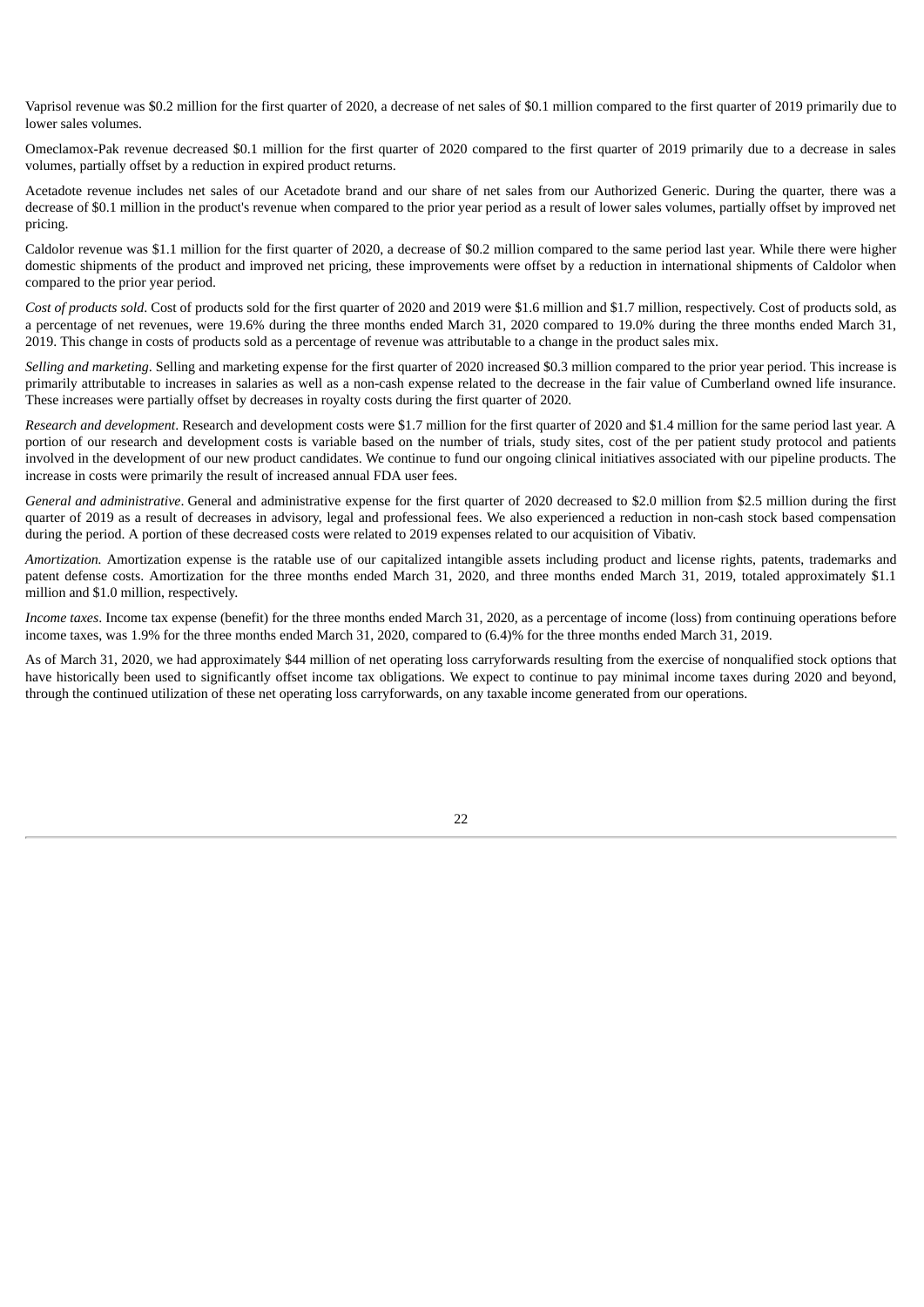#### **LIQUIDITY AND CAPITAL RESOURCES**

### **Working Capital**

Our primary sources of liquidity are cash flows provided by our operations, the proceeds from the Paycheck Protection Program loan, the amounts borrowed and available under our line of credit and the cash proceeds from our initial public offering of common stock that was completed in August 2009. We believe that our internally generated cash flows, existing working capital and our line of credit, including its recent expansion to \$20 million, will be adequate to finance internal growth, finance business development initiatives, and fund capital expenditures for the foreseeable future.

We invest a portion of our cash reserves in marketable securities including short-term cash investments, U.S. Treasury notes and bonds, corporate bonds and commercial paper. At March 31, 2020 and December 31, 2019, all our investments were in commercial paper with original maturities of less than ninety days and as a result were classified as cash equivalents.

The following table summarizes our liquidity and working capital as of March 31, 2020 and December 31, 2019:

|                                                                   |   | <b>March 31, 2020</b> |    | <b>December 31, 2019</b> |
|-------------------------------------------------------------------|---|-----------------------|----|--------------------------|
| Cash and cash equivalents                                         | D | 27,026,734            | -S | 28,212,635               |
| Marketable securities                                             |   |                       |    |                          |
| Total cash, cash equivalents and marketable securities            |   | 27,026,734            | .S | 28,212,635               |
|                                                                   |   |                       |    |                          |
| Working capital (current assets less current liabilities)         |   | 25,364,426            | -S | 26,012,840               |
| Current ratio (multiple of current assets to current liabilities) |   | 2.3                   |    | 2.1                      |
|                                                                   |   |                       |    |                          |
| Revolving line of credit availability                             |   | 1,500,000             | \$ | 1,500,000                |

The following table summarizes our net changes in cash and cash equivalents for the three months ended March 31, 2020 and March 31, 2019:

|                                           | Three months ended March 31, |               |    |             |  |
|-------------------------------------------|------------------------------|---------------|----|-------------|--|
|                                           | <b>2020</b>                  |               |    | 2019        |  |
| Net cash provided by (used in):           |                              |               |    |             |  |
| Operating activities                      |                              | 888,539       | -S | (385, 733)  |  |
| Investing activities                      |                              | (571, 161)    |    | (1,723,388) |  |
| Financing activities                      |                              | (1,503,279)   |    | (1,220,424) |  |
| Net decrease in cash and cash equivalents |                              | (1, 185, 901) | S  | (3,329,545) |  |

The net \$1.2 million decrease in cash and cash equivalents for the three months ended March 31, 2020 was primarily attributable to cash used in investing and financing activities. Cash provided by operating activities of \$0.9 million was positively impacted by decreases in accounts receivable of \$2.0 million and inventory of \$0.7 million, as well as the add back of non-cash expenses of depreciation, amortization and share-based compensation expense totaling \$1.4 million. This was partially offset by a decrease in accounts payable of \$2.4 million. Cash used by investing activities was the result of additions to intangibles of \$0.5 million. Our financing activities reflected the \$0.4 million in cash used to repurchase shares of our common stock as well as the \$0.8 million used for the repurchase of subsidiary shares.

The net \$3.3 million decrease in cash and cash equivalents for the three months ended March 31, 2019 was attributable to cash used in investing, financing and operating activities. Cash used in operating activities of \$0.4 million was primarily impacted by the increase in accounts receivable of \$2.1 million. The use of operating cash was partially offset by the add back of non-cash expenses of depreciation and amortization and share-based compensation expense totaling \$1.4 million. Cash used in investing activities included net cash invested in marketable securities of \$1.3 million and additions to intangibles of \$0.4 million. Our financing activities reflected the \$0.7 million in cash used to repurchase shares of our common stock.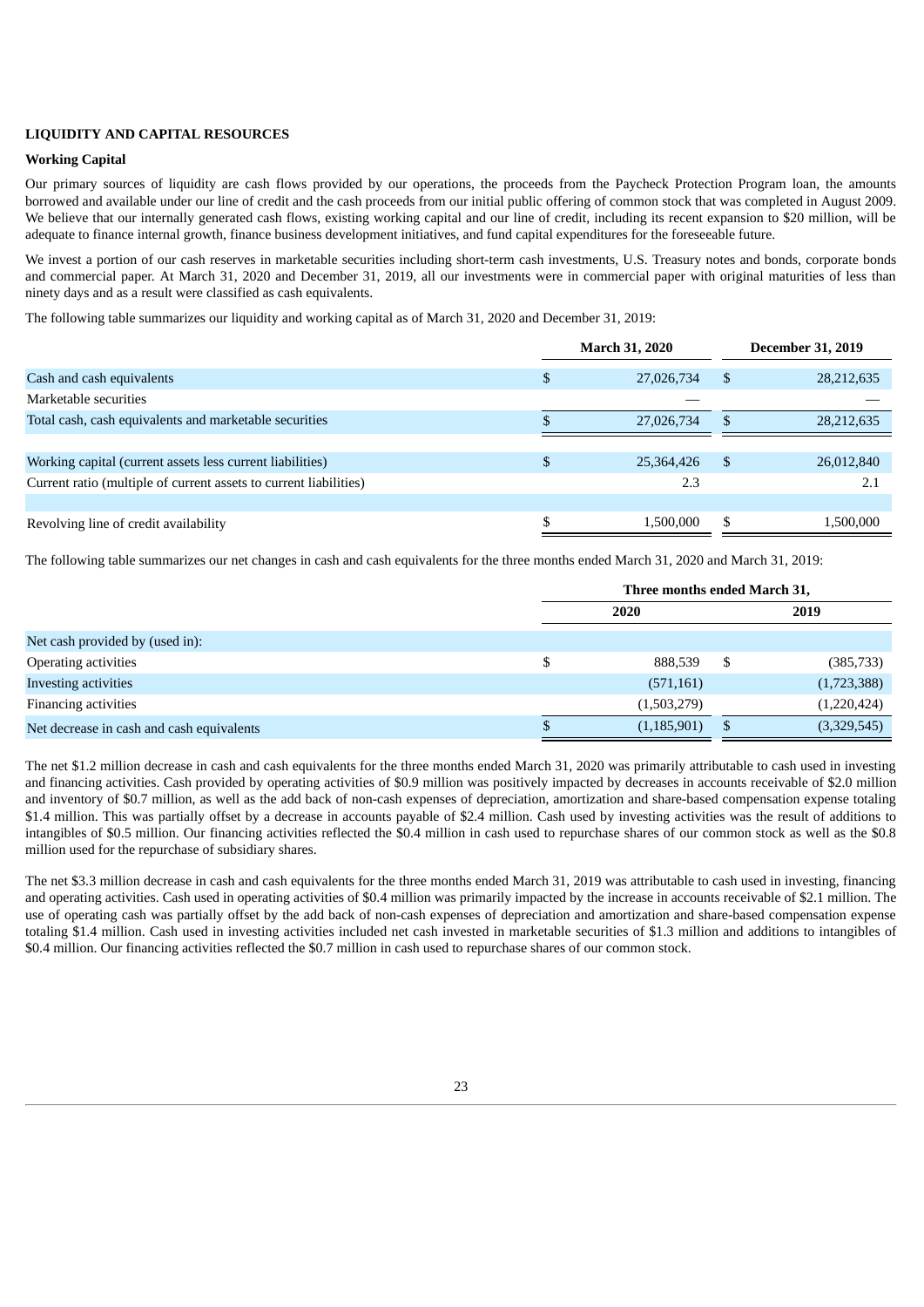#### **Debt Agreement**

On May 10, 2019, we entered into a third amendment ("Third Amendment") to the Revolving Credit Loan Agreement, dated July 28, 2017, with Pinnacle Bank ("Pinnacle Agreement"). The Third Amendment extended the term of the Pinnacle Agreement through July 31, 2021 as well as modified certain definitions and terms of the existing financial covenants. On October 17, 2018, we entered into a second amendment ("Second Amendment") which increased the maximum aggregate principal available for borrowing under the Pinnacle Agreement to \$20.0 million. For a summary of the material terms of the Pinnacle Agreement, as amended, see Note 7 to the accompanying unaudited condensed consolidated financial statements.

Under the Pinnacle Agreement, we were initially subject to one financial covenant, the maintenance of a Funded Debt Ratio. On August 14, 2018 we amended the Pinnacle Agreement ("First Amendment") to replace the single financial covenant with the maintenance of either the Funded Debt Ratio or a Tangible Capital Ratio, as defined in the First Amendment. The Third Amendment modified the definition of the Funded Debt Ratio and the compliance target of the Tangible Capital Ratio. Both Third Amendment modifications were related to the Vibativ transaction. We were in compliance with the Tangible Capital Ratio financial covenant as of March 31, 2020. We expect to maintain compliance with the Tangible Capital Ratio financial covenant in future periods.

# **OFF-BALANCE SHEET ARRANGEMENTS**

During the three months ended March 31, 2020 and 2019, we did not engage in any off-balance sheet arrangements.

# <span id="page-25-0"></span>**Item 3. Quantitative and Qualitative Disclosures about Market Risk**

#### **Interest Rate Risk**

We are exposed to market risk related to changes in interest rates on our cash on deposit in highly-liquid money market accounts and our revolving credit facility. We do not utilize derivative financial instruments or other market risk-sensitive instruments to manage exposure to interest rate changes. The main objective of our cash investment activities is to preserve principal while maximizing interest income through low-risk investments.

We believe that our interest rate risk related to our cash and cash equivalents is not material. The risk related to interest rates for these accounts would produce less income than expected if market interest rates fall. Based on current interest rates, we do not believe we are exposed to significant downside risk related to a change in interest on our money market accounts. The Company did not have any investments classified as marketable securities at March 31, 2020.

Based on current interest rates, we do not believe we are exposed to significant downside risk related to change in interest on our investment accounts.

The interest rate risk related to borrowings under our line of credit is based on LIBOR plus an interest rate spread. There is no LIBOR minimum and the LIBOR pricing provides for an interest rate spread of 1.75% to 2.75% (representing an interest rate of 3.73% at March 31, 2020). As of March 31, 2020, we had \$18.5 million in borrowings outstanding under our revolving credit facility.

### **Exchange Rate Risk**

While we operate primarily in the United States, we are exposed to foreign currency risk. Currently, we do not utilize financial instruments to hedge exposure to foreign currency fluctuations. We believe our exposure to foreign currency fluctuation is minimal as our purchases in foreign currency have a maximum exposure of 90 days based on invoice terms with a portion of the exposure being limited to 30 days based on the due date of the invoice. Foreign currency exchange gains and losses were immaterial for the three months ended March 31, 2020 and 2019. Neither a five percent increase nor decrease from current exchange rates would have a material effect on our operating results or financial condition.

## <span id="page-25-1"></span>**Item 4. Controls and Procedures**

Management, with the participation of our Chief Executive Officer and Chief Financial Officer, evaluated the effectiveness of the design and operation of our disclosure controls and procedures, as defined in Rules 13a-15(e) and 15-15(e) of the Exchange Act, as of March 31, 2020. Based on that evaluation, our CEO and CFO concluded that, as of March 31, 2020, our disclosure controls and procedures are considered effective to ensure that the information required to be disclosed by the Company in reports filed under the Exchange Act is recorded, processed, summarized and reported within the time periods specified in the SEC's rules and forms and that such information is accumulated and communicated to the Company's management, including the Company's CEO and CFO, as appropriate, to allow for timely decisions regarding required disclosure.

<span id="page-25-2"></span>During the three months ended March 31, 2020, there has not been any change in our internal control over financial reporting that has materially affected, or is likely to materially affect, our internal control over financial reporting.

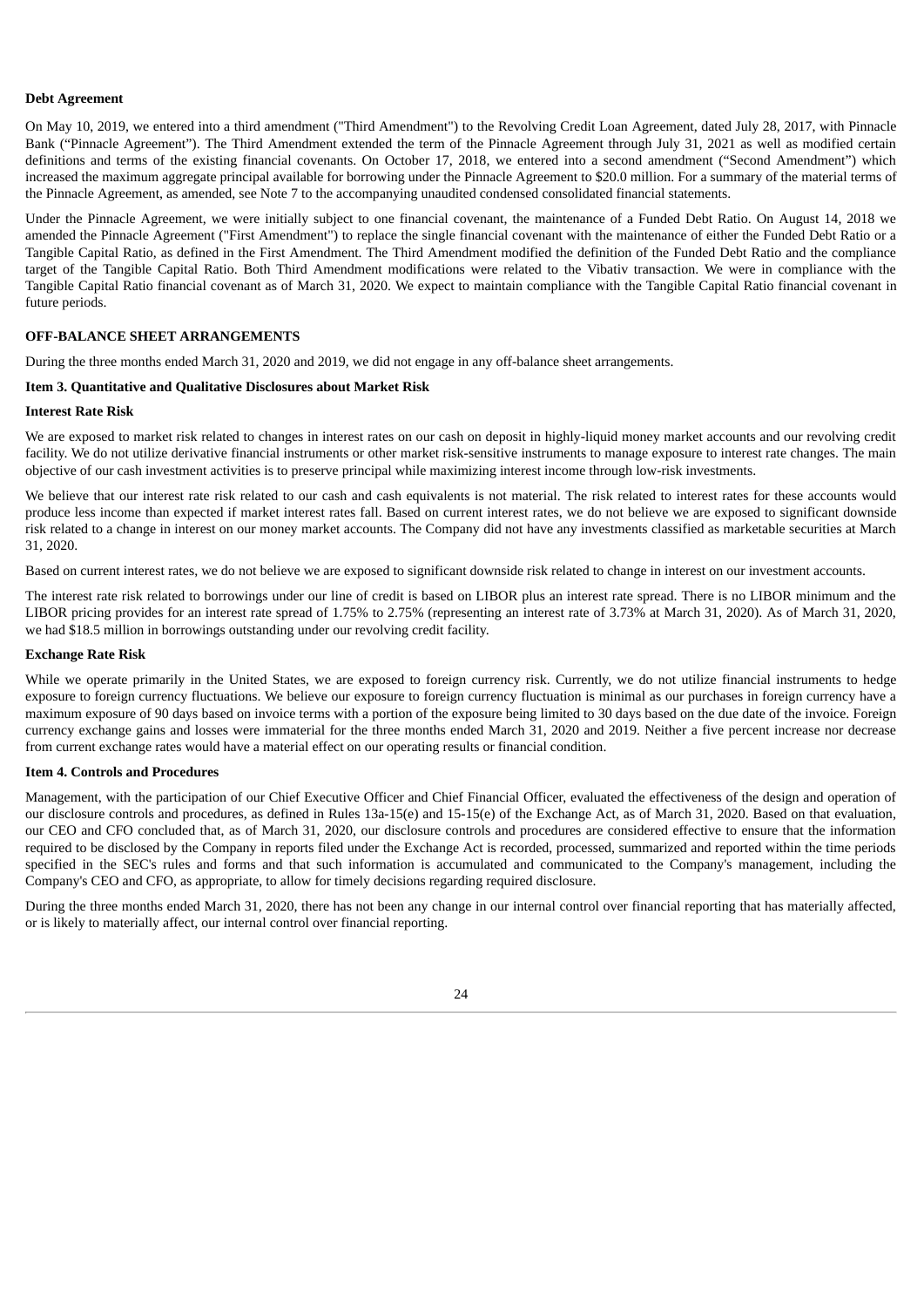# **PART II – OTHER INFORMATION**

## <span id="page-26-0"></span>**Item 1. Legal Proceedings**

<span id="page-26-1"></span>None.

#### **Item 1A. Risk Factors**

We are updating the following risk factors that appear in the 2019 Annual Report on Form 10-K under the section titled "Risk Factors."

## **RISKS RELATED TO OUR BUSINESS**

Our business could be adversely affected by natural disasters, public health epidemics, and other events beyond our control.

Our business has been adversely impacted by the recent coronavirus ("COVID-19") outbreak which has affected more than 200 countries and has significantly disrupted the day-to-day activities of both individuals and companies. For example, we have been following the recommendations of health authorities to minimize exposure risk for our employees for the past several weeks, including allowing employees to work remotely to the extent possible. This has included our home office employees and our hospital and field based sales representatives. We rely on individuals and third-party organizations around the world to supply components, manufacture and distribute our products and execute our clinical trials. We may experience revenue loss, supply interruptions, time delays and incur unplanned expenses as a result of the impact of the ongoing COVID-19 pandemic.

The COVID-19 pandemic's impact on global markets could affect our future access to liquidity and materially adversely affect our results of operations *and financial condition.*

The coronavirus has spread throughout much of the world after initially surfacing in Wuhan, China in December 2019. State and local authorities in the United States, like their counterparts in many other countries, have since forced many businesses to temporarily shut down in an attempt to slow the spread of the virus, and Americans are being told by public officials to practice "social distancing." Global stock markets have reacted very negatively, and economists are projecting a sharp economic slowdown, at least in the near term, even if governments take emergency relief measures. While the economic impact brought by, and the duration of, COVID-19 is difficult to assess or predict, the COVID-19 pandemic could result in significant disruption of global financial markets, reducing our ability to access capital in the future, which could negatively affect our liquidity in the future. The situation is constantly evolving, however, so the extent to which the COVID-19 outbreak will impact businesses and the economy is highly uncertain and cannot be predicted. Accordingly, we cannot predict the extent to which our results of operations, financial condition and cash flows will be affected.

If any manufacturer or partner we rely upon fails to supply our products in the amounts we require on a timely basis, or fails to comply with stringent regulations applicable to pharmaceutical drug manufacturers, we may be unable to meet demand for our products and may lose potential revenues.

We do not manufacture any of our products, and we do not currently plan to develop any capacity to do so. Our dependence upon third parties for the manufacture of our products could adversely affect our profit margins or our ability to develop and deliver products on a timely and competitive basis. If for any reason we are unable to obtain or retain third-party manufacturers on commercially acceptable terms, we may not be able to sell our products as planned. Furthermore, if we encounter delays or difficulties with contract manufacturers in producing our products, the distribution, marketing and subsequent sales of these products could be adversely affected. The recent COVID-19 pandemic may create local issues for our third party-manufacturers and introduce delays in our manufacturing process.

*Acetadote*: We have agreements with two manufacturers, and one manufacturer provided commercial supplies of the product during 2019. If the manufacturer of Acetadote is unable to produce marketable inventory in sufficient quantities, in the agreed upon time period, we could suffer an inability to meet demand for our product.

*Caldolor*: We have agreements with multiple manufacturers for the supply of Caldolor and during 2019 we obtained commercial supplies from three of these manufacturers for our international and domestic Caldolor requirements. If the manufacturers of Caldolor are unable to produce marketable inventory in sufficient quantities, in the agreed upon time period, we could suffer an inability to meet demand for our product.

25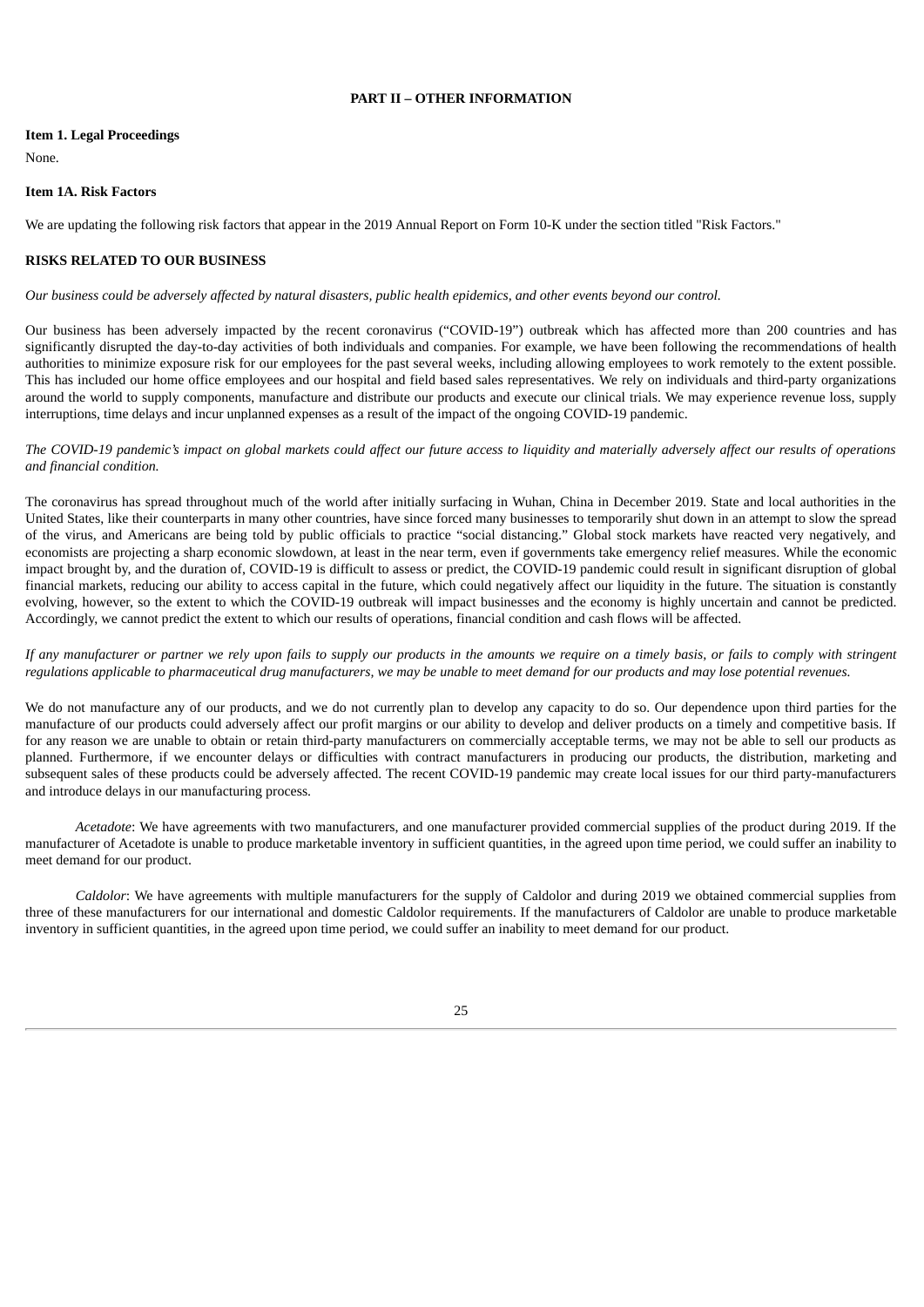*Kristalose*: The active pharmaceutical ingredient for Kristalose is manufactured at a single facility by an international supplier. We also have manufacturing relationships with two packagers who provided finished supplies of the product for commercial and sampling purposes during 2019. If these facilities are damaged or destroyed, or if local conditions result in a work stoppage, we could suffer an inability to meet demand for our product. Kristalose is manufactured through a complex process. It would be particularly difficult to find a new manufacturer of Kristalose active pharmaceutical ingredient on an expedited basis. As a result of these factors, our ability to manufacture Kristalose may be substantially impaired if the manufacturer is unable or unwilling to supply sufficient quantities of the product.

*Omeclamox-Pak*: Prior to our asset purchase agreement with GEL that closed in December 2018, GEL managed the packaging and supply of Omeclamox-Pak commercial and sample units. Following our acquisition of the remaining rights to the brand in late 2018, we assumed responsibility for the packaging and supply of the product. During 2019 we entered into a new packaging arrangement for this product. If we are unable to obtain marketable inventory in the future, we could suffer an inability to meet demand for our product.

*Vaprisol*: As part of the acquisition of Vaprisol, we purchased an existing supply of raw material inventory. In addition, as part of this transaction, we were assigned a commercial supply agreement with the historical Vaprisol manufacturer. In 2018, the manufacturer informed us that they would no longer be able to provide the product following the manufacturing of one final batch which is expected to provide us with a multi-year supply. Therefore, we are evaluating alternatives for a new manufacturer to provide us with long term supplies of the product. If we are unable to produce additional marketable inventory in sufficient quantities of Vaprisol, we could suffer an inability to meet demand for our product.

*Vibativ*: Through our acquisition of Vibativ, we acquired a multi-year supply of raw material, work in process and finished goods inventory. As a result of the agreement, we are now responsible for the future manufacture of the product and completed the transfer of the product's manufacturing activities to a new supplier in 2019. If we are unable to obtain marketable inventory in the future, we could suffer an inability to meet demand for our product.

*RediTrex*: Under our agreement with Nordic, they will be responsible for providing us the packaged and labeled commercial supply of the RediTrex product. If we are unable to obtain marketable inventory in the future, we could suffer an inability to meet demand for our product.

In addition, all manufacturers of our products and product candidates must comply with current good manufacturing practices, ("GMPs"), enforced by the FDA through its facilities inspection program. These requirements include quality control, quality assurance and the maintenance of records and documentation. Manufacturers of our products may be unable to comply with GMP requirements and with other FDA, state and foreign regulatory requirements.

We have no control over our manufacturers' compliance with these regulations and standards. If our third-party manufacturers do not comply with these requirements, we could be subject to:

- Fines and civil penalties;
- Suspension of production or distribution;
- Suspension or delay in product approval;
- Product seizure or recall; and
- Withdrawal of product approval.

We are dependent on a variety of other third parties. If these third parties fail to perform as we expect, our operations could be disrupted and our financial *results could suffer.*

We have a relatively small internal infrastructure. We rely on a variety of third parties, in addition to our manufacturers, to help us operate our business. Other third parties on which we rely include:

- Cardinal Health Specialty Pharmaceutical Services, a logistics and fulfillment company and business unit of Cardinal, which bills for, collects, warehouses and ships our marketed products; and
- Vanderbilt University, WinHealth and the Tennessee Technology Development Corporation, co-owners with us of CET, and the universities that collaborate with us in connection with CET's research and development programs.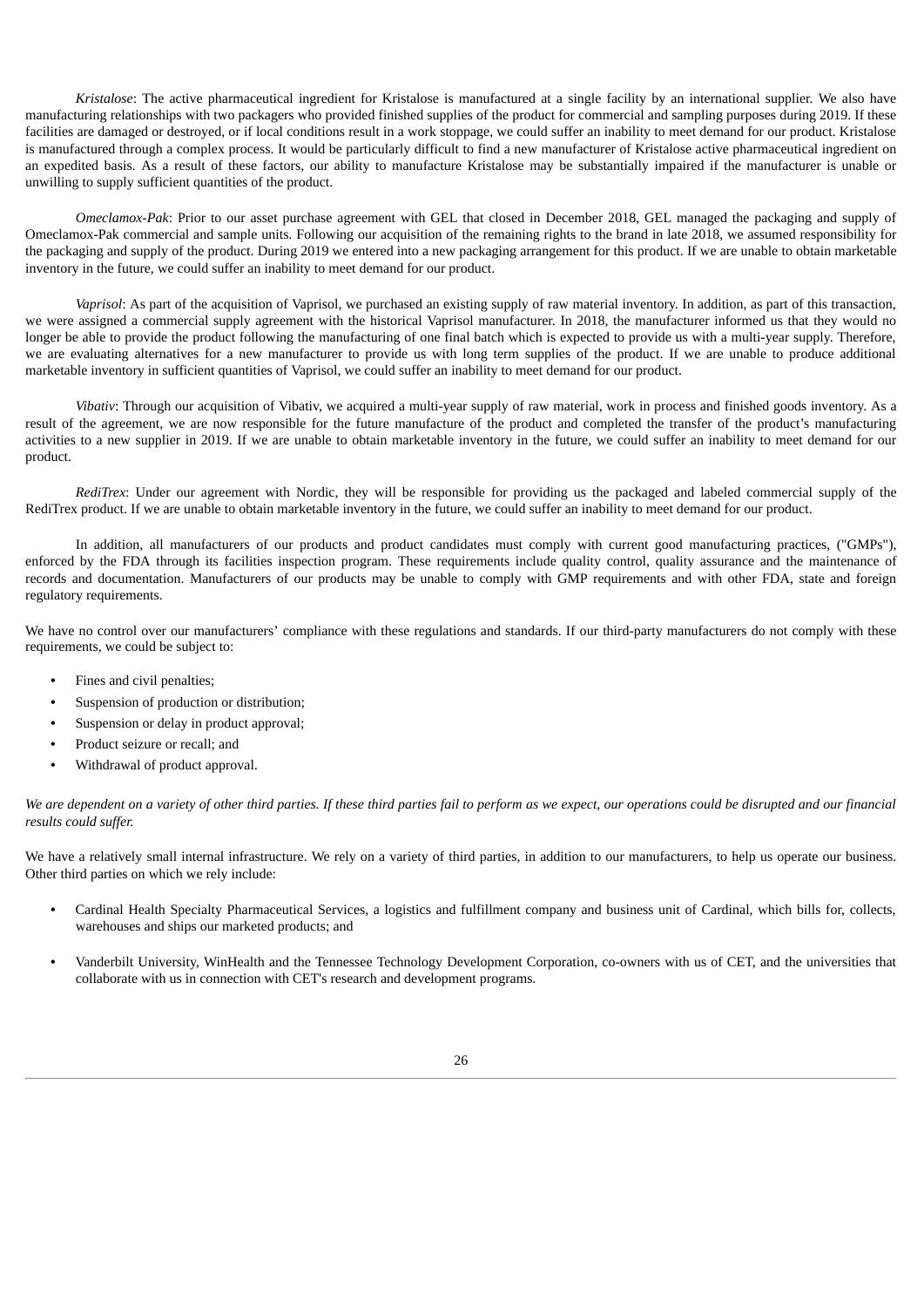If these third parties do not continue to provide services to us, or collaborate with us, we might not be able to obtain others who can serve these functions. This could disrupt our business operations, increase our operating expenses or otherwise adversely affect our operating results. The recent COVID-19 pandemic may create additional risk and delays at our independent third-party service providers.

We depend on our key personnel, the loss of whom would adversely affect our operations. If we fail to attract and retain the talent required for our *business, our business will be materially harmed.*

We are a relatively small company, and we depend to a great extent on principal members of our management, scientific staff, and sales representatives and managers. If we lose the services of any key personnel, in particular, A.J. Kazimi, our Chief Executive Officer, or other members of senior management it could have a material adverse effect on our business prospects. Mr. Kazimi, plays a key role in several operational and strategic decisions such that any loss of his services due to death or disability would adversely impact our day-to-day operations. We have a life insurance policy covering the life of Mr. Kazimi. We have entered into agreements with each of our employees that contain restrictive covenants relating to non-competition and non-solicitation of our customers and suppliers for one year after termination of employment. Nevertheless, each of our officers and key employees may terminate his or her employment at any time without notice and without cause or good reason, and so as a practical matter these agreements do not guarantee the continued service of these employees. Our success depends on our ability to attract and retain highly qualified scientific, technical, sales and managerial personnel and research partners. Competition among pharmaceutical companies for qualified employees is intense, and we may not be able to retain existing personnel or attract and retain qualified staff in the future. If we experience difficulties in hiring and retaining personnel in key positions, we could suffer from delays in product development, loss of customers and sales and diversion of management resources, which could adversely affect operating results. The recent COVID-19 pandemic may introduce additional challenges in the retention and hiring of key personnel.

# **RISKS RELATING TO GOVERNMENT REGULATION**

*We are subject to stringent government regulation. All of our products face regulatory challenges.*

Virtually all aspects of our business activities are regulated by government agencies. The manufacturing, processing, formulation, packaging, labeling, distribution, promotion and sampling, advertising of our products, and disposal of waste products arising from such activities are subject to governmental regulation. These activities are regulated by one or more of the FDA, the Federal Trade Commission, ("FTC"), the Consumer Product Safety Commission, the U.S. Department of Agriculture and the U.S. Environmental Protection Agency, ("EPA"), as well as by comparable agencies in foreign countries. These activities are also regulated by various agencies of the states and localities in which our products are sold.

Like all pharmaceutical manufacturers, we are subject to regulation by the FDA under the Federal Food, Drug, and Cosmetic Act ("FDCA"). All new drugs must be the subject of an FDA-approved new drug application, ("NDA"), before they may be marketed in the United States. The FDA has the authority to withdraw existing NDA approvals and to review the regulatory status of products marketed under the enforcement policy. The FDA may require an approved NDA for any drug product marketed under the enforcement policy if new information reveals questions about the drug's safety and effectiveness. All drugs must be manufactured in conformity with GMP, and drug products subject to an approved NDA must be manufactured, processed, packaged, held and labeled in accordance with information contained in the NDA. Since we rely on third parties to manufacture our products, GMP requirements directly affect our third party manufacturers and indirectly affect us. The manufacturing facilities of our third-party manufacturers are continually subject to inspection by such governmental agencies, and manufacturing operations could be interrupted or halted in any such facilities if such inspections prove unsatisfactory. Our third-party manufacturers are subject to periodic inspection by the FDA to assure such compliance.

Even after regulatory approval, certain developments may decrease demand for our products, including the following:

- the re-review of products that are already marketed;
- new scientific information and evolution of scientific theories;
- the recall or loss of marketing approval of products that are already marketed;
- changing government standards or public expectations regarding safety, efficacy or labeling changes; and
- greater scrutiny in advertising and promotion.

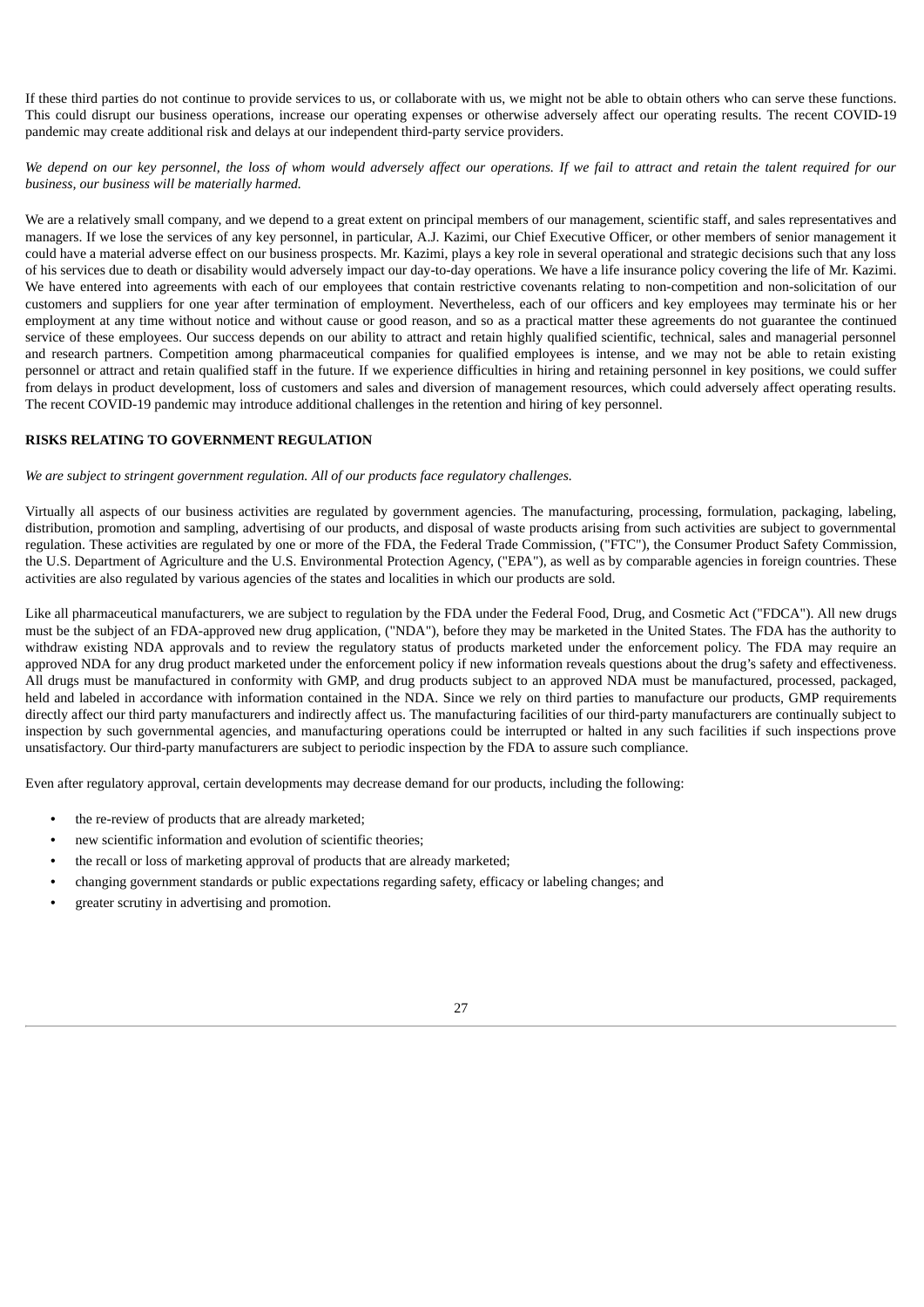In the past, clinical trials and post-marketing surveillance of certain marketed drugs of competitors within the industry have raised concerns that have led to recalls, withdrawals or adverse labeling of marketed products. If previously unknown side effects are discovered or if there is an increase in negative publicity regarding known side effects of any of our products, it could significantly reduce demand for the product or require us to take actions that could negatively affect sales, including removing the product from the market, restricting its distribution or applying for labeling changes.

In addition, certain health authorities, regulators and agencies have increased their focus on safety when assessing the balance of benefits and risks of drugs. Some health authorities appear to have become more cautious when making decisions about approvability of new products and are re-reviewing select products that are already marketed, adding further to the uncertainties in the regulatory processes. There is also greater regulatory scrutiny, especially in the U.S., on advertising, and promotion (in particular, direct-to- consumer advertising) and pricing of pharmaceutical products. Certain regulatory changes or decisions could make it more difficult for us to sell our products and could have a material adverse effect on our business, results of operations, financial condition and cash flows.

Manufacturers of drug products and their facilities are subject to continual review and periodic inspections by the FDA and other regulatory authorities for compliance with GMP and other applicable regulations. If we or a regulatory agency discovers previously unknown problems with a product, such as adverse events of unanticipated severity or frequency, or problems with a facility where the product is manufactured, a regulatory agency may impose restrictions on that product or the manufacturer, including withdrawal of the product from the market or suspension of manufacturing. If we, our partners or the manufacturing facilities for our products fail to comply with applicable regulatory requirements, a regulatory agency may take the following actions, among others:

- issue warning letters or untitled letters;
- impose civil or criminal penalties
- suspend or withdraw regulatory approval;
- suspend any ongoing clinical trials;
- refuse to approve pending applications or supplements to applications submitted by us;
- impose restrictions on operations, including costly new manufacturing requirements; or
- seize or detain products or require us to initiate a product recall.

Any change in the FDA's enforcement policy could have a material adverse effect on our business, financial condition and results of operations. We cannot determine what effect changes in regulations or statutes or legal interpretation, when and if promulgated or enacted, may have on our business in the future. Such changes, or new legislation, could have a material adverse effect on our business, financial condition and results of operations.

The recent COVID-19 pandemic has introduced additional strain on the FDA. We are unable to fully understand the impact this may cause on regulations or the related timeframes pertaining to communication with the FDA.

If we fail to comply with our reporting and payment obligations under the Medicaid Drug Rebate program or other governmental pricing programs, we could be subject to additional reimbursement requirements, penalties, sanctions and fines, which could have a material adverse effect on our business, *financial condition, results of operations and growth prospects.*

We participate in and have certain price reporting obligations to the Medicaid Drug Rebate program and other governmental pricing programs, and we have obligations to report average sales price under the Medicare program.

Under the Medicaid Drug Rebate program, we are required to pay a rebate to each state Medicaid program for our covered outpatient drugs that are dispensed to Medicaid beneficiaries and paid for by a state Medicaid program as a condition of having federal funds being made available to the states for our drugs under Medicaid and Medicare Part B. Those rebates are based on pricing data reported by us on a monthly and quarterly basis to the Centers for Medicare & Medicaid Services ("CMS"), the federal agency that administers the Medicaid Drug Rebate program. These data include the average manufacturer price and, in the case of innovator products, the best price for each drug which, in general, represents the lowest price available from the manufacturer to any entity in the US in any pricing structure, calculated to include all sales and associated rebates, discounts and other price concessions.

The Healthcare Reform Act made significant changes to the Medicaid Drug Rebate program, such as expanding rebate liability from fee-for-service Medicaid utilization to include the utilization of Medicaid managed care organizations as well and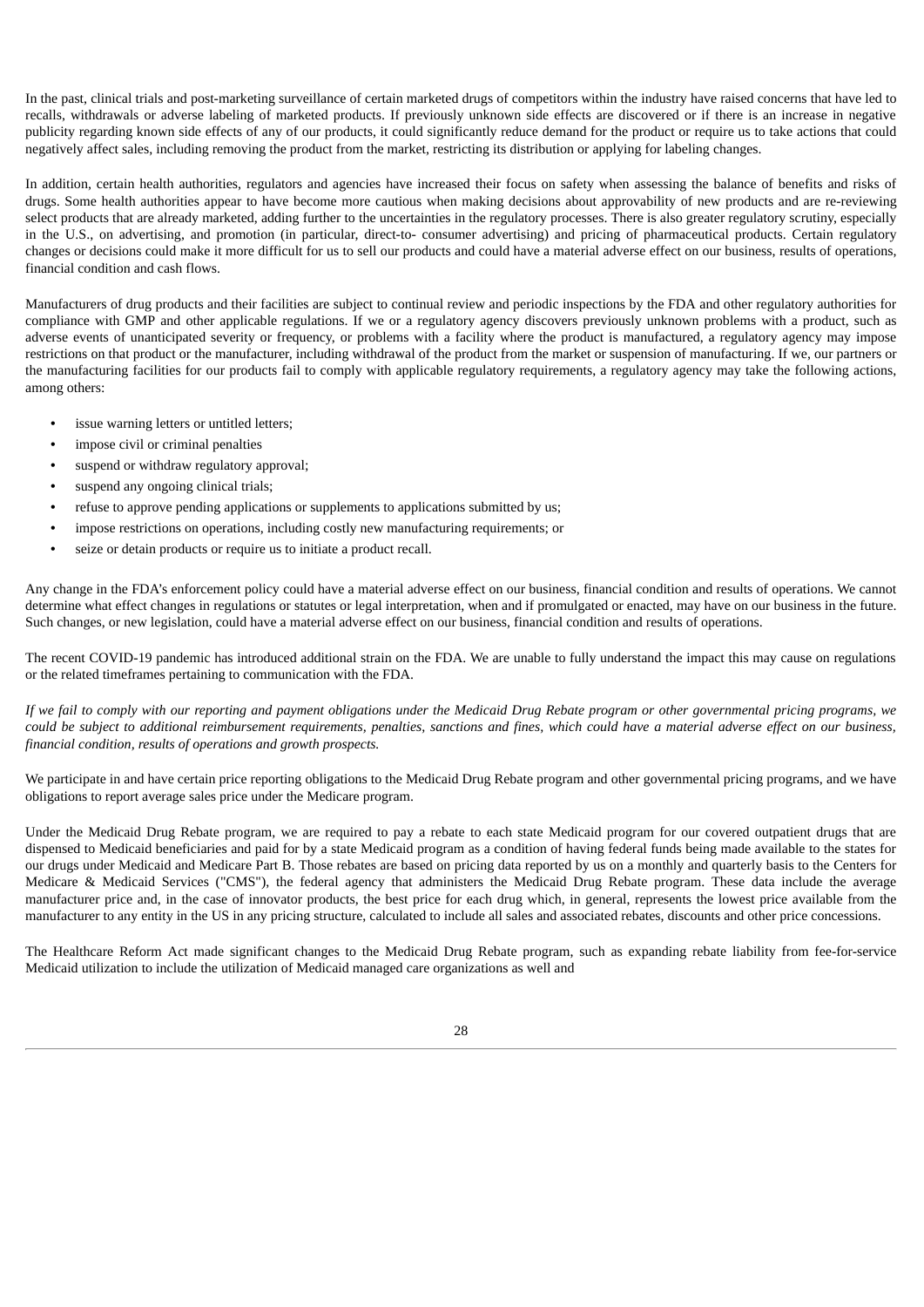changing the definition of average manufacturer price. The Healthcare Reform Act also increased the minimum Medicaid rebate; changed the calculation of the rebate for certain innovator products that qualify as line extensions of existing drugs; and capped the total rebate amount at 100% of the average manufacturer price. Finally, the Healthcare Reform Act requires pharmaceutical manufacturers of branded prescription drugs to pay a branded prescription drug fee to the federal government.

CMS issued final regulations to implement the changes to the Medicaid Drug Rebate program under the Healthcare Reform Act. These regulations became effective on April 1, 2016. The issuance of the final regulations and coverage expansion by various governmental agencies relating to the Medicaid Drug Rebate program has and will continue to increase our costs and the complexity of compliance, has been and will continue to be time-consuming to implement, and could have a material adverse effect on our results of operations, particularly if CMS challenges the approach we take in our implementation of the final regulations.

Federal law requires that any company that participates in the Medicaid Drug Rebate program also participate in the Public Health Service's 340B drug pricing program in order for federal funds to be available for the manufacturer's drugs under Medicaid and Medicare Part B. The 340B program requires participating manufacturers to agree to charge no more than the 340B "ceiling price" for the manufacturer's covered outpatient drugs to a variety of community health clinics and other entities that receive health services grants from the Public Health Service, as well as hospitals that serve a disproportionate share of low-income patients. The Healthcare Reform Act expanded the list of covered entities to include certain free-standing cancer hospitals, critical access hospitals, rural referral centers and sole community hospitals. The 340B ceiling price is calculated using a statutory formula based on the average manufacturer price and rebate amount for the covered outpatient drug as calculated under the Medicaid Drug Rebate program. Changes to the definition of average manufacturer price and the Medicaid rebate amount under the Healthcare Reform Act and CMS's final regulations implementing those changes also could affect our 340B ceiling price calculations and negatively impact our results of operations.

The Healthcare Reform Act obligates the Secretary of the Department of Health and Human Services ("HHS") to update the agreement that manufacturers must sign to participate in the 340B program to obligate a manufacturer to offer the 340B price to covered entities if the manufacturer makes the drug available to any other purchaser at any price and to report to the government the ceiling prices for its drugs. The Health Resources and Services Administration ("HRSA"), the federal agency that administers the 340B program, recently updated the agreement with participating manufacturers. The Healthcare Reform Act also obligates the Secretary of the HHS to create regulations and processes to improve the integrity of the 340B program. On January 5, 2017, HRSA issued a final regulation regarding the calculation of 340B ceiling price and the imposition of civil monetary penalties on manufacturers that knowingly and intentionally overcharge covered entities. The regulation became effective as of January 1, 2019. Implementation of this final rule and the issuance of any other final regulations and guidance could affect our obligations under the 340B program in ways we cannot anticipate. In addition, legislation may be introduced that, if passed, would further expand the 340B program to additional covered entities or would require participating manufacturers to agree to provide 340B discounted pricing on drugs used in the inpatient setting.

Federal law also requires that a company that participates in the Medicaid Drug Rebate program report average sales price information each quarter to CMS for certain categories of drugs that are paid under the Medicare Part B program. Manufacturers calculate the average sales price based on a statutorily defined formula as well as regulations and interpretations of the statute by CMS. CMS uses these submissions to determine payment rates for drugs under Medicare Part B. Statutory or regulatory changes or CMS guidance could affect the average sales price calculations for our products and the resulting Medicare payment rate, and could negatively impact our results of operations. Also, the Medicare Part B drug payment methodology is subject to change based on potential demonstration projects undertaken by CMS or potential legislation enacted by Congress.

Pricing and rebate calculations vary across products and programs, are complex, and are often subject to interpretation by us, governmental or regulatory agencies and the courts. In the case of our Medicaid pricing data, if we become aware that our reporting for a prior quarter was incorrect, or has changed as a result of recalculation of the pricing data, we are obligated to resubmit the corrected data for up to three years after those data originally were due. Such restatements and recalculations increase our costs for complying with the laws and regulations governing the Medicaid Drug Rebate program and could result in an overage or underage in our rebate liability for past quarters. Price recalculations also may affect the ceiling price at which we are required to offer our products under the 340B program.

We are liable for errors associated with our submission of pricing data. In addition to retroactive rebates and the potential for 340B program refunds, if we are found to have knowingly submitted any false price information to the government, we may be liable for civil monetary penalties. If we are found to have made a misrepresentation in the reporting of our average sales price, the Medicare statute provides for civil monetary penalties for each misrepresentation for each day in which the

 $29$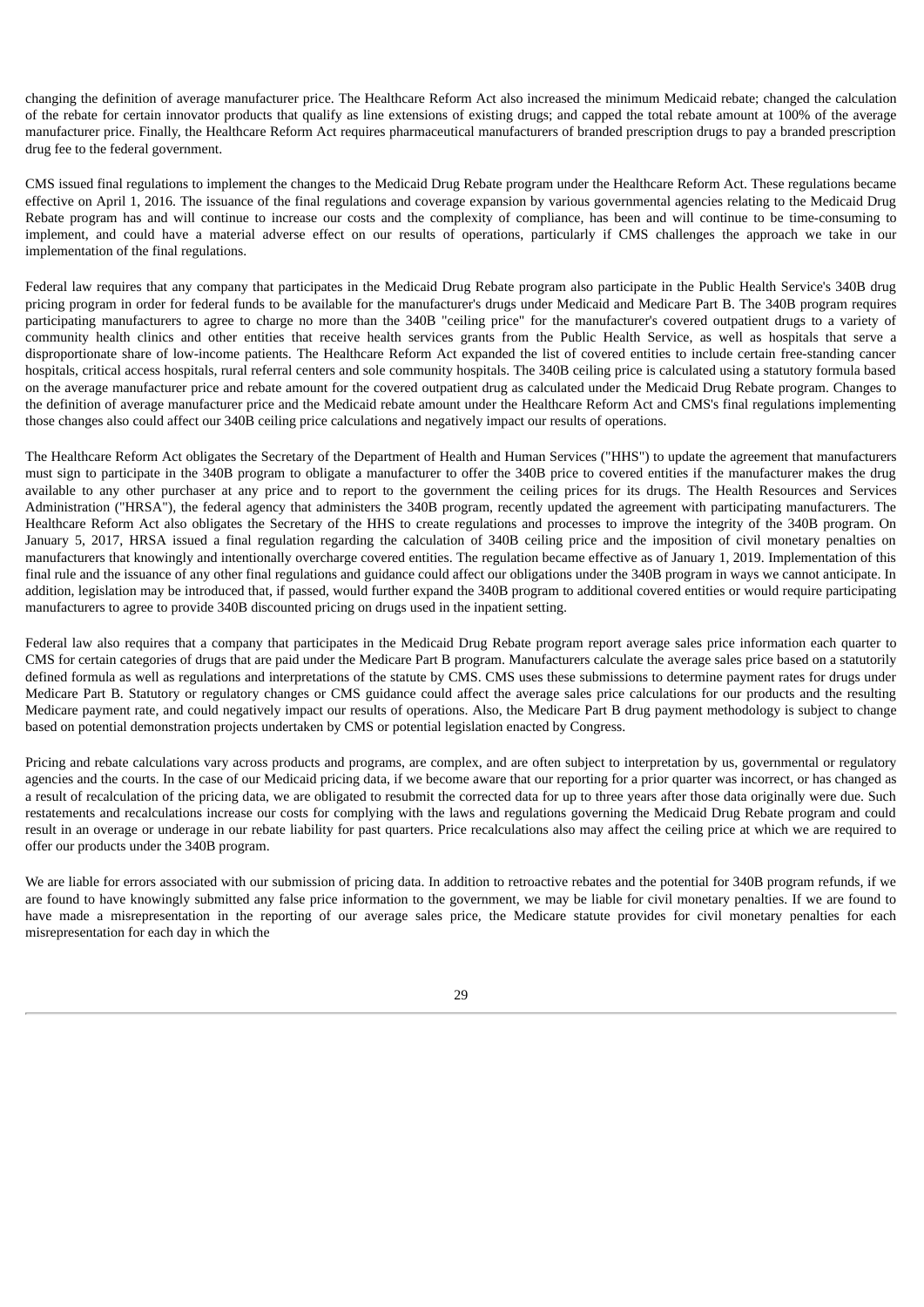misrepresentation was applied. Our failure to submit the required price data on a timely basis could result in a civil monetary penalty per day for each day the information is late beyond the due date. Such failure also could be grounds for CMS to terminate our Medicaid drug rebate agreement, pursuant to which we participate in the Medicaid program. In the event that CMS terminates our rebate agreement, federal payments may not be available under Medicaid or Medicare Part B for our covered outpatient drugs.

CMS and the Office of Inspector General ("OIG") have pursued manufacturers that were alleged to have failed to report these data to the government in a timely manner. Governmental agencies may also make changes in program interpretations, requirements or conditions of participation, some of which may have implications for amounts previously estimated or paid. We cannot assure you that our submissions will not be found by CMS to be incomplete or incorrect.

In order to be eligible to have our products paid for with federal funds under the Medicaid and Medicare Part B programs we are required to participate in the VA Federal Supply Schedule ("FSS") pricing program, established under Section 603 of the Veterans Health Care Act of 1992.

Failure to make necessary disclosures and/or to identify contract overcharges can result in allegations against us under the False Claims Act and other laws and regulations. Unexpected refunds to the government, and any response to government investigation or enforcement action, would be expensive and time-consuming, and could have a material adverse effect on our business, financial condition, results of operations and growth prospects.

The recent COVID-19 pandemic may introduce temporary or permanent healthcare reform measures for which we cannot predict the financial implication of on our business.

# **RISKS RELATED TO OUR FINANCIAL CONDITION AND RESULTS OF OPERATIONS**

### *Our operating results are likely to fluctuate from period to period.*

We are a company actively seeking to deliver significant growth. As we execute our business strategy of adding new products, increasing market share in our existing growth products and striving to maintain market share in our other products, we anticipate that there may be fluctuations in our future operating results. We may not be able to maintain or improve our current levels of revenue or income. Potential causes of future fluctuations in our operating results may include:

- New product launches, which could increase revenues but also increase sales and marketing expenses;
- Acquisition activity and other charges;
- Increases in research and development expenses resulting from the acquisition of a product candidate that requires significant additional studies and development;
- Ability to utilize unrecognized federal and state net operating loss carryforwards as a result of the exercise of nonqualified options
- Changes in the competitive, regulatory or reimbursement environment, which could drive down revenues or drive up sales and marketing or compliance costs; and
- Unexpected product liability or intellectual property claims and lawsuits.

See also "Management's discussion and analysis of financial condition and results of operations—Liquidity and capital resources." Fluctuation in operating results, particularly if not anticipated by investors and other members of the financial community, could add to volatility in our stock price. The recent COVID-19 coronavirus has negatively impacted the financial markets and may create additional risk for our customers and their ability to pay for our products.

# **RISKS RELATED TO OWNING OUR STOCK**

#### *The market price of our common stock may fluctuate substantially.*

The price for the shares of our common stock sold in our initial public offering was determined by negotiation between the representatives of the underwriters and us. This price may not have reflected the market price of our common stock following our initial public offering. Through March 1, 2020, the closing price of our common stock since our initial public offering has ranged from a low of \$4.03 to a high of \$17.05 per share. Moreover, the market price of our common stock might decline below current levels. In addition, the market price of our common stock is likely to be highly volatile and may fluctuate substantially.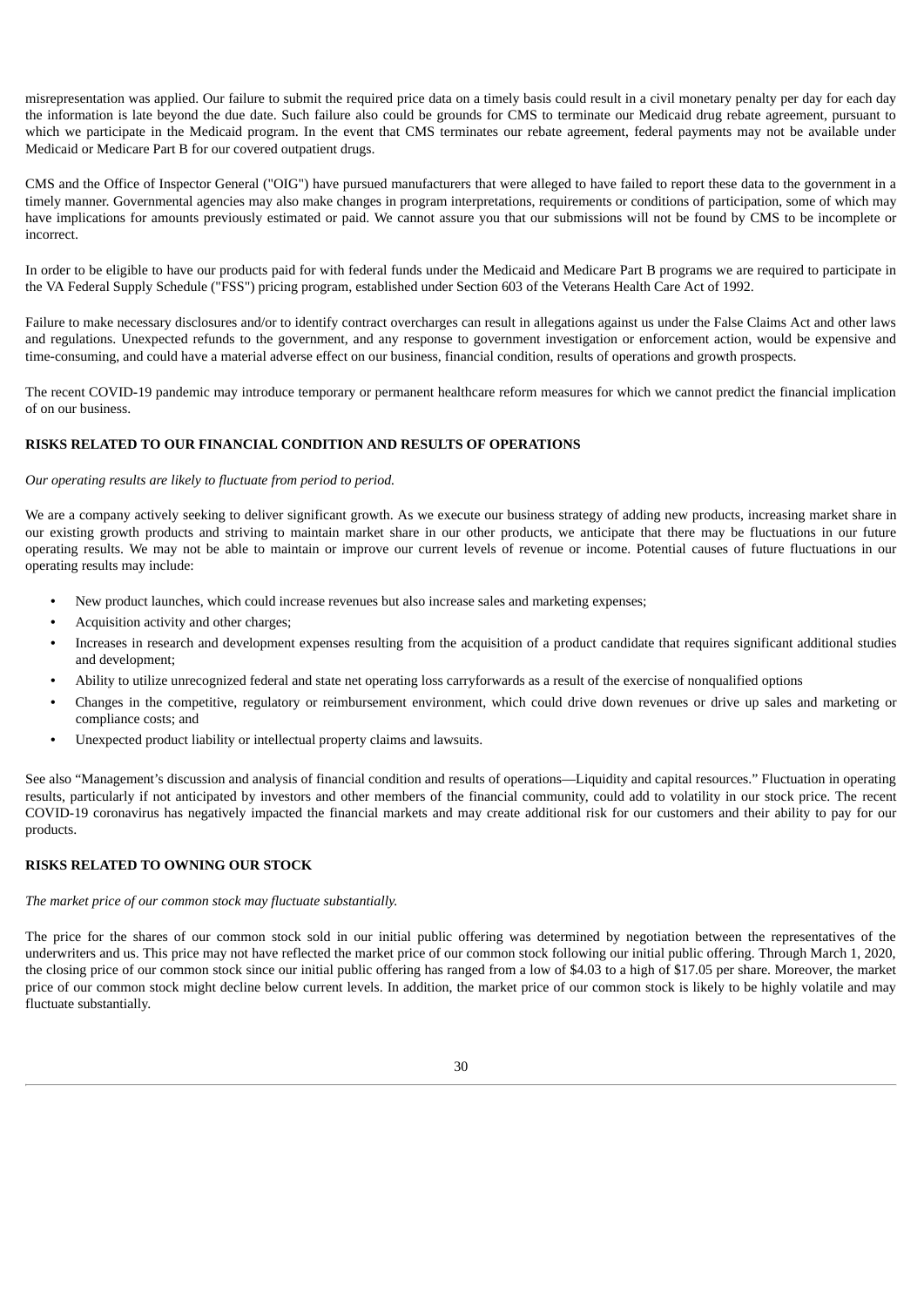Sales of a substantial number of shares of our common stock in the public market or the perception that these sales may occur could cause the market price of our common stock to decline.

The realization of any of the risks described in these "Risk Factors" could have a dramatic and material adverse impact on the market price of our common stock. In addition, securities class action litigation has often been instituted against companies whose securities have experienced periods of volatility in market price. Any such securities litigation brought against us could result in substantial costs and a diversion of management's attention and resources, which could negatively impact our business, operating results and financial condition. Sales of a substantial number of shares of our common stock in the public market or the perception that these sales may occur could cause the market price of our common stock to decline. The recent COVID-19 pandemic may cause increased risk to our common stock's liquidity and trading price.

*Unstable market conditions may have serious adverse consequences on our business.*

Our general business strategy may be adversely affected by unpredictable and unstable market conditions. While we believe we have adequate capital resources to meet current working capital and capital expenditure requirements, a radical economic downturn or increase in our expenses could require additional financing on less than attractive rates or on terms that are dilutive to existing shareholders. Failure to secure any necessary financing in a timely manner and on favorable terms could have a material adverse effect on our growth strategy, financial performance and stock price and could require us to delay or abandon clinical developments plans. There is a risk that one or more of our current service providers, manufacturers and other partners may encounter difficult economic circumstances, which would directly affect our ability to attain our operating goals on schedule and on budget. The equity and lending markets have been and will most likely continue to be negatively impacted for an unknown period of time due to the COVID-19 pandemic.

### <span id="page-32-0"></span>**Item 2. Unregistered Sales of Equity Securities and Use of Proceeds**

#### **Purchases of Equity Securities**

We currently have a share repurchase program to purchase up to \$10 million of our common stock pursuant to Rule 10b-18 of the Exchange Act. In January 2019, our Board of Directors established the current \$10 million repurchase program to replace the prior authorizations for repurchases of our outstanding common stock.

The following table summarizes the activity, by month, during the three months ended March 31, 2020:

| Period   | Total<br>Number of<br>Shares (or<br>Units)<br>Purchased (1) |     | Average<br><b>Price Paid</b><br>per Share<br>(or Unit) | <b>Total Number of</b><br><b>Shares (or Units)</b><br><b>Purchased as Part</b><br>of Publicly<br>Announced Plans<br>or Programs |   | <b>Maximum Number</b><br>(or Approximate<br>Dollar Value) of<br><b>Shares (or Units)</b><br>that May Yet Be<br><b>Purchased Under</b><br>the Plans or<br>Programs (1) |
|----------|-------------------------------------------------------------|-----|--------------------------------------------------------|---------------------------------------------------------------------------------------------------------------------------------|---|-----------------------------------------------------------------------------------------------------------------------------------------------------------------------|
| January  | 34,817                                                      | Ф   | 5.19                                                   | 180,621                                                                                                                         | Φ | 7,820,088                                                                                                                                                             |
| February | 10,629                                                      |     | 4.49                                                   | 47,694                                                                                                                          |   | 7,772,394                                                                                                                                                             |
| March    | 119,430                                                     | (1) | 3.74                                                   | 446,384                                                                                                                         |   | 7,326,010                                                                                                                                                             |
| Total    | 164,876                                                     |     |                                                        | 674,699                                                                                                                         |   |                                                                                                                                                                       |

<span id="page-32-1"></span>(1) Of this amount, 66,057 shares were repurchased directly through private purchases at the then-current fair market value of common stock.

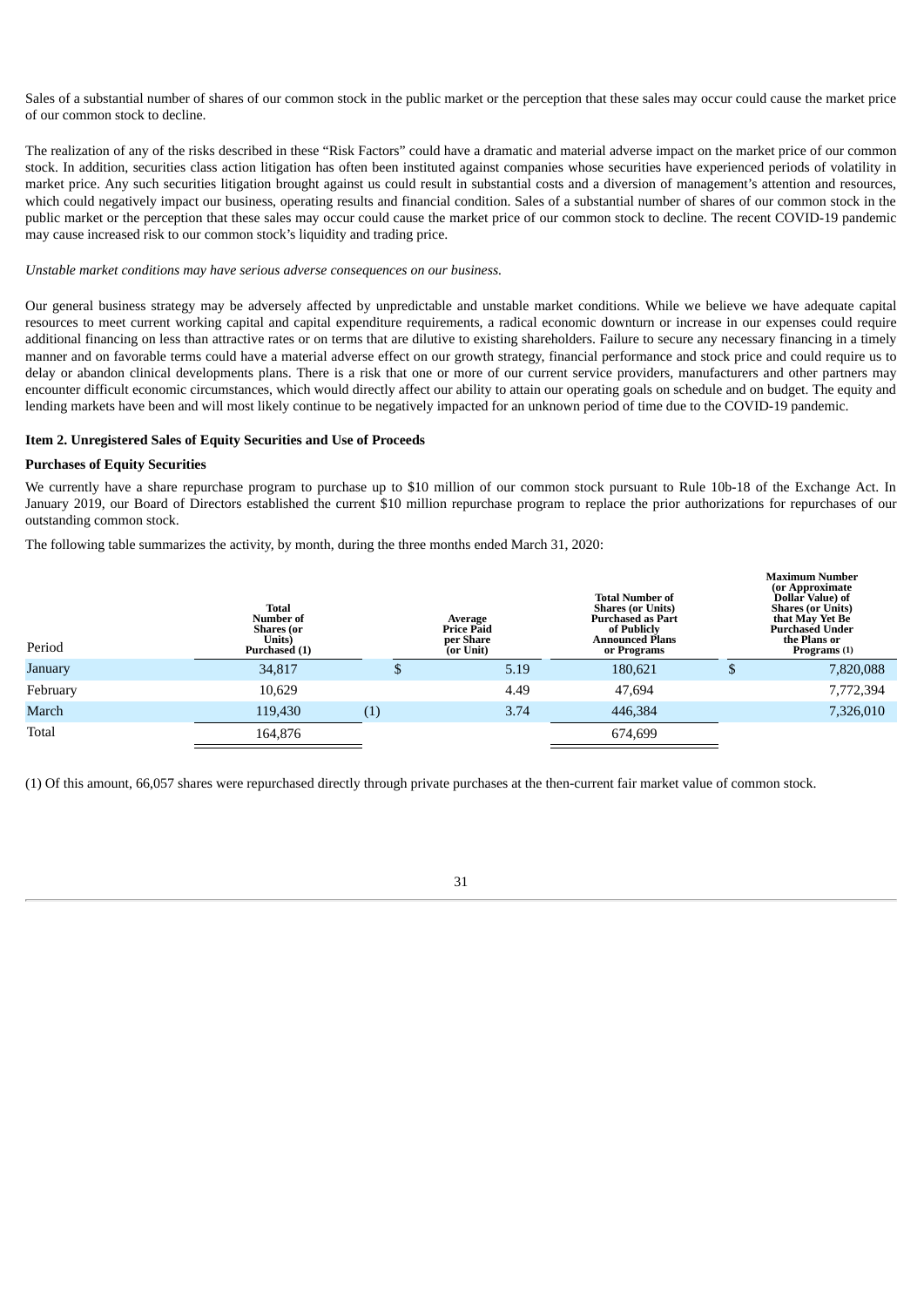# **Item 6. Exhibits**

| No.        | Description                                                                                                                                                                                                                                                                                                                                      |
|------------|--------------------------------------------------------------------------------------------------------------------------------------------------------------------------------------------------------------------------------------------------------------------------------------------------------------------------------------------------|
| 10.1       | Employment Agreement dated March 16, 2020, effective as of January 1, 2020, by and between A.J. Kazimi and<br>Cumberland Pharmaceuticals Inc., filed as Exhibit 10.11 to the Form 10-K of the Company filed with the Securities<br>and Exchange Commission on March 20, 2020 (File No. 001-33637) and incorporated herein by reference.          |
| 10.2       | Employment Agreement dated March 16, 2020, effective as of January 1, 2020, by and between Martin E. Cearnal<br>and Cumberland Pharmaceuticals Inc., filed as Exhibit 10.12 to the Form 10-K of the Company filed with the<br>Securities and Exchange Commission on March 20, 2020 (File No. 001-33637) and incorporated herein by<br>reference. |
| 10.3       | Employment Agreement dated March 16, 2020, effective as of January 1, 2020, by and between Leo B. Pavliv and<br>Cumberland Pharmaceuticals Inc., filed as Exhibit 10.13 to the Form 10-K of the Company filed with the Securities<br>and Exchange Commission on March 20, 2020 (File No. 001-33637) and incorporated herein by reference.        |
| 10.4       | Employment Agreement dated March 16, 2020, effective as of January 1, 2020, by and between Michael P. Bonner<br>and Cumberland Pharmaceuticals Inc., filed as Exhibit 10.14 to the Form 10-K of the Company filed with the<br>Securities and Exchange Commission on March 20, 2020 (File No. 001-33637) and incorporated herein by<br>reference. |
| 10.5       | Employment Agreement dated March 16, 2020, effective as of January 1, 2020, by and between James L. Herman<br>and Cumberland Pharmaceuticals Inc., filed as Exhibit 10.15 to the Form 10-K of the Company filed with the<br>Securities and Exchange Commission on March 20, 2020 (File No. 001-33637) and incorporated herein by<br>reference.   |
| $31.1*$    | Certification of Chief Executive Officer Pursuant to Rule 13-14(a) of the Securities Exchange Act of 1934 as<br>Adopted Pursuant to Section 302 of the Sarbanes-Oxley Act of 2002.                                                                                                                                                               |
| $31.2*$    | Certification of Chief Financial Officer Pursuant to Rule 13-14(a) of the Securities Exchange Act of 1934 as<br>Adopted Pursuant to Section 302 of the Sarbanes-Oxley Act of 2002.                                                                                                                                                               |
| $32.1**$   | Certification of Chief Executive and Principal Financial Officer Pursuant to 18 U.S.C. Section 1350, as Adopted<br>Pursuant to Section 906 of the Sarbanes-Oxley Act of 2002.                                                                                                                                                                    |
| 101.INS*   | XBRL INSTANCE DOCUMENT - THE INSTANCE DOCUMENT DOES NOT APPEAR IN THE<br>INTERACTIVE DATA FILE BECAUSE ITS XBRL TAGS ARE EMBEDDED WITHIN THE INLINE XBRL<br>DOCUMENT.                                                                                                                                                                            |
| 101.SCH*   | XBRL TAXONOMY EXTENSION SCHEMA DOCUMENT                                                                                                                                                                                                                                                                                                          |
| $101.CAL*$ | XBRL TAXONOMY EXTENSION CALCULATION LINKBASE DOCUMENT                                                                                                                                                                                                                                                                                            |
| 101.DEF*   | XBRL TAXONOMY EXTENSION DEFINITION LINKBASE DOCUMENT                                                                                                                                                                                                                                                                                             |
| $101.LAB*$ | XBRL TAXONOMY EXTENSION LABEL LINKBASE DOCUMENT                                                                                                                                                                                                                                                                                                  |
| 101.PRE*   | XBRL TAXONOMY EXTENSION PRESENTATION LINKBASE DOCUMENT                                                                                                                                                                                                                                                                                           |
| $\ast$     | Filed herewith.                                                                                                                                                                                                                                                                                                                                  |

\*\* Furnished herewith.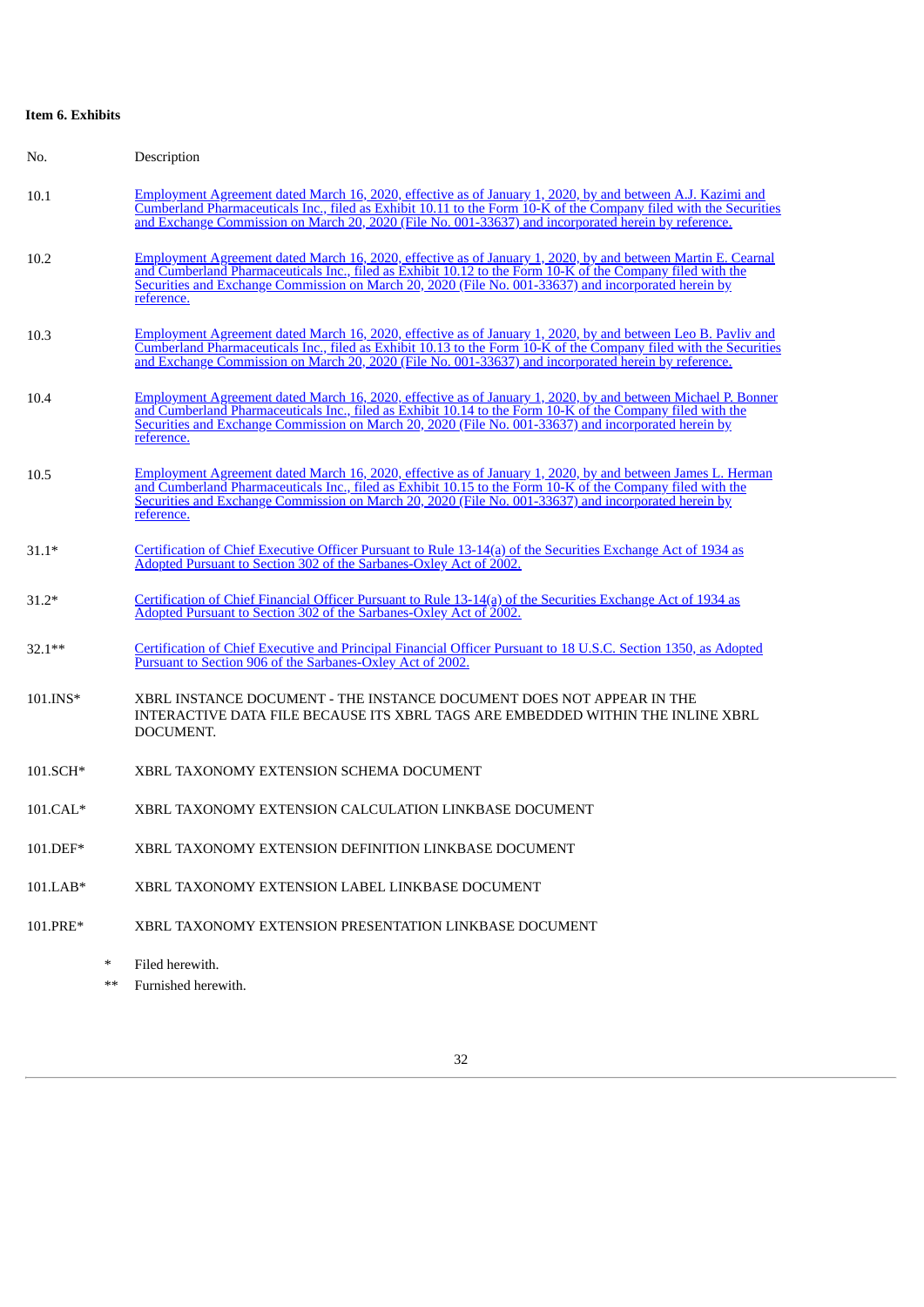# **SIGNATURES**

<span id="page-34-0"></span>Pursuant to the requirements of the Securities Exchange Act of 1934, the registrant has duly caused this report to be signed on its behalf by the undersigned thereunto duly authorized.

Cumberland Pharmaceuticals Inc.

Date: May 22, 2020 By: /s/ Michael Bonner

Michael Bonner Chief Financial Officer

33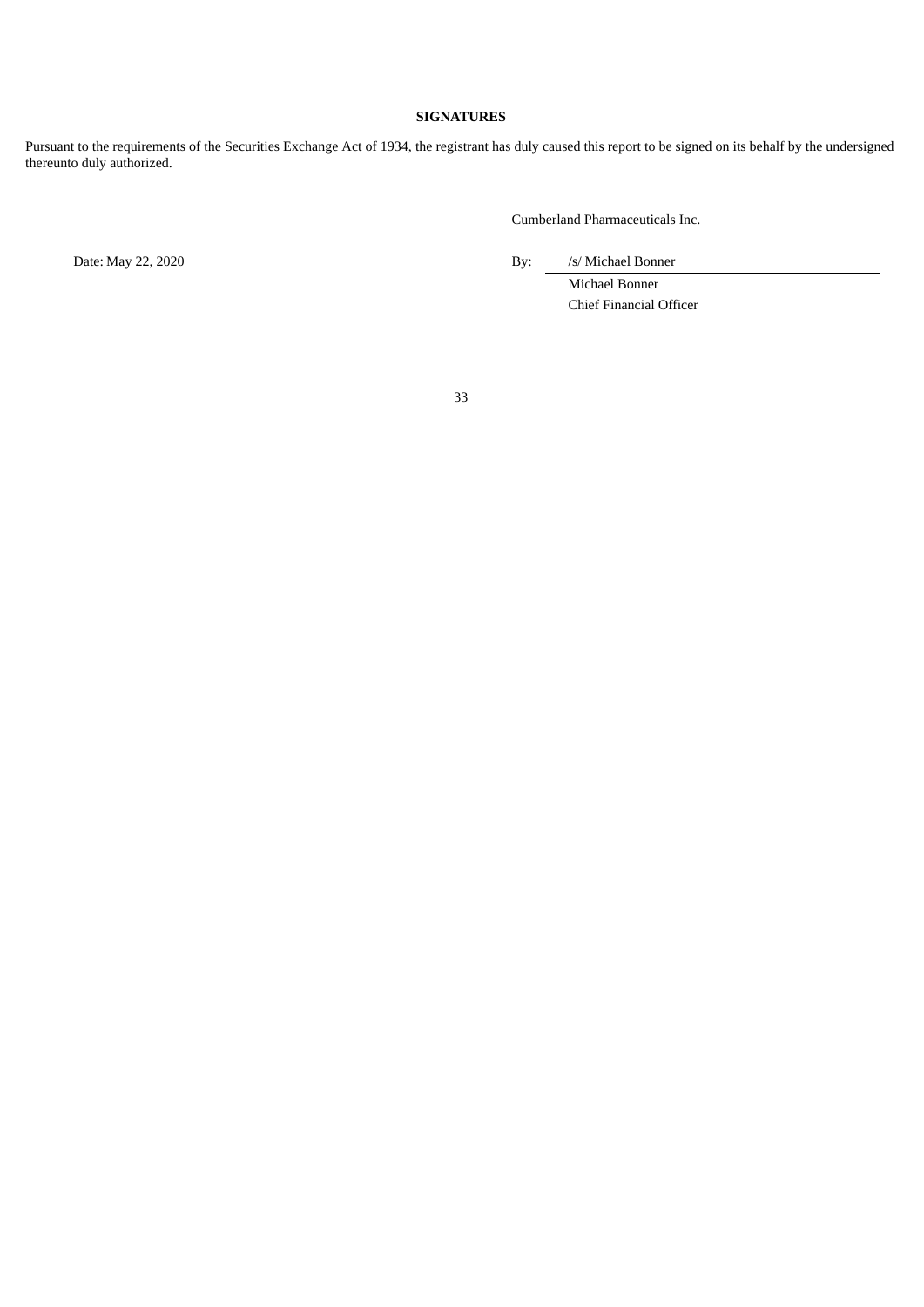# **CERTIFICATION OF CHIEF EXECUTIVE OFFICER PURSUANT TO SECTION 302 OF THE SARBANES-OXLEY ACT OF 2002**

<span id="page-35-0"></span>I, A.J. Kazimi, certify that:

- 1 I have reviewed this Form 10-Q of Cumberland Pharmaceuticals Inc.;
- 2 Based on my knowledge, this report does not contain any untrue statement of a material fact or omit to state a material fact necessary to make the statements made, in light of the circumstances under which such statements were made, not misleading with respect to the period covered by this report;
- 3 Based on my knowledge, the financial statements, and other financial information included in this report, fairly present in all material respects the financial condition, results of operations and cash flows of the registrant as of, and for, the periods presented in this report;
- 4 The registrant's other certifying officer and I are responsible for establishing and maintaining disclosure controls and procedures (as defined in Exchange Act Rules 13a-15(e) and 15d-15(e)) and internal control over financial reporting (as defined in Exchange Act Rules 13a-15(f) and 15d- $15(f)$ ) for the registrant and have:
	- a. Designed such disclosure controls and procedures, or caused such disclosure controls and procedures to be designed under our supervision, to ensure that material information relating to the registrant, including its consolidated subsidiaries, is made known to us by others within those entities, particularly during the period in which this report is being prepared;
	- b. Designed such internal control over financial reporting, or caused such internal control over financial reporting to be designed under our supervision, to provide reasonable assurance regarding the reliability of financial reporting and the preparation of financial statements for external purposes in accordance with generally accepted accounting principles;
	- c. Evaluated the effectiveness of the registrant's disclosure controls and procedures and presented in this report our conclusions about the effectiveness of the disclosure controls and procedures, as of the end of the period covered by this report based on such evaluation; and
	- d. Disclosed in this report any change in the registrant's internal control over financial reporting that occurred during the registrant's most recent fiscal quarter (the registrant's fourth fiscal quarter in the case of an annual report) that has materially affected, or is reasonably likely to materially affect, the registrant's internal control over financial reporting; and
- 5 The registrant's other certifying officer and I have disclosed, based on our most recent evaluation of internal control over financial reporting, to the registrant's auditors and the audit committee of the registrant's board of directors (or persons performing the equivalent functions):
	- a. All significant deficiencies and material weaknesses in the design or operation of internal control over financial reporting which are reasonably likely to adversely affect the registrant's ability to record, process, summarize and report financial information; and
	- b. Any fraud, whether or not material, that involves management or other employees who have a significant role in the registrant's internal control over financial reporting.

May 22, 2020 By: /s/ A.J. Kazimi

A.J. Kazimi Chief Executive Officer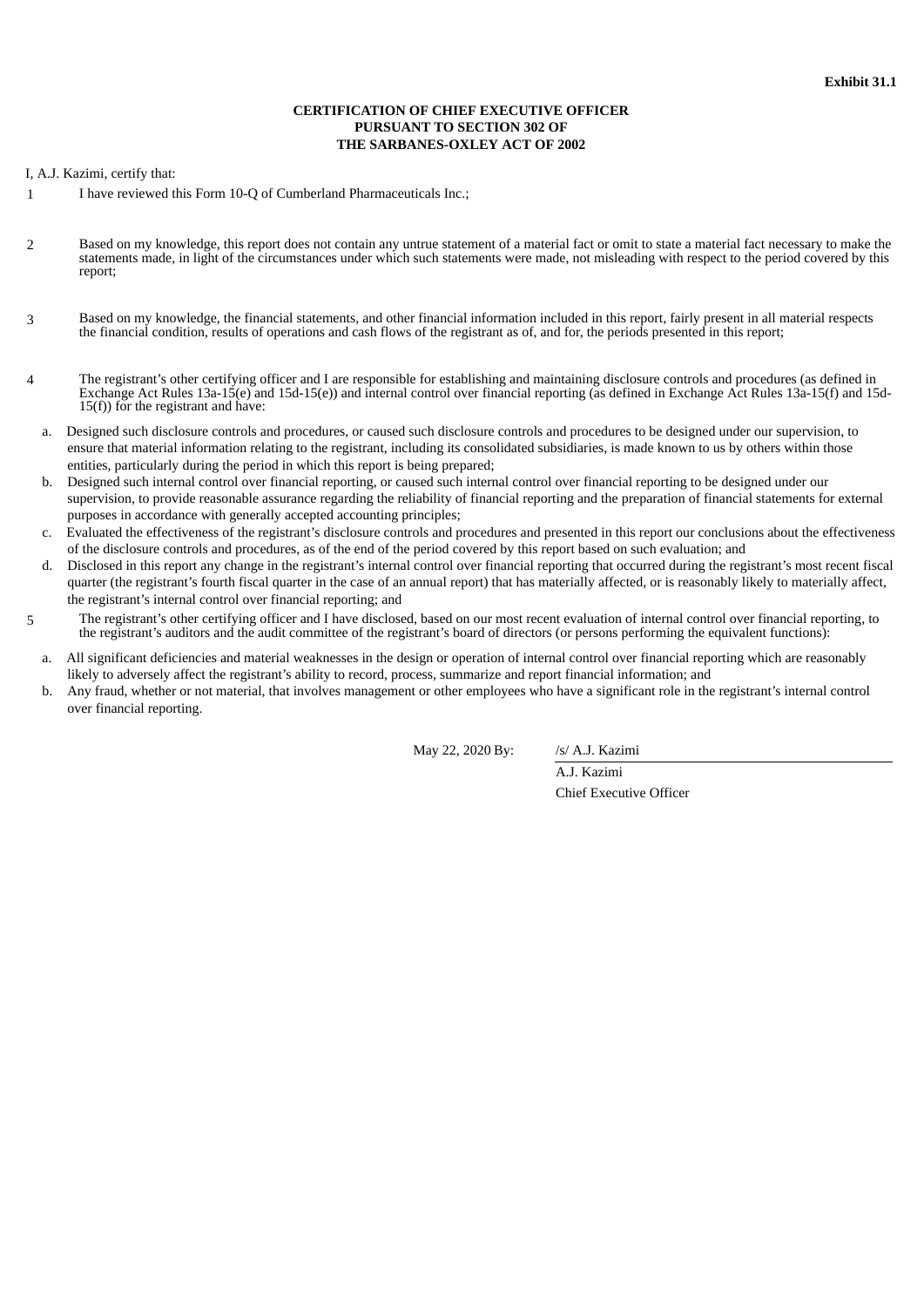# **CERTIFICATION OF CHIEF FINANCIAL OFFICER PURSUANT TO SECTION 302 OF THE SARBANES-OXLEY ACT OF 2002**

<span id="page-36-0"></span>I, Michael Bonner, certify that:

- 1 I have reviewed this Form 10-Q of Cumberland Pharmaceuticals Inc.;
- 2 Based on my knowledge, this report does not contain any untrue statement of a material fact or omit to state a material fact necessary to make the statements made, in light of the circumstances under which such statements were made, not misleading with respect to the period covered by this report;
- 3 Based on my knowledge, the financial statements, and other financial information included in this report, fairly present in all material respects the financial condition, results of operations and cash flows of the registrant as of, and for, the periods presented in this report;
- 4 The registrant's other certifying officer and I are responsible for establishing and maintaining disclosure controls and procedures (as defined in Exchange Act Rules 13a-15(e) and 15d-15(e)) and internal control over financial reporting (as defined in Exchange Act Rules 13a-15(f) and 15d-15(f)) for the registrant and have:
	- a. Designed such disclosure controls and procedures, or caused such disclosure controls and procedures to be designed under our supervision, to ensure that material information relating to the registrant, including its consolidated subsidiaries, is made known to us by others within those entities, particularly during the period in which this report is being prepared;
	- b. Designed such internal control over financial reporting, or caused such internal control over financial reporting to be designed under our supervision, to provide reasonable assurance regarding the reliability of financial reporting and the preparation of financial statements for external purposes in accordance with generally accepted accounting principles;
	- c. Evaluated the effectiveness of the registrant's disclosure controls and procedures and presented in this report our conclusions about the effectiveness of the disclosure controls and procedures, as of the end of the period covered by this report based on such evaluation; and
	- d. Disclosed in this report any change in the registrant's internal control over financial reporting that occurred during the registrant's most recent fiscal quarter (the registrant's fourth fiscal quarter in the case of an annual report) that has materially affected, or is reasonably likely to materially affect, the registrant's internal control over financial reporting; and
- 5 The registrant's other certifying officer and I have disclosed, based on our most recent evaluation of internal control over financial reporting, to the registrant's auditors and the audit committee of the registrant's board of directors (or persons performing the equivalent functions):
	- a. All significant deficiencies and material weaknesses in the design or operation of internal control over financial reporting which are reasonably likely to adversely affect the registrant's ability to record, process, summarize and report financial information; and
	- b. Any fraud, whether or not material, that involves management or other employees who have a significant role in the registrant's internal control over financial reporting.

May 22, 2020 By: /s/ Michael Bonner

Michael Bonner Chief Financial Officer